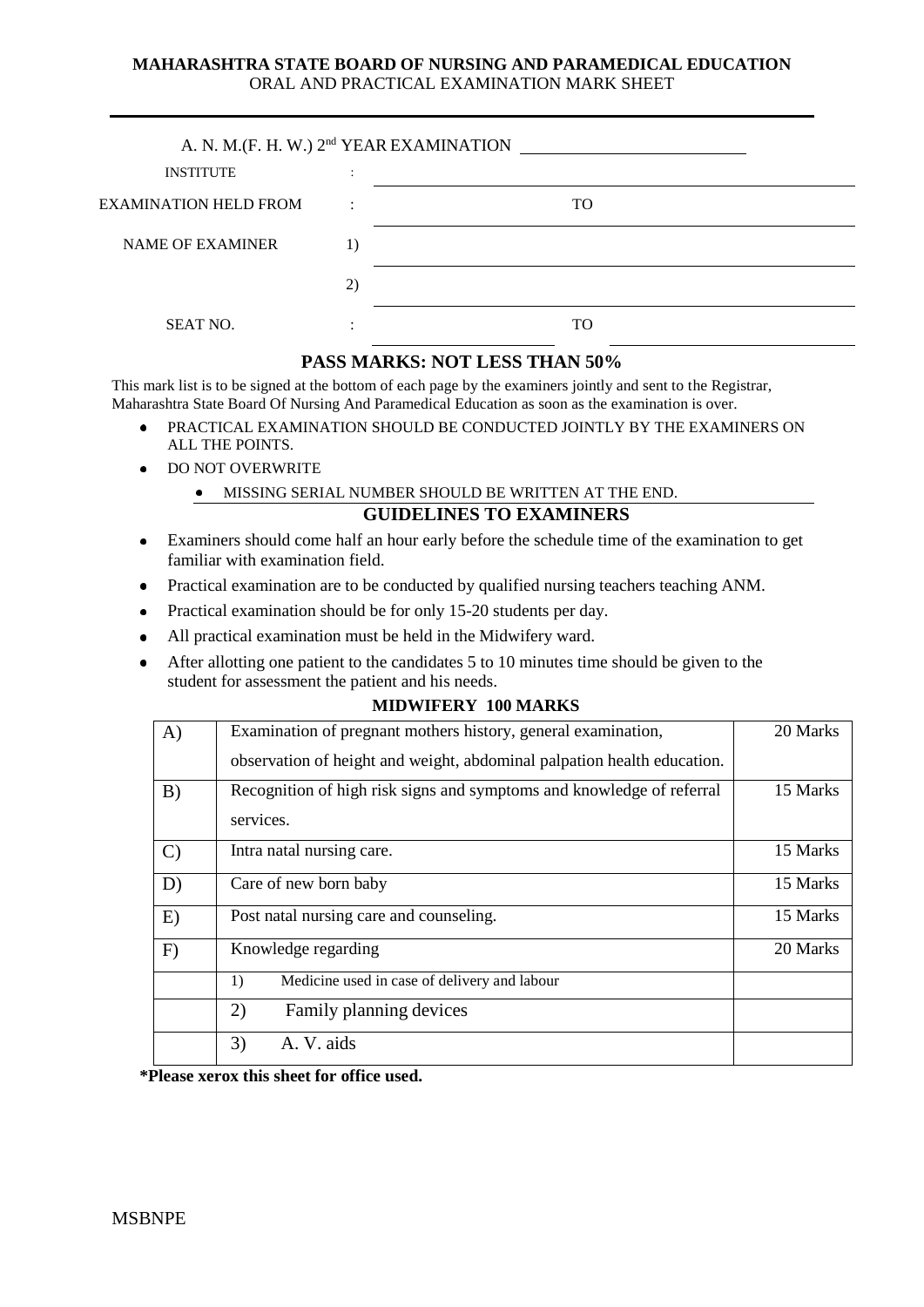#### **MAHARASHTRA STATE BOARD OF NURSING AND PARAMEDICAL EDUCATION**

A. N. M. (F. H. W.) 2 nd YEAR

#### MIDWIFERY PRACTICAL- I

INSTITUTE NAME :

| Seat nos.    | $\mathbf A$ | $\, {\bf B}$ | ${\bf C}$ | ${\bf D}$ | ${\bf E}$ | $\mathbf F$ | $\ensuremath{\mathsf{TOTAL}}$ | REMARKS |
|--------------|-------------|--------------|-----------|-----------|-----------|-------------|-------------------------------|---------|
| <b>MARKS</b> | $20\,$      | $15\,$       | $15\,$    | $15\,$    | $15\,$    | $20\,$      | $100\,$                       |         |
|              |             |              |           |           |           |             |                               |         |
|              |             |              |           |           |           |             |                               |         |
|              |             |              |           |           |           |             |                               |         |
|              |             |              |           |           |           |             |                               |         |
|              |             |              |           |           |           |             |                               |         |
|              |             |              |           |           |           |             |                               |         |
|              |             |              |           |           |           |             |                               |         |
|              |             |              |           |           |           |             |                               |         |
|              |             |              |           |           |           |             |                               |         |
|              |             |              |           |           |           |             |                               |         |
|              |             |              |           |           |           |             |                               |         |
|              |             |              |           |           |           |             |                               |         |
|              |             |              |           |           |           |             |                               |         |
|              |             |              |           |           |           |             |                               |         |
|              |             |              |           |           |           |             |                               |         |
|              |             |              |           |           |           |             |                               |         |
|              |             |              |           |           |           |             |                               |         |
|              |             |              |           |           |           |             |                               |         |
|              |             |              |           |           |           |             |                               |         |
|              |             |              |           |           |           |             |                               |         |
|              |             |              |           |           |           |             |                               |         |
|              |             |              |           |           |           |             |                               |         |

1 2

(Name and Signature of the Examiner) (Name and Signature of the Examiner)

**\*Please xerox this sheet for office copy.**

MSBNPE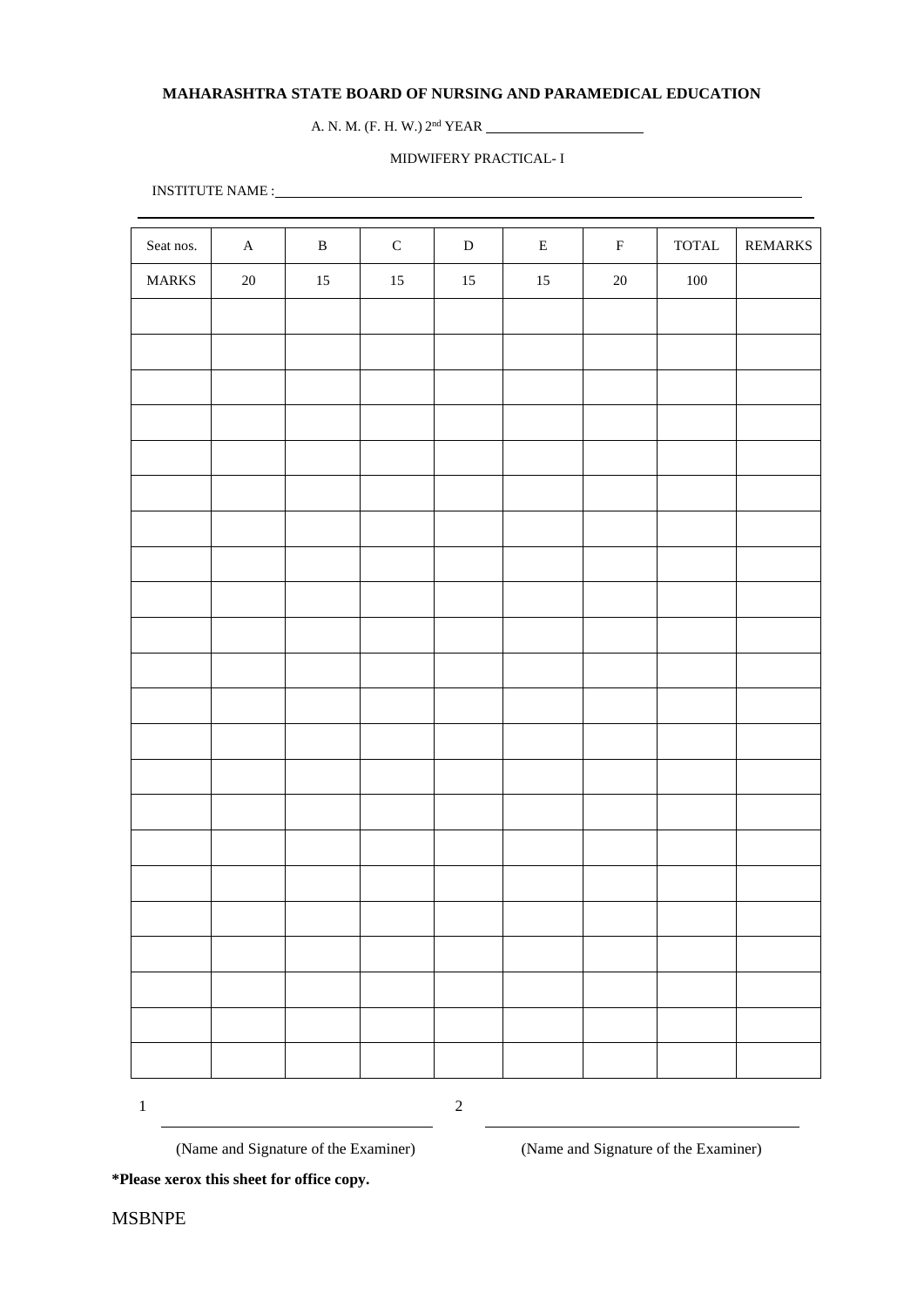#### **MAHARASHTRA STATE BOARD OF NURSING AND PARAMEDICAL EDUCATION** ORAL AND PRACTICAL EXAMINATION MARK SHEET

| <b>INSTITUTE</b>      |  |
|-----------------------|--|
|                       |  |
|                       |  |
|                       |  |
| EXAMINATION HELD FROM |  |
|                       |  |
|                       |  |
|                       |  |
|                       |  |
|                       |  |
|                       |  |
|                       |  |
| SEAT NO.              |  |
|                       |  |
|                       |  |

#### **PASS MARKS: NOT LESS THAN 50%**

This mark list is to be signed at the bottom of each page by the examiners jointly and sent to the Registrar, Maharashtra State Board Of Nursing And Paramedical Education as soon as the examination is over.

- PRACTICAL EXAMINATION SHOULD BE CONDUCTED JOINTLY BY THE EXAMINERS ON ALL THE POINTS.
- DO NOT OVERWRITE
- MISSING SERIAL NUMBER SHOULD BE WRITTEN AT THE END

#### GUIDELINES TO EXAMINERS

- Examiners should come half an hour early before the schedule time of the examination to get familiar with examination field.
- Practical examination are to be conducted by qualified nursing tutors teaching ANM.
- Practical examination should be conducted for only 15-20 students per day.
- All practical examination must be held in the Primary Health Center or Sub Center.
- After allotting one family 5 to 10 minutes time should be given to the student for assessment of the family history and need and problem & identification.

#### **PRIMARY HEALTH CARE AND HEALTH CENTER MANAGEMENT (EXTERNAL 100 MARKS)**

| A) | <b>Immunization</b> | Procedure   | Preparation-tray,<br>$\overline{\phantom{a}}$      | 15 Marks |
|----|---------------------|-------------|----------------------------------------------------|----------|
|    |                     |             | Environment & beneficiaries                        |          |
|    |                     |             | Followed injection safety measures                 |          |
|    |                     |             | Maintain cold chain                                |          |
|    |                     |             | Proficiency in skill of administration of Vaccine  |          |
|    |                     |             | Care of articles                                   |          |
|    |                     |             | Records & Report                                   |          |
|    |                     |             | Health education                                   |          |
|    |                     | <b>VIVA</b> | Universal immunization schedule                    | 05 Marks |
|    |                     |             | Role & responsibilities of ANM during              |          |
|    |                     |             | organization and implementation of National        |          |
|    |                     |             | immunization programme                             |          |
| B) | Care to sick        | Procedure   | Health assessment of sick                          | 15 Marks |
|    |                     |             | Need identification                                |          |
|    |                     |             | Implementation of nursing care                     |          |
|    |                     |             | Proficiency in skill of nursing care               |          |
|    |                     |             | Care of articles                                   |          |
|    |                     |             | Records & Reports                                  |          |
|    |                     |             | <b>Health education</b>                            |          |
|    |                     | <b>VIVA</b> | Role of community health nurse                     | 05 Marks |
|    |                     |             | Aims & objectives of antenatal care postnatal care |          |
|    |                     |             | Methods of family planning                         |          |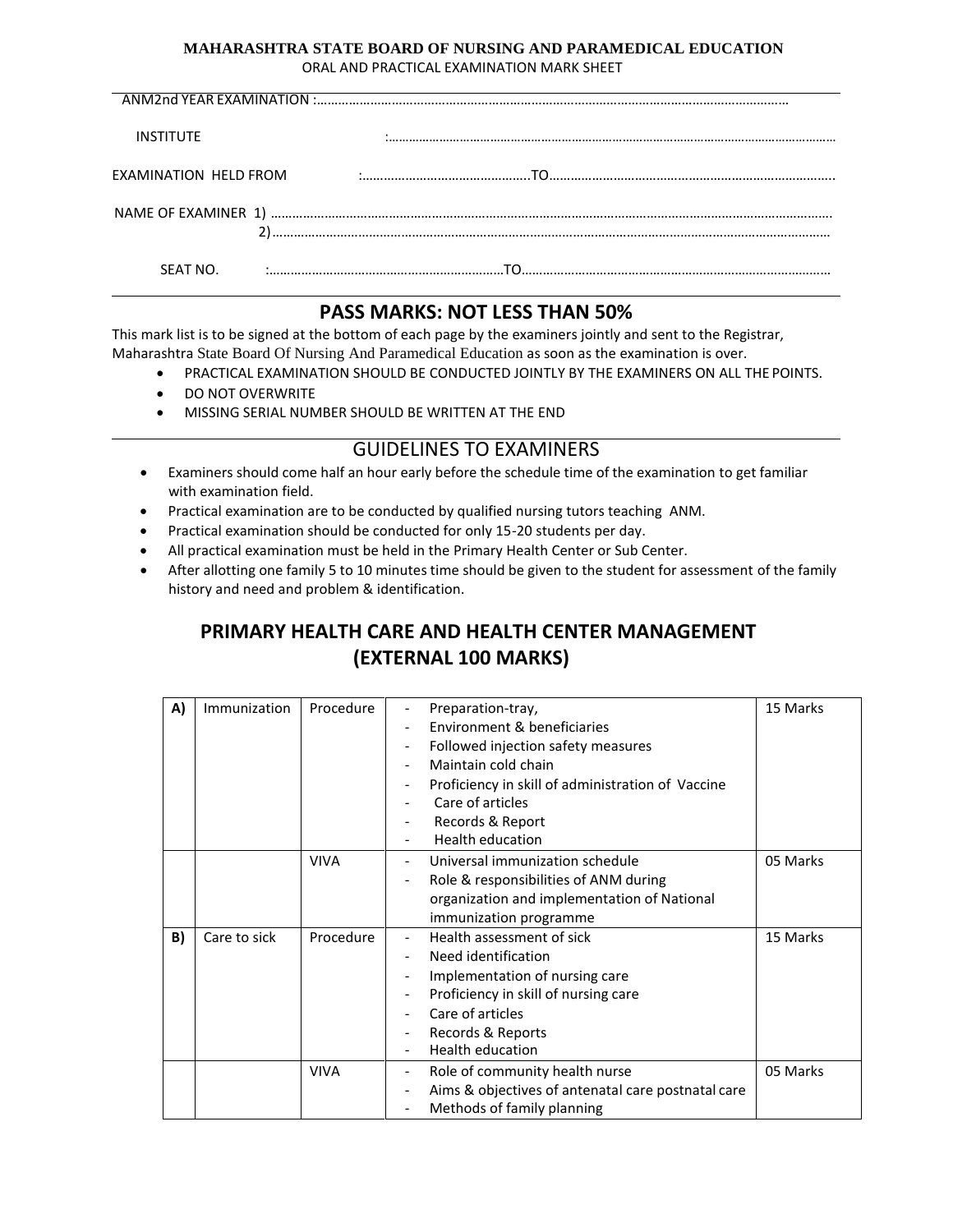| C) | First aid &         | Procedure   | Preparation of emergency tray/ trolley<br>$\overline{\phantom{0}}$             | 15 Marks |
|----|---------------------|-------------|--------------------------------------------------------------------------------|----------|
|    | Emergency           |             | Preparation of first aid tray                                                  |          |
|    | Management          |             | Bandaging, splints, slings, wound dressing                                     |          |
|    |                     |             | Proficiency in skill of first aid                                              |          |
|    |                     |             | Care of articles                                                               |          |
|    |                     |             | Records & Reports                                                              |          |
|    |                     |             | Health education                                                               |          |
|    |                     | <b>VIVA</b> | Role of ANM in referral services<br>$\overline{\phantom{a}}$                   | 05 Marks |
|    |                     |             | Principles of disaster management Role of ANM in<br>$\overline{\phantom{a}}$   |          |
|    |                     |             | disaster management                                                            |          |
| D) | Primary             | Procedure   | Preparation: Tray, Environment and patient<br>$\blacksquare$                   | 15 Marks |
|    | <b>Medical Care</b> |             | Integrated accepted practice of AYUSH,                                         |          |
|    |                     |             | Followed rule of six during drug administration                                |          |
|    |                     |             | Administration of drug/treatment of minor                                      |          |
|    |                     |             | ailments                                                                       |          |
|    |                     |             | Proficiency in skill of administration of drug                                 |          |
|    |                     |             | Care of articles<br>$\overline{\phantom{a}}$                                   |          |
|    |                     |             | Records & Reports<br>$\overline{\phantom{a}}$                                  |          |
|    |                     |             | <b>Health Education</b><br>$\overline{\phantom{a}}$                            |          |
|    |                     | <b>VIVA</b> | Principles of primary health care, functions of<br>$\overline{\phantom{a}}$    | 05 Marks |
|    |                     |             | primary health centre,                                                         |          |
|    |                     |             | List of national health program, PHC/sub centre<br>$\overline{\phantom{a}}$    |          |
|    |                     |             | List of drugs used in emergency<br>$\overline{\phantom{a}}$                    |          |
| E) | ORGANIZE            | Procedure   | Assessment of Antenatal mother/ Pre, intra &<br>$\overline{\phantom{a}}$       | 15 Marks |
|    | <b>AND</b>          |             | postnatal care                                                                 |          |
|    | <b>MANAGE SUB</b>   |             | Need identification                                                            |          |
|    | <b>CENTRE</b>       |             | Implementation of nursing care                                                 |          |
|    | <b>RENDER CARE</b>  |             | Competency in giving care                                                      |          |
|    | AT HOME             |             | Care of articles                                                               |          |
|    |                     |             | Records & Reports                                                              |          |
|    |                     |             | <b>Health Education</b>                                                        |          |
|    |                     | <b>VIVA</b> | Aims & objectives of home visit, principles of bag<br>$\overline{\phantom{a}}$ | 05 Marks |
|    |                     |             | technique, list of articles in community bag, types                            |          |
|    |                     |             | of clinics, Role of ANM in planning, organizing &                              |          |
|    |                     |             | implementation of various clinics                                              |          |
|    |                     |             | - Types of records and reports                                                 |          |
|    |                     |             | - MIES                                                                         |          |
|    |                     |             | - Vital statistics                                                             |          |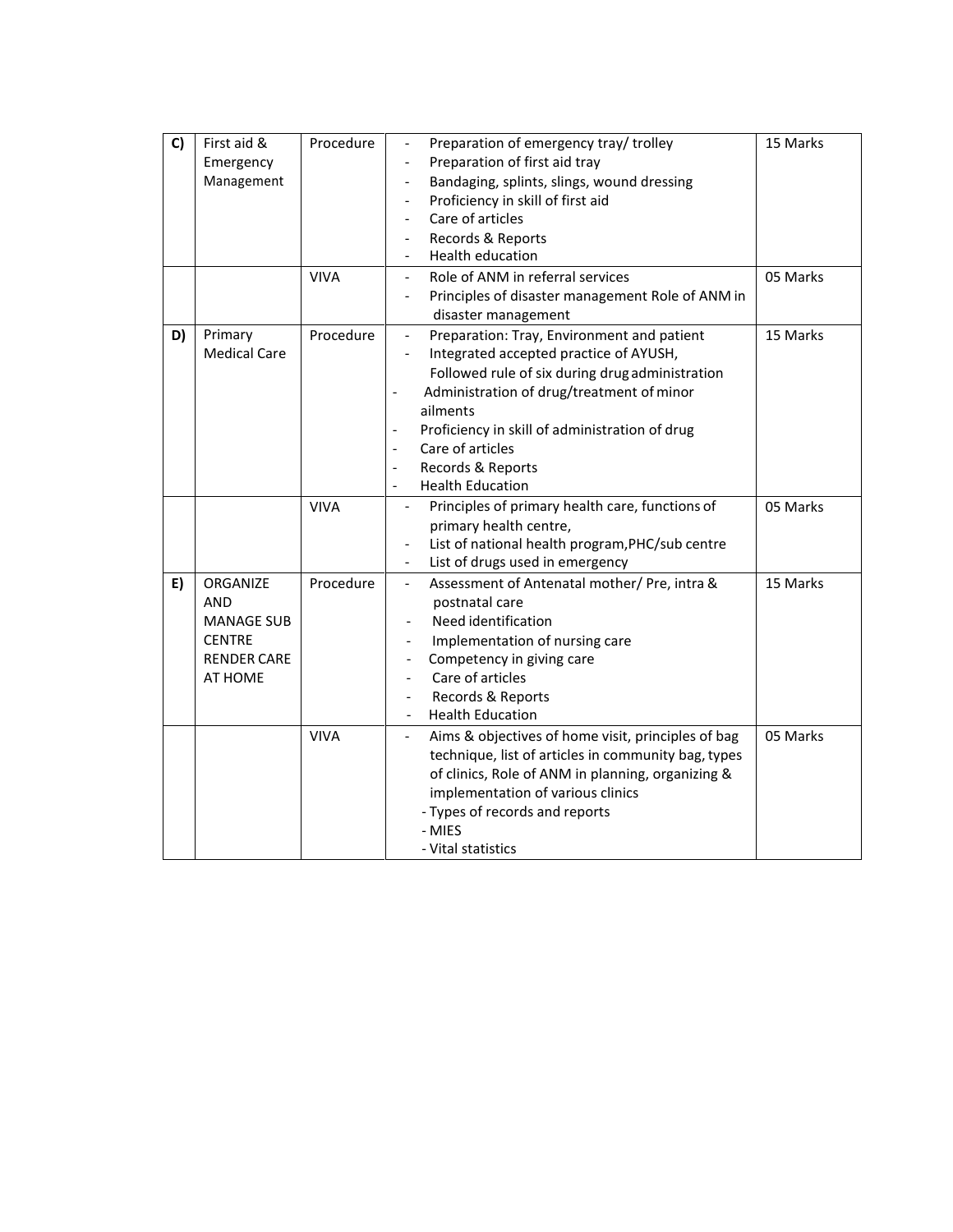#### **MAHARASHTRA STATE BOARD OF NURSING AND PARAMEDICAL EDUCATION**

#### A.N.M.(F.H.W.)2<sup>nd</sup> YEAR -------------------PRIMARY HEALTH CARE AND HEALTH CENTER MANAGEMENT

INSTITUTE NAME :

| Seat nos.    | $\boldsymbol{\mathsf{A}}$ | $\sf B$ | $\mathsf{C}$ | $\mathsf D$ | $\mathsf{E}$ | TOTAL   | REMARKS |
|--------------|---------------------------|---------|--------------|-------------|--------------|---------|---------|
| <b>MARKS</b> | 20                        | 20      | $20\,$       | $20\,$      | $20\,$       | $100\,$ |         |
|              |                           |         |              |             |              |         |         |
|              |                           |         |              |             |              |         |         |
|              |                           |         |              |             |              |         |         |
|              |                           |         |              |             |              |         |         |
|              |                           |         |              |             |              |         |         |
|              |                           |         |              |             |              |         |         |
|              |                           |         |              |             |              |         |         |
|              |                           |         |              |             |              |         |         |
|              |                           |         |              |             |              |         |         |
|              |                           |         |              |             |              |         |         |
|              |                           |         |              |             |              |         |         |
|              |                           |         |              |             |              |         |         |
|              |                           |         |              |             |              |         |         |
|              |                           |         |              |             |              |         |         |
|              |                           |         |              |             |              |         |         |
|              |                           |         |              |             |              |         |         |
|              |                           |         |              |             |              |         |         |
|              |                           |         |              |             |              |         |         |
|              |                           |         |              |             |              |         |         |
|              |                           |         |              |             |              |         |         |
|              |                           |         |              |             |              |         |         |
|              |                           |         |              |             |              |         |         |

 $1.$  2. ---------------------------------------------- -------------------------------------------------

(Name and Signature of the Examiner) (Name and signature of the Examiner)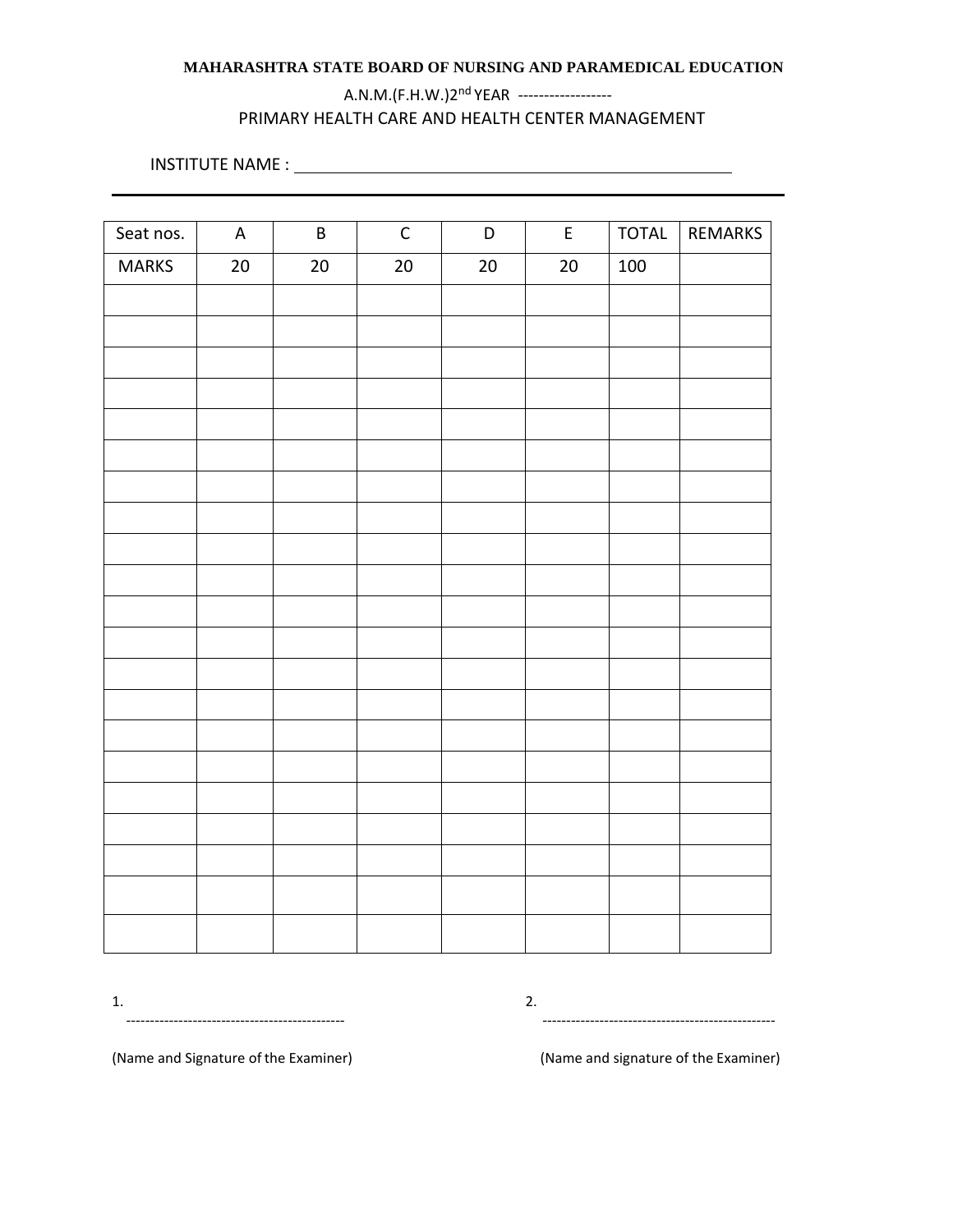**Date :-** 04/06/2022

**Region Name :- Mumbai**

| 5.No.          | Name of the Institution                                 | No of<br>student | <b>From</b> | To         | Name of the Examiner                                                                                                                                                                                                              | <b>Date</b> | Seat No. | <b>Time</b><br><b>From</b> | <b>Time To</b>    |
|----------------|---------------------------------------------------------|------------------|-------------|------------|-----------------------------------------------------------------------------------------------------------------------------------------------------------------------------------------------------------------------------------|-------------|----------|----------------------------|-------------------|
|                | NASHIK NURSING SCHOOL,<br><b>NASHIK</b>                 | 26               | 13/06/2022  | 13/06/2022 | 1. MISS SHWETA LEKHRAJ SHARMA<br>Mob No:- 2532516128<br>NASHIK NURSING SCHOOL, NASHIK<br>2. MRS ANCY JOBY<br>Mob No:-2532373108<br>NASIK MEDICO TRAINING COLLEGE OF NURSING, NASIK                                                | 13/06/2022  | 18,20    | 09:00 AM                   | 12:00 PM          |
| $\overline{2}$ | SHREE SWAMI NARAYAN<br>NURSING INSTITUE, NASIK          | 25               | 15/06/2022  | 15/06/2022 | 1. MISS KIRTI DNYANESHWAR KSHIRSAGAR<br>Mob No:- 9130629326<br>SHREE SWAMI NARAYAN NURSING INSTITUE, NASIK<br>2. MR Sagar Bhaskar Asmar<br>Mob No:-9975606268<br><b>GENERAL HOSPITAL, NASIK</b>                                   | 15/06/2022  | 52       | 09:00 AM                   | 12:00 PM          |
| -3             | DINDORI SCHOOL OF<br>NURSING, DINDORI,<br><b>NASHIK</b> | 8                | 13/06/2022  | 13/06/2022 | 1. MR VIKAS ANKUSH AVHAD<br>Mob No:- 9730728980<br>DINDORI SCHOOL OF NURSING, DINDORI, NASHIK<br>2. MISS TRUPTI SANJAY KUMAR PAWAR<br>Mob No:-7588709877<br>SHREE SWAMI NARAYAN NURSING INSTITUE, NASIK                           | 13/06/2022  | 75       |                            | 09:00 AM 12:00 PM |
|                | RAJEEV GANDHI GNM<br>NURSING COLLEGE,<br>SINNAR, NASHIK | 14               | 14/06/2022  | 14/06/2022 | 1. MISS RADHIKA MHASU SHINDE<br>Mob No:- 9284195139<br>RAJEEV GANDHI GNM NURSING COLLEGE, SINNAR,<br><b>NASHIK</b><br>2. MR ISAAC RAMESH PAUL<br>Mob No:-9325708094<br>IGATPURI NURSING SCHOOL, IGATPURI, NASHIK                  | 14/06/2022  | 98       |                            | 09:00 AM 12:00 PM |
| 5              | <b>TANMAYI NURSING</b><br><b>INSTITUTE, NASHIK</b>      | 21               | 15/06/2022  | 15/06/2022 | 1. MR RAVINDRA VASANT MANGALE<br>Mob No:- 9164709742<br>TANMAYI NURSING INSTITUTE, NASHIK<br>2. MISS Bharti Sunil Janjal<br>Mob No:-9270499617<br>SHREE GAJANAN MAHARAJ COLLEGE OF NURSING AND<br>RESEARCH CENTER JAWHAR, PALGHAR | 15/06/2022  | 123      | 09:00 AM                   | 12:00 PM          |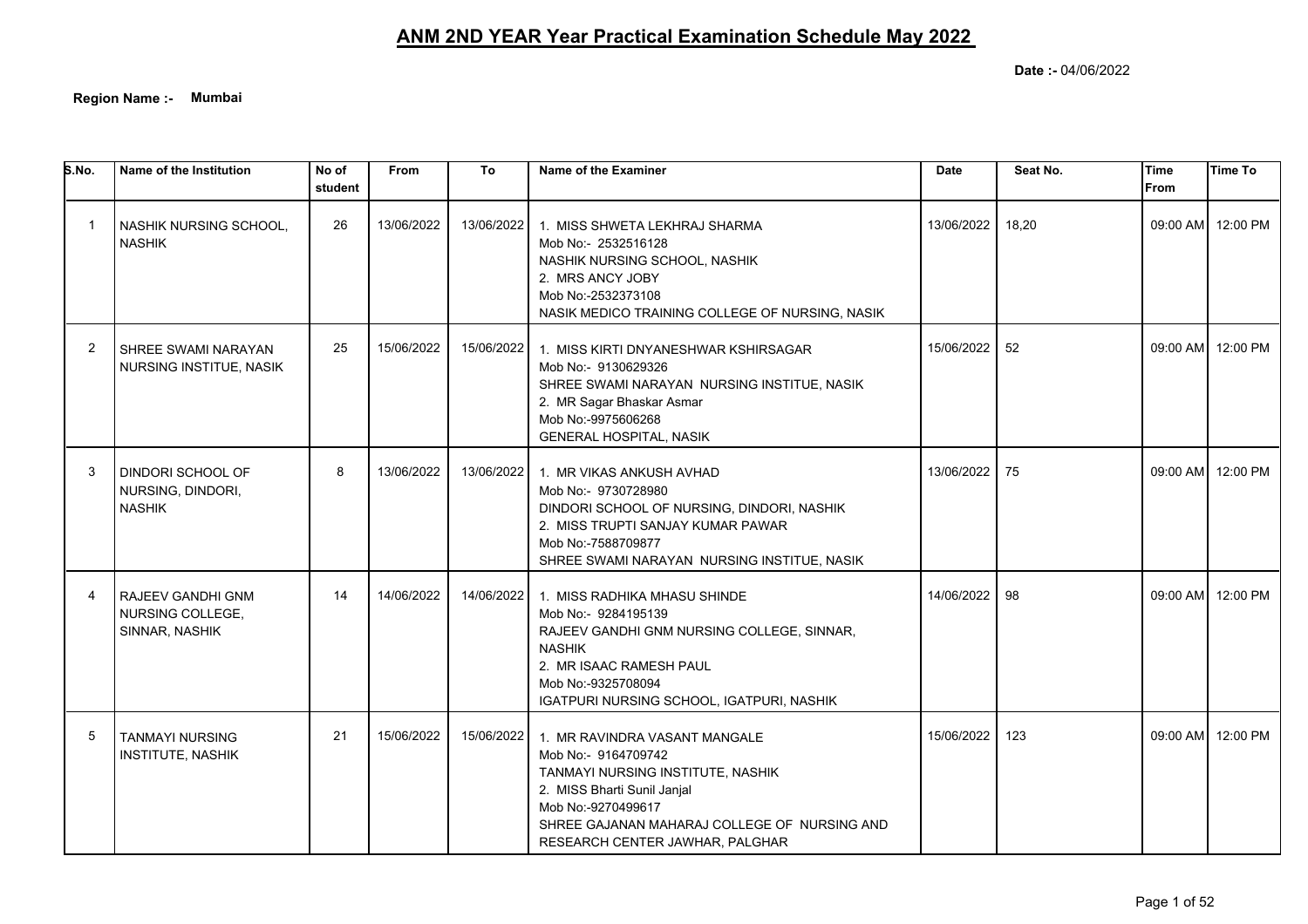| S.No. | l Name of the Institution                                                 | No of   | <b>From</b> | To         | Name of the Examiner                                                                                                                                                                                                       | Date       | Seat No.        | Time | Time To           |
|-------|---------------------------------------------------------------------------|---------|-------------|------------|----------------------------------------------------------------------------------------------------------------------------------------------------------------------------------------------------------------------------|------------|-----------------|------|-------------------|
|       |                                                                           | student |             |            |                                                                                                                                                                                                                            |            |                 | From |                   |
| 6     | l K.D. GAVIT NURSING<br>  SCHOOL, PATHRAI ,<br><b>NANDURBAR</b>           | 23      | 18/06/2022  | 18/06/2022 | 1. MRS ANITA VAKHU GAVIT<br>Mob No:- 8390452335<br>K.D. GAVIT NURSING SCHOOL, PATHRAI, NANDURBAR<br>2. MR MAYUR RAVINDRA GITE<br>Mob No:-9096767090<br><b>GENERAL HOSPITAL, DHULE</b>                                      | 18/06/2022 | 132             |      | 09:00 AM 12:00 PM |
|       | RANIMANSAHEB<br>MANUBADEVI RAWAL<br>  NURSING SCHOOL.<br>DONDAICHA, DHULE | 9       | 16/06/2022  | 16/06/2022 | 1. MISS DIPIKA ASHOK UTTEKAR<br>Mob No:- 8128991039<br>RANIMANSAHEB MANUBADEVI RAWAL NURSING<br>SCHOOL, DONDAICHA, DHULE<br>2. MR LALIT BAPU GHARATE<br>Mob No:-9657035269<br>SAU. R.G. MALI NURSING COLLEGE, AKLAD, DHULE | 16/06/2022 | 188,189,193,195 |      | 09:00 AM 12:00 PM |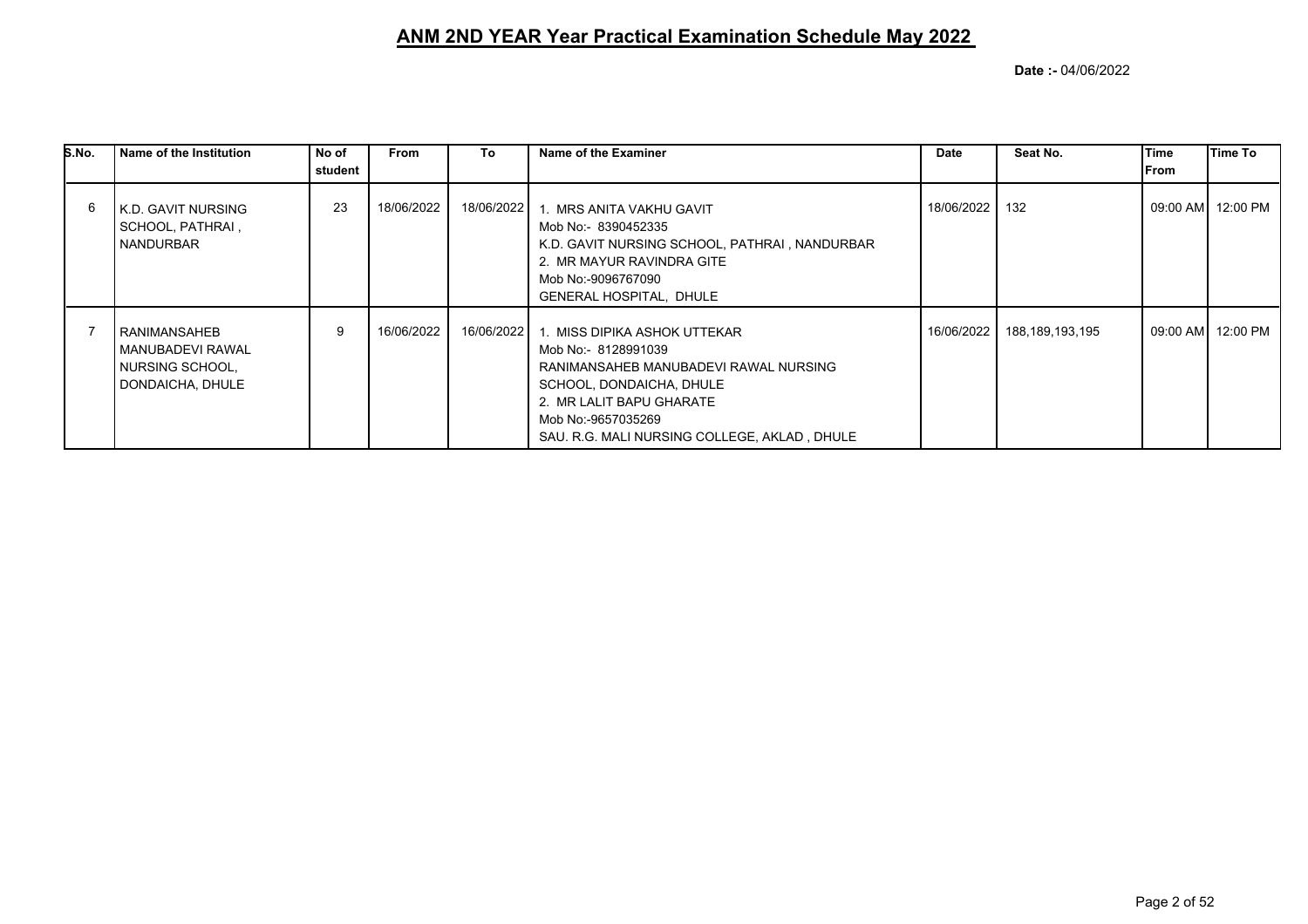| S.No. | Name of the Institution                                      | No of   | <b>From</b> | To         | Name of the Examiner                                                                                                                                                                                                                   | Date       | Seat No.        | Time  | Time To           |
|-------|--------------------------------------------------------------|---------|-------------|------------|----------------------------------------------------------------------------------------------------------------------------------------------------------------------------------------------------------------------------------------|------------|-----------------|-------|-------------------|
|       |                                                              | student |             |            |                                                                                                                                                                                                                                        |            |                 | lFrom |                   |
|       | <b>KHANDESH NURISNG</b><br>INSTITUTE, CHALISGAON,<br>JALGAON | 10      | 20/06/2022  | 20/06/2022 | 1. MISS Snehal Ravindra Tajane<br>Mob No:- 9370522909<br>KHANDESH NURISNG INSTITUTE, CHALISGAON,<br><b>JALGAON</b><br>2. MR ASHPAK AKABAR PINJARI<br>Mob No:-8888088705<br>BHAGINI MANDAL SCHOOL OF NURSING, CHOPDA,<br><b>JALGAON</b> | 20/06/2022 | 228,233,234,235 |       | 09:00 AM 12:00 PM |
| 9     | <b>GODAVARI COLLEGE OF</b><br>NURSING, JALGAON               | 16      | 18/06/2022  | 18/06/2022 | 1. MISS PRIYA DADARAO JADHAV<br>Mob No:- 9881962475<br>GODAVARI COLLEGE OF NURSING, JALGAON<br>2. MRS ANITA VIVEK BHALERAO<br>Mob No:-9325897078<br>GENERAL HOSPITAL, JALGAON                                                          | 18/06/2022 | 248             |       | 09:00 AM 12:00 PM |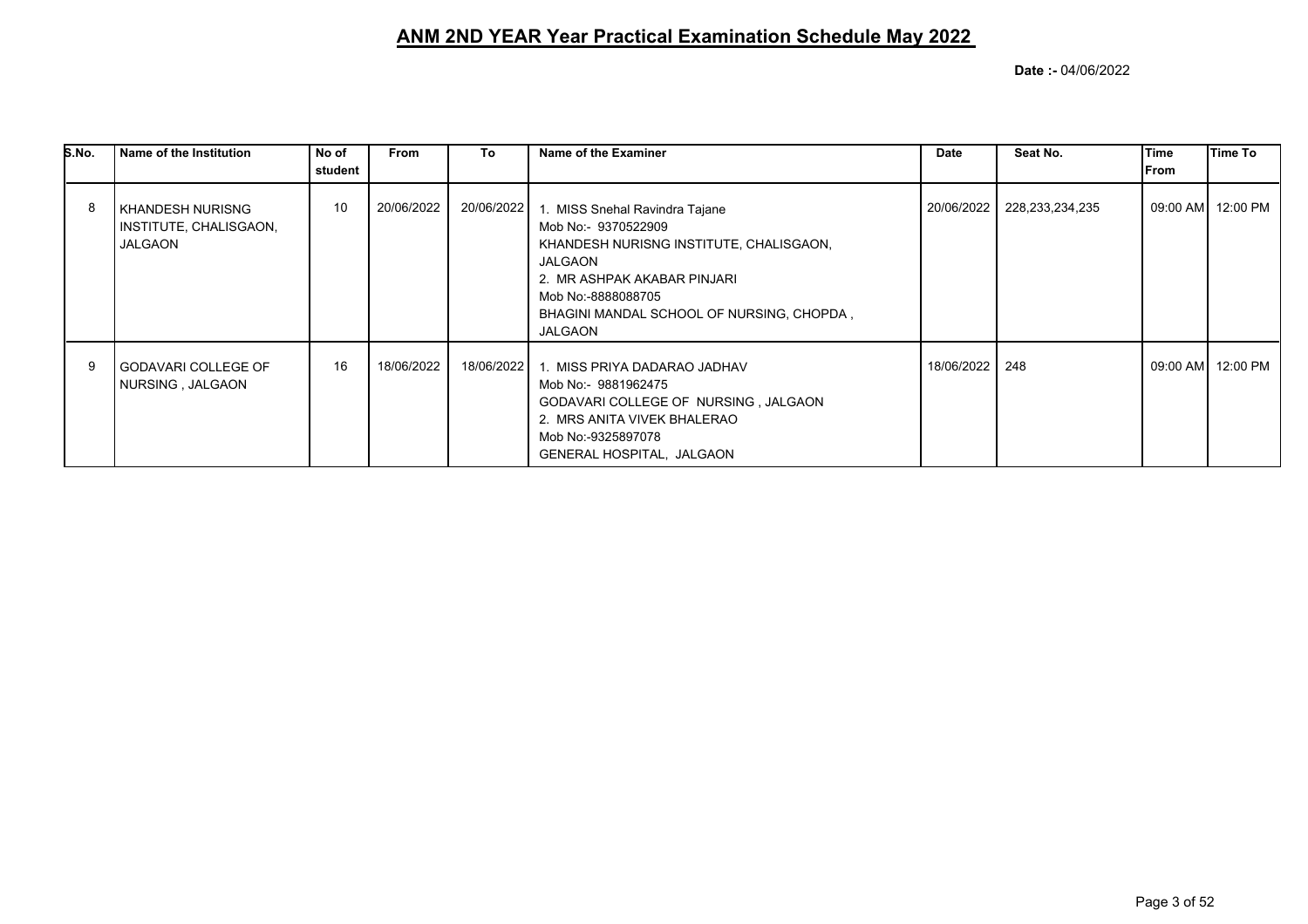| S.No.           | Name of the Institution                                          | No of<br>student | <b>From</b> | To         | Name of the Examiner                                                                                                                                                                                  | <b>Date</b> | Seat No.    | <b>Time</b><br>From | <b>Time To</b>    |
|-----------------|------------------------------------------------------------------|------------------|-------------|------------|-------------------------------------------------------------------------------------------------------------------------------------------------------------------------------------------------------|-------------|-------------|---------------------|-------------------|
| 10 <sup>°</sup> | <b>GANPATRAO ADKE INE.</b><br><b>NASIK</b>                       | 5                | 13/06/2022  | 13/06/2022 | 1. MISS NIKITA DEEPAK NEHE<br>Mob No:- 98341000863<br><b>GANPATRAO ADKE INE. NASIK</b><br>2. MR MAHESH CHANGDEO SATPUTE<br>Mob No:-8055994878<br>RACHANA SCHOOL OF NURSING, NASHIK                    | 13/06/2022  | 268         |                     | 09:00 AM 12:00 PM |
| 11              | SAHYADRI SEVA SANSTHA ,<br>INSTITUTE OF NURSING,<br><b>NASIK</b> | 3                | 14/06/2022  | 14/06/2022 | 1. MR HUBBALLI MAHADEV<br>Mob No:- 9916189822<br>SAHYADRI SEVA SANSTHA, INSTITUTE OF NURSING,<br><b>NASIK</b><br>2. MRS Avani Abhijit Bhanage<br>Mob No:-8888882964<br>NAMCO SCHOOL OF NURSING, NASIK | 14/06/2022  | 311         |                     | 09:00 AM 12:00 PM |
| 12              | SAI NURSING SCHOOL,<br><b>MALEGAON NASHIK</b>                    | 22               | 15/06/2022  | 15/06/2022 | 1. MR sajad sallahudin sajad<br>Mob No:- 9423075355<br>SAI NURSING SCHOOL, MALEGAON NASHIK<br>2. MISS Rijvana Javed Shaikh<br>Mob No:-9021088111<br>VISHWASATTAYA SCHOOL OF NURSING, OZAR             | 15/06/2022  | 325         |                     | 09:00 AM 12:00 PM |
| 13              | KALWAN NURSING<br>SCHOOL, KALWAN, NASHIK                         | 9                | 16/06/2022  |            | 16/06/2022 1. MRS PALLAVI MANIKRAO DEORE<br>Mob No:- 8308171588<br>KALWAN NURSING SCHOOL, KALWAN, NASHIK<br>2. MR PRAVIN RAMESH GHOLAP<br>Mob No:-7722046228<br>GANPATRAO ADKE INE. NASIK             | 16/06/2022  | 337,340,343 |                     | 09:00 AM 12:00 PM |
| 14              | PETH NURSING SCHOOL,<br>PETH, NASHIK                             | 8                | 17/06/2022  | 17/06/2022 | 1. MR SWAPNIL DADA AHIRE<br>Mob No:- 9325708094<br>PETH NURSING SCHOOL, PETH, NASHIK<br>2. MRS Avani Abhijit Bhanage<br>Mob No:-8888882964<br>NAMCO SCHOOL OF NURSING, NASIK                          | 17/06/2022  | 348,350     |                     | 09:00 AM 12:00 PM |
|                 |                                                                  |                  |             |            |                                                                                                                                                                                                       |             |             |                     |                   |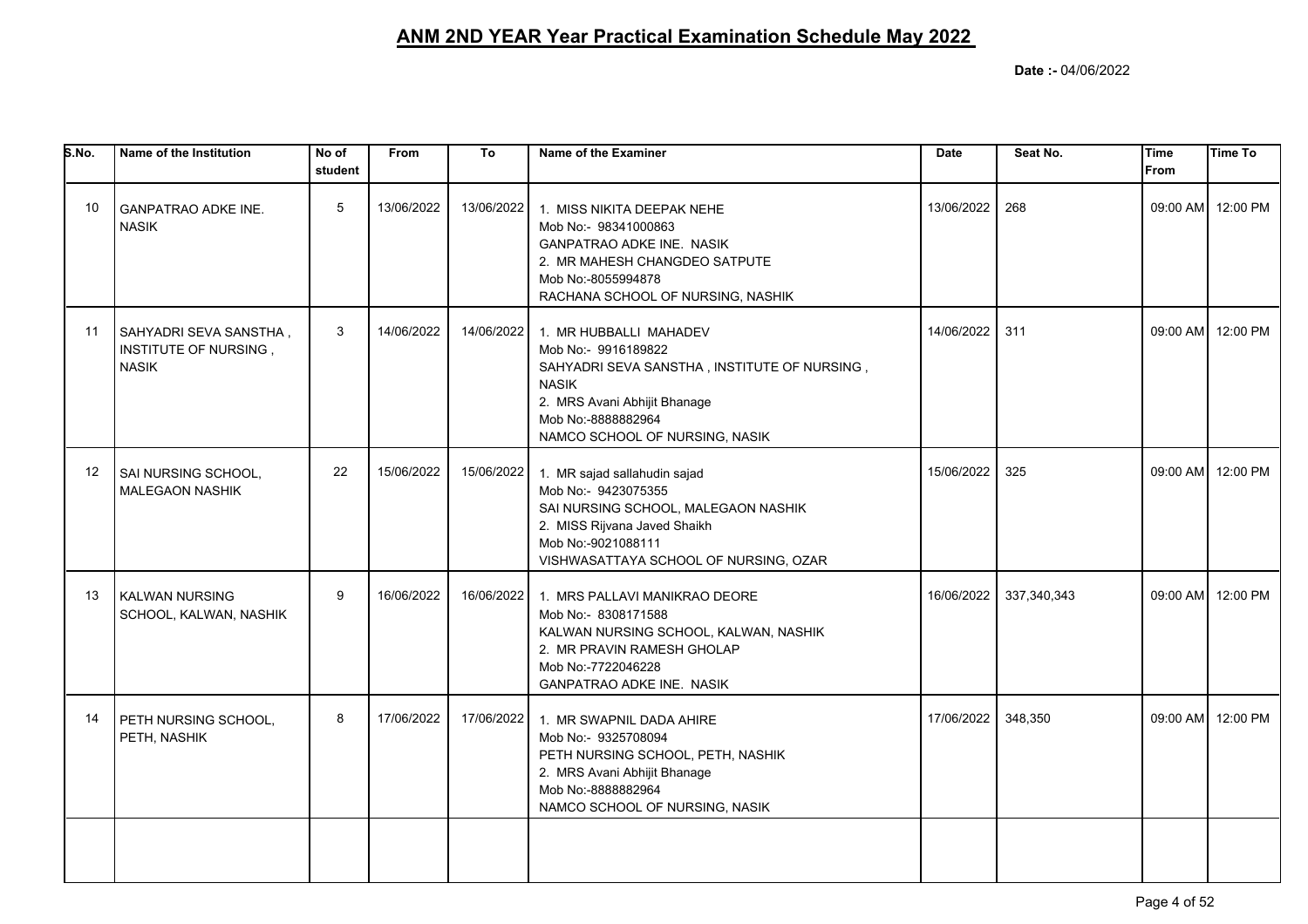| I NIFAD NURSING SCHOOL, | 18/06/2022 | 18/06/2022 | MISS BHAGYASHRI RAMDAS GAVALI       | 18/06/2022 357 |  | 09:00 AM  12:00 PM |
|-------------------------|------------|------------|-------------------------------------|----------------|--|--------------------|
| NIFAD, NASHIK           |            |            | Mob No:- 7887913995                 |                |  |                    |
|                         |            |            | NIFAD NURSING SCHOOL, NIFAD, NASHIK |                |  |                    |
|                         |            |            | 2. MR MAHESH CHANGDEO SATPUTE       |                |  |                    |
|                         |            |            | Mob No:-8055994878                  |                |  |                    |
|                         |            |            | RACHANA SCHOOL OF NURSING, NASHIK   |                |  |                    |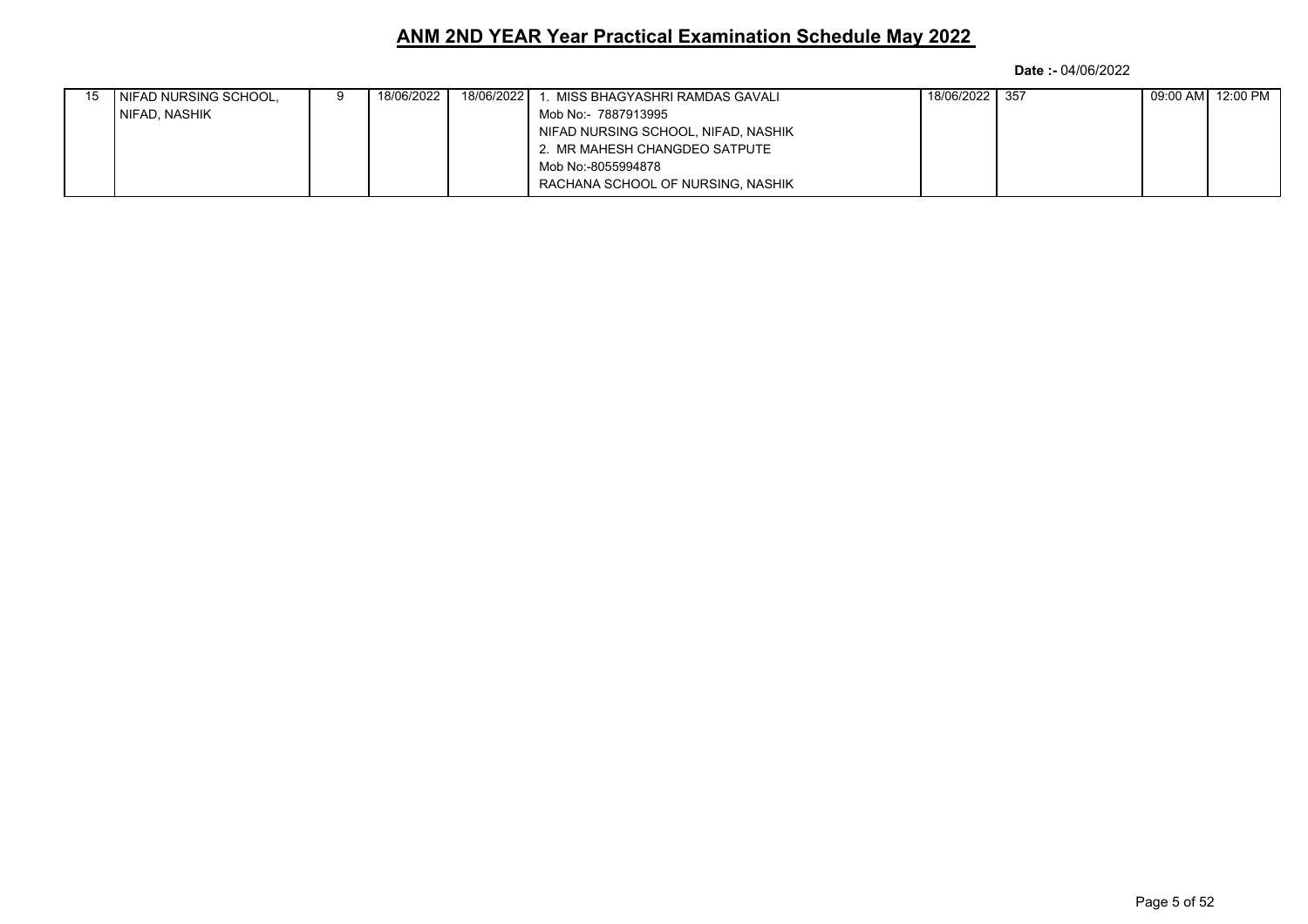| S.No. | Name of the Institution                      | No of<br>student | <b>From</b> | To         | Name of the Examiner                                                                                                                                                                                        | Date       | Seat No.    | <b>Time</b><br>From | Time To            |
|-------|----------------------------------------------|------------------|-------------|------------|-------------------------------------------------------------------------------------------------------------------------------------------------------------------------------------------------------------|------------|-------------|---------------------|--------------------|
| 16    | I SMT. D.Y.SAWANT NURSING<br>SCHOOL, BHANDUP | 8                | 13/06/2022  | 13/06/2022 | MISS SAVITA DATTRAO SHINDE<br>Mob No:- 9619194808<br>SMT. D.Y.SAWANT NURSING SCHOOL, BHANDUP<br>2. MISS BINDU VARGHESE<br>Mob No:-7798165511<br>DAYANAND SCHOOL OF NURSING, VADOLI TALASARI<br><b>THANE</b> | 13/06/2022 | 436,439,441 |                     | 09:00 AM  12:00 PM |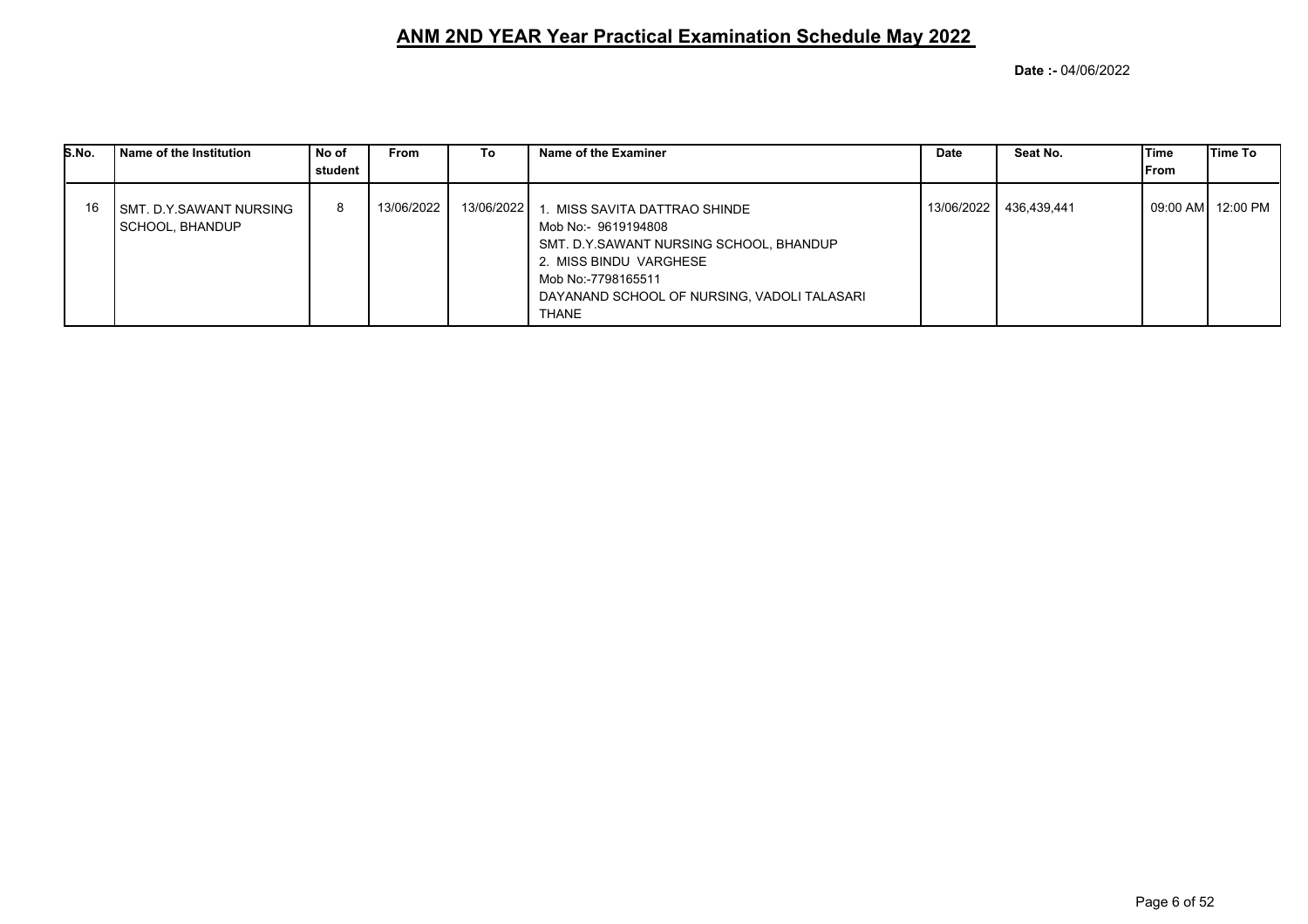| S.No. | Name of the Institution                                                             | No of   | <b>From</b> | To         | Name of the Examiner                                                                                                                                                                                                       | Date           | Seat No. | lTime     | <b>Time To</b> |
|-------|-------------------------------------------------------------------------------------|---------|-------------|------------|----------------------------------------------------------------------------------------------------------------------------------------------------------------------------------------------------------------------------|----------------|----------|-----------|----------------|
|       |                                                                                     | student |             |            |                                                                                                                                                                                                                            |                |          | From      |                |
|       | RAMRAJE SCH. NSG, RCON<br>DAPOLI, RATNAGIRI                                         | 5       | 14/06/2022  | 14/06/2022 | 1. MR FIROS KHAN SS<br>Mob No:- 9496368702<br>RAMRAJE SCH. NSG, RCON DAPOLI, RATNAGIRI<br>2. MRS TEJAL VILAS SURVE<br>Mob No:-9921689335<br>SAMARTH INSTITUTE OF NURSING EDUCATION, DERVAN                                 | 14/06/2022 445 |          | 09:00 AM  | 12:00 PM       |
| 18    | The Yash Foundations<br>College of Nursing Medical<br>Research Institute, Ratnagiri |         | 16/06/2022  | 16/06/2022 | 1. MR AMEY AMIT BHAGWAT<br>Mob No:- 9049124689<br>The Yash Foundations College of Nursing Medical<br>Research Institute, Ratnagiri<br>2. MR SHREEJITH OV<br>Mob No:-9420156771<br>RAMRAJE SCH. NSG, RCON DAPOLI, RATNAGIRI | 16/06/2022     | 450,452  | 09:00 AMI | 12:00 PM       |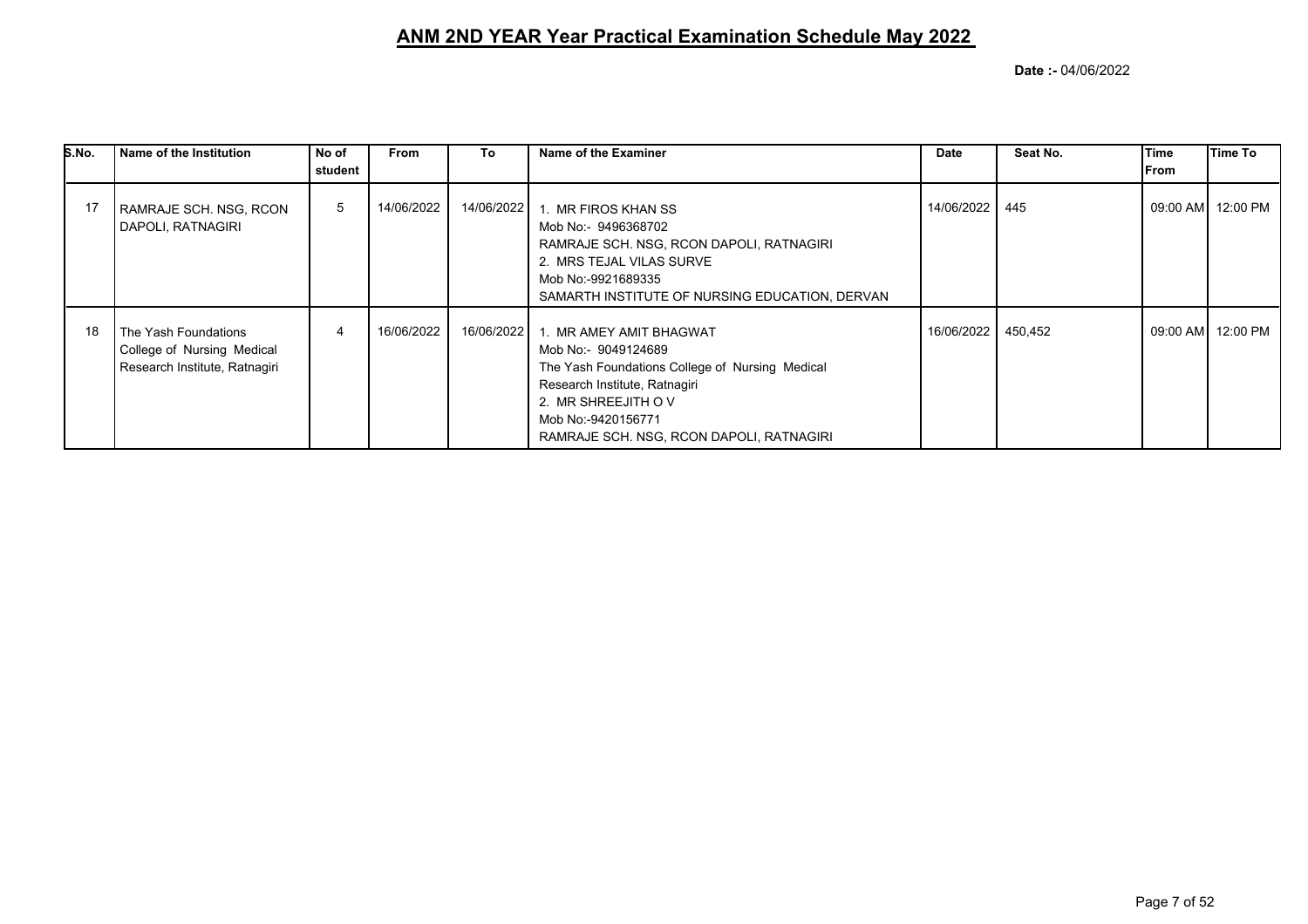| S.No. | l Name of the Institution                                                                      | No of          | From       | To         | Name of the Examiner                                                                                                                                                                                                                                 | Date       | Seat No. | Time  | Time To             |
|-------|------------------------------------------------------------------------------------------------|----------------|------------|------------|------------------------------------------------------------------------------------------------------------------------------------------------------------------------------------------------------------------------------------------------------|------------|----------|-------|---------------------|
|       |                                                                                                | student        |            |            |                                                                                                                                                                                                                                                      |            |          | lFrom |                     |
| 19    | MAI NURSING SCHOOL,<br><b>KUDAL</b>                                                            | $\overline{2}$ | 14/06/2022 | 14/06/2022 | 1. MISS RASIKA RAMAKANT SAWANT<br>Mob No:- 7776956136<br>MAI NURSING SCHOOL, KUDAL<br>2. MISS SADICHHA ULHAS SAWANT<br>Mob No:-8378871202<br>LATE MRS. ABOLI KULDEEP PEDNEKAR NURSING<br>INSTITUTE, PINGULI, SINDHUDURG                              | 14/06/2022 | 467      |       | 09:00 AM   12:00 PM |
| 20    | LATE MRS. ABOLI KULDEEP<br><b>PEDNEKAR NURSING</b><br>INSTITUTE, PINGULI,<br><b>SINDHUDURG</b> | $\overline{2}$ | 16/06/2022 | 16/06/2022 | 1. MISS SADICHHA ULHAS SAWANT<br>Mob No:- 8378871202<br>LATE MRS. ABOLI KULDEEP PEDNEKAR NURSING<br>INSTITUTE, PINGULI, SINDHUDURG<br>2. MRS Shakuntala Nagraj<br>Mob No:-8105976751<br>SARASWATI ANM NURSING SCHOOL, KANKAVLI,<br><b>SINDHUDURG</b> | 16/06/2022 | 469      |       | 09:00 AM   12:00 PM |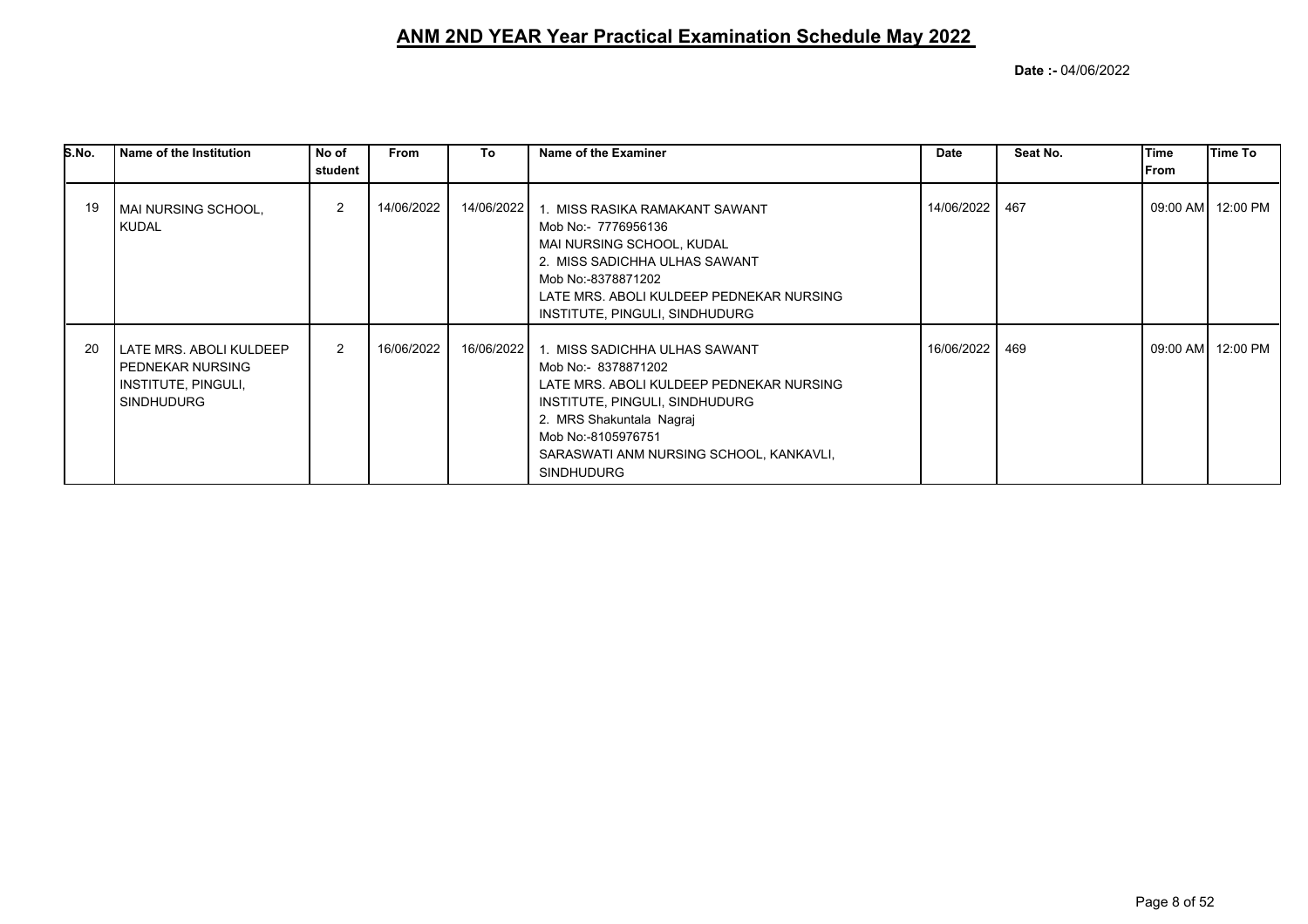| S.No. | Name of the Institution                                          | No of<br>student | <b>From</b> | To         | Name of the Examiner                                                                                                                                                                                                                          | <b>Date</b> | Seat No.    | Time<br><b>From</b> | <b>Time To</b>    |
|-------|------------------------------------------------------------------|------------------|-------------|------------|-----------------------------------------------------------------------------------------------------------------------------------------------------------------------------------------------------------------------------------------------|-------------|-------------|---------------------|-------------------|
| 21    | S.N.D. SCHOOL OF<br>NURSING, JES, YEOLA,<br><b>NASIK</b>         | 6                | 17/06/2022  | 17/06/2022 | 1. MISS mahijabin bano azam shaikh<br>Mob No:- 2559225052<br>S.N.D. SCHOOL OF NURSING, JES, YEOLA, NASIK<br>2. MISS GISHA MOL JACOB<br>Mob No:-9579996966<br>KARUNA SCHOOL OF NURSING, MANMAD, NASHIK                                         | 17/06/2022  | 473         |                     | 09:00 AM 12:00 PM |
| 22    | KARUNA SCHOOL OF<br>NURSING, MANMAD,<br><b>NASHIK</b>            | $\overline{4}$   | 18/06/2022  | 18/06/2022 | 1. MISS JAYANTHI - R<br>Mob No:- 9730527285<br>KARUNA SCHOOL OF NURSING, MANMAD, NASHIK<br>2. MR G J NAGARAJ<br>Mob No:-9637541566<br>S.N.D. SCHOOL OF NURSING, JES, YEOLA, NASIK                                                             | 18/06/2022  | 477,479,481 |                     | 09:00 AM 12:00 PM |
| 23    | MATOSHRI SCHOOL OF<br>A.N.M. NURSING,<br><b>BABULGAON, NASIK</b> | 6                | 14/06/2022  | 14/06/2022 | 1. MR PRASHANT SUNIL PANDURE<br>Mob No:- 2559225052<br>MATOSHRI SCHOOL OF A.N.M. NURSING, BABULGAON,<br><b>NASIK</b><br>2. MISS MANISHA MANOHAR SAMUDRE<br>Mob No:-9881266936<br>MATOSHRI SCHOOL OF A.N.M. NURSING, EKLAHARE,<br><b>NASIK</b> | 14/06/2022  | 490         |                     | 09:00 AM 12:00 PM |
| 24    | YEOLA SCHOOL OF<br>NURSING, YEOLA, NASHIK                        | 19               | 15/06/2022  | 15/06/2022 | 1. MISS ASHA GOVIND SONAWANE<br>Mob No:- 9657928366<br>YEOLA SCHOOL OF NURSING, YEOLA, NASHIK<br>2. MISS TEJSHREE RAMESH DHENDE<br>Mob No:-9284235750<br>MATOSHRI SCHOOL OF A.N.M. NURSING, BABULGAON,<br><b>NASIK</b>                        | 15/06/2022  | 500,510     |                     | 09:00 AM 12:00 PM |
| 25    | <b>MANMAD NURSING</b><br>SCHOOL, YEOLA, NASHIK                   | 5                | 16/06/2022  | 16/06/2022 | 1. MISS Ranjana Pundlik Shewale<br>Mob No:- 8007372880<br>MANMAD NURSING SCHOOL, YEOLA, NASHIK<br>2. MISS MONALI SURESH PATIL<br>Mob No:-9834837557<br>MATOSHRI ASARABAI DARADE SCHOOL OF NURSING,<br>YEOLA, NASHIK                           | 16/06/2022  | 521         |                     | 09:00 AM 12:00 PM |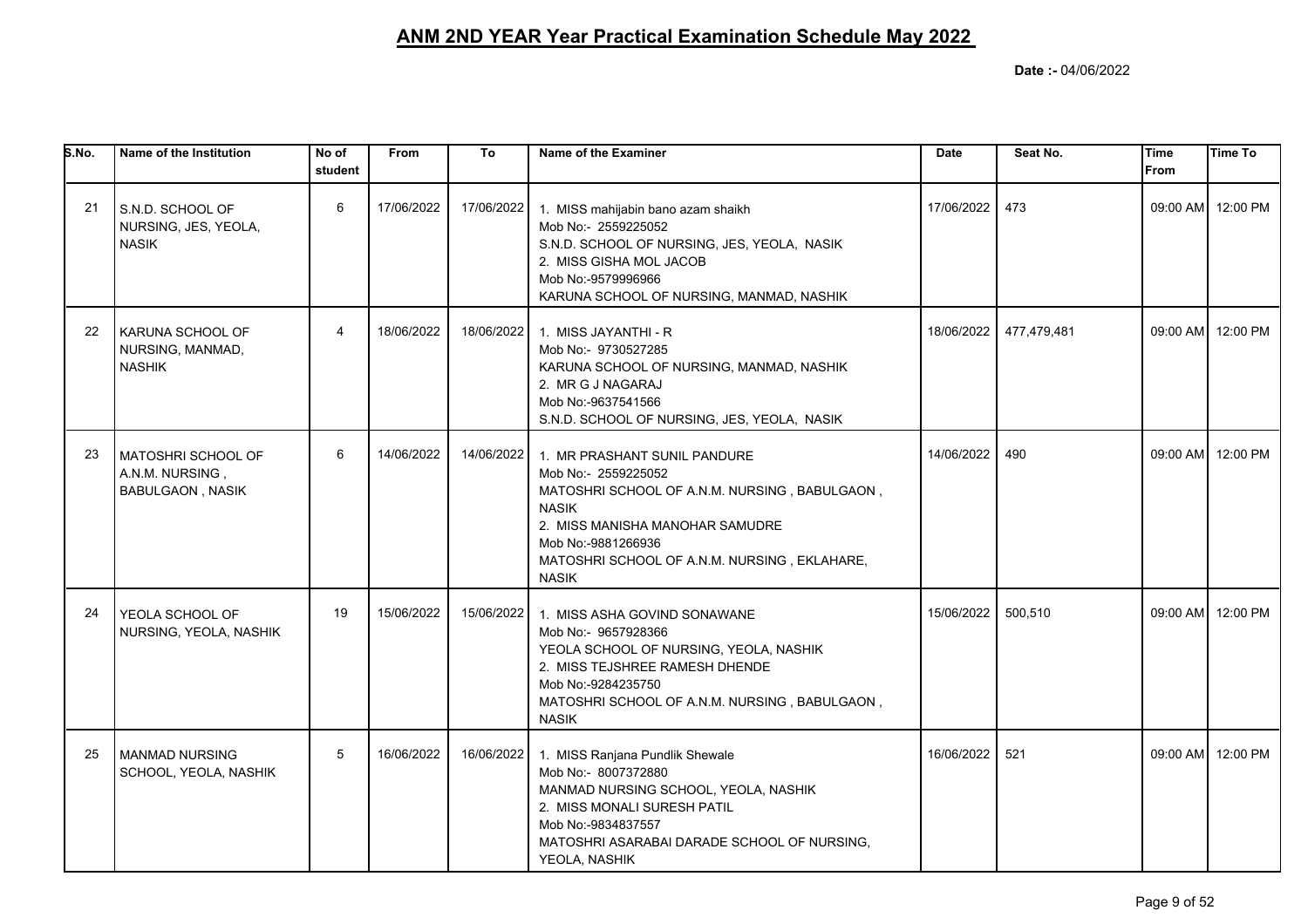**Region Name :- Pune**

| S.No. | Name of the Institution                                                | No of<br>student | <b>From</b> | To         | Name of the Examiner                                                                                                                                                                                                     | <b>Date</b> | Seat No.    | Time<br><b>IFrom</b> | Time To           |
|-------|------------------------------------------------------------------------|------------------|-------------|------------|--------------------------------------------------------------------------------------------------------------------------------------------------------------------------------------------------------------------------|-------------|-------------|----------------------|-------------------|
|       |                                                                        |                  |             |            |                                                                                                                                                                                                                          |             |             |                      |                   |
| 26    | <b>WAMANRAO ITHAPE</b><br>NURSING COLLEGE,<br>SANGAMNER,<br>AHMEDNAGAR | 20               | 18/06/2022  | 18/06/2022 | 1. MISS DEEPA MADHAVAN M<br>Mob No:- 8888261961<br>WAMANRAO ITHAPE NURSING COLLEGE, SANGAMNER,<br>AHMEDNAGAR<br>2. MRS PRATIMA K GUDKANUR<br>Mob No:-8073025556<br>PARVATIBAI MHASKE INSTITUTE OF NURSING.<br>AHMEDNAGAR | 18/06/2022  | 590         |                      | 09:00 AM 12:00 PM |
| 27    | SAWALI SCHOOL OF<br>NURSING, PARNER,<br>AHMEDNAGAR                     | 5                | 18/06/2022  | 18/06/2022 | 1. MISS ROHINI ABASAHEB NARAWADE<br>Mob No:- 8796520526<br>SAWALI SCHOOL OF NURSING, PARNER, AHMEDNAGAR<br>2. MISS Manisha Ravindra Pandit<br>Mob No:-9423463499<br>INDIRA GANDHI NSG, COLLEGE, PARNER, AHMEDNAGAR       | 18/06/2022  | 766,768,769 |                      | 09:00 AM 12:00 PM |
| 28    | Saibaba Nursing School,<br>Kolpewadi, Ahmednagar                       | 15               | 16/06/2022  | 16/06/2022 | 1. MRS POOJA MADHUKAR BADWAR<br>Mob No:- 9604056062<br>Saibaba Nursing School, Kolpewadi, Ahmednagar<br>2. MR RAUNAK RAVINDRA SONAWANE<br>Mob No:-9096445569<br>Praytna Nursing College, Ahmednagar                      | 16/06/2022  | 604         |                      | 09:00 AM 12:00 PM |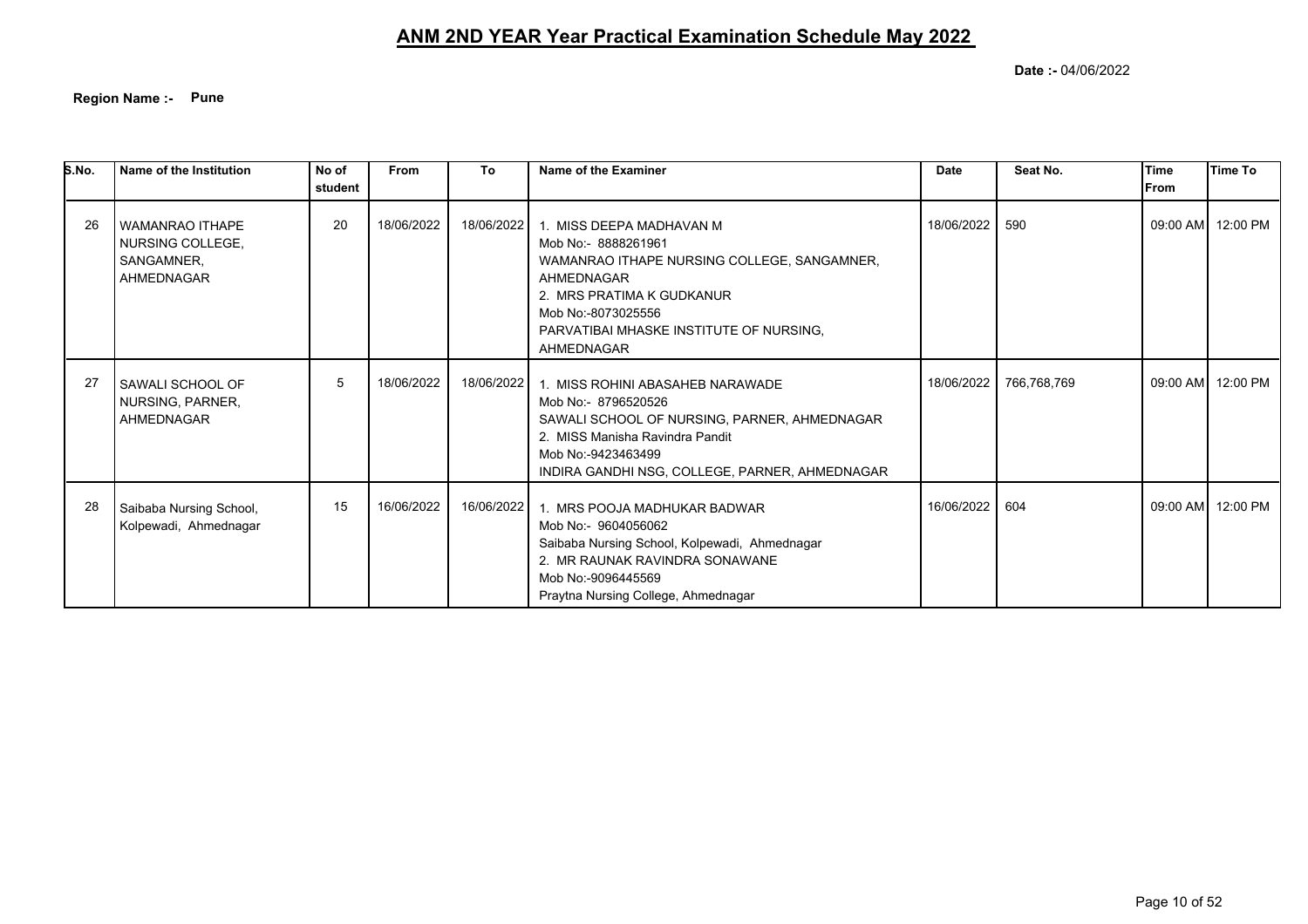| S.No. | l Name of the Institution                                   | No of<br>student | From       | To         | Name of the Examiner                                                                                                                                                                           | Date         | Seat No. | <b>Time</b><br>lFrom | <b>Time To</b>      |
|-------|-------------------------------------------------------------|------------------|------------|------------|------------------------------------------------------------------------------------------------------------------------------------------------------------------------------------------------|--------------|----------|----------------------|---------------------|
| 29    | I WILLIS F. PIERCE<br>  MEMORIAL HOSPITAL, WAI,<br>l SATARA |                  | 15/06/2022 | 15/06/2022 | . SMT S GHOLAP ALISHABA<br>Mob No:- 9096509197<br>WILLIS F. PIERCE MEMORIAL HOSPITAL, WAI, SATARA<br>2. MRS Priya John<br>Mob No:-9673559955<br>BEL AIR COLLEGE OF NURSING, PANCHAGANI, SATARA | 15/06/2022 l | 649.650  |                      | 09:00 AM   12:00 PM |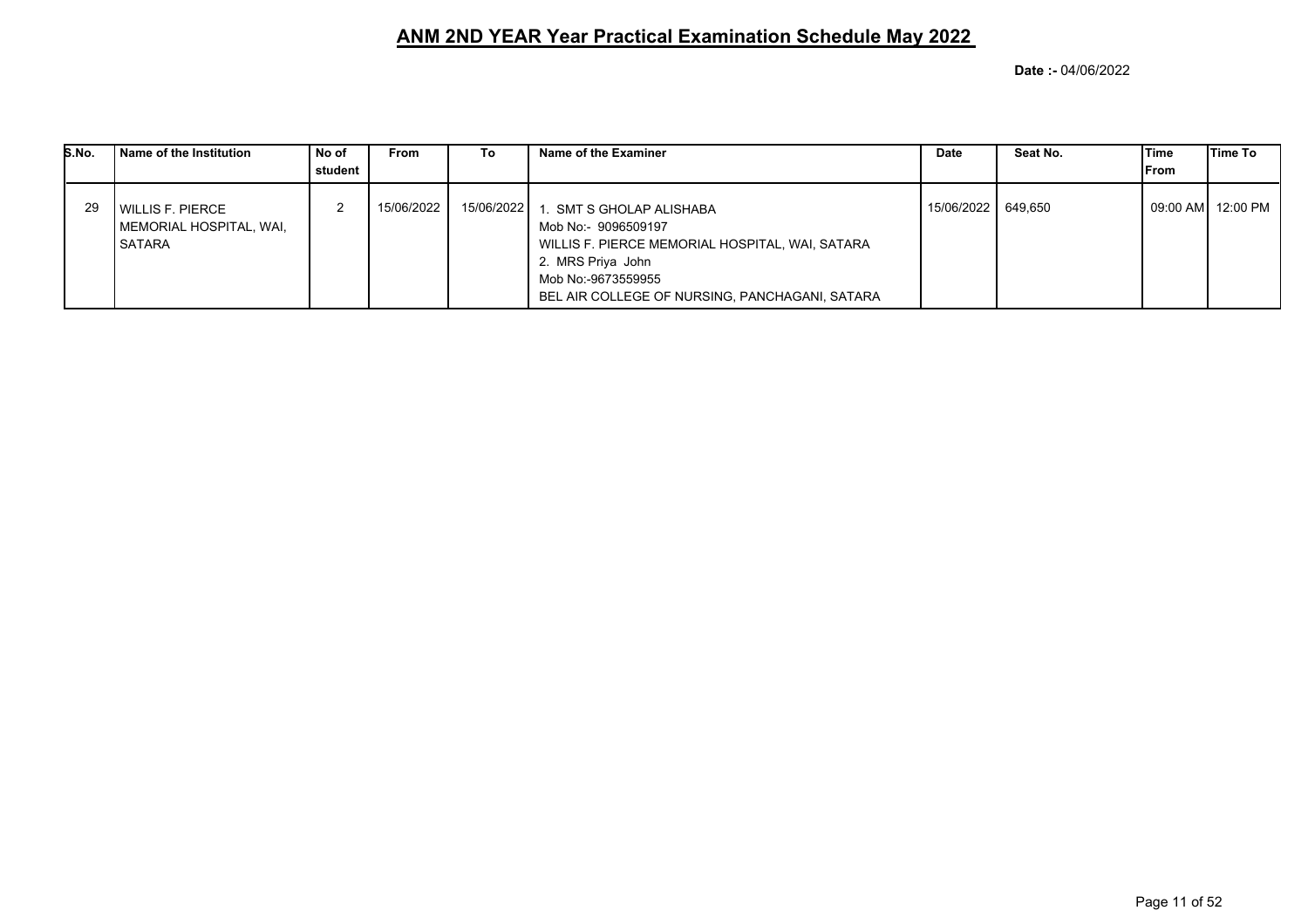| S.No. | Name of the Institution                                                            | No of<br>student | <b>From</b> | To         | Name of the Examiner                                                                                                                                                                                                                              | <b>Date</b> | Seat No.        | <b>Time</b><br>From | <b>Time To</b>    |
|-------|------------------------------------------------------------------------------------|------------------|-------------|------------|---------------------------------------------------------------------------------------------------------------------------------------------------------------------------------------------------------------------------------------------------|-------------|-----------------|---------------------|-------------------|
| 30    | <b>WESTERN MAHARASHTRA</b><br>SCHOOL OF NURSING,<br>TILWANI, KOLHAPUR              | 6                | 16/06/2022  | 16/06/2022 | 1. MR SNEHALKUMAR LAXMAN KAMBLE<br>Mob No:- 8329992026<br>WESTERN MAHARASHTRA SCHOOL OF NURSING,<br>TILWANI, KOLHAPUR<br>2. MISS SUJATA SHANKAR SHEWALE<br>Mob No:-9552211755<br>SANT GAJANAN MAHARAJ, SCHOOL OF NURSING,<br>GADHINGLAJ, KOLHAPUR | 16/06/2022  | 654             |                     | 09:00 AM 12:00 PM |
| 31    | SARASWATI GAIKWAD<br>NURSING SCHOOL,<br>KOTOLI, PANHALA,<br><b>KOLHAPUR</b>        | $\overline{4}$   | 15/06/2022  | 15/06/2022 | 1. SMT MAJJIGIYAVAR BASAVRAJ SAVITA<br>Mob No:- 8600184127<br>SARASWATI GAIKWAD NURSING SCHOOL, KOTOLI,<br>PANHALA, KOLHAPUR<br>2. MRS SAROJINI DAVID DHANAWADE<br>Mob No:-9511802408<br>Y.D. MANE SCHOOL OF NURSING, KAGAL, KOLHAPUR             | 15/06/2022  | 678             |                     | 09:00 AM 12:00 PM |
| 32    | SANT GAJANAN MAHARAJ<br>SCHOOL OF NURSING,<br>CHINCHEWADI,<br>GADHINGLAJ, KOLHAPUR | $\mathbf{1}$     | 13/06/2022  | 13/06/2022 | 1. MISS NASRIN IMTIYAZ MAGDUM<br>Mob No:- 7720099914<br>SANT GAJANAN MAHARAJ SCHOOL OF NURSING,<br>CHINCHEWADI, GADHINGLAJ, KOLHAPUR<br>2. MR NIKHIL DEELIP SHINDE<br>Mob No:-8857841804<br>SANJEEVA NURSING SCHOOL, KOLHAPUR                     | 13/06/2022  | 3234            |                     | 09:00 AM 12:00 PM |
| 33    | <b>SHRI SIDDHI NURSING</b><br>SCHOOL, KAGAL,<br><b>KOLHAPUR</b>                    | 8                | 14/06/2022  | 14/06/2022 | 1. MRS PADIYAR MARGARET WILLAM<br>Mob No:- 9964317950<br>SHRI SIDDHI NURSING SCHOOL, KAGAL, KOLHAPUR<br>2. MRS SAROJINI DAVID DHANAWADE<br>Mob No:-9511802408<br>Y.D. MANE SCHOOL OF NURSING, KAGAL, KOLHAPUR                                     | 14/06/2022  | 692,694,695,696 |                     | 09:00 AM 12:00 PM |
| 34    | Late. Ushatai Nursing<br>School, Kolhapur                                          | 5                | 15/06/2022  | 15/06/2022 | 1. MR SHRIKANT D<br>Mob No:- 9371106229<br>Late. Ushatai Nursing School, Kolhapur<br>2. MRS Surekha Mohan<br>Mob No:-8055929852<br>MAHALAXMI NURSING INSTITUTE, KOLHAPUR                                                                          | 15/06/2022  | 703.705         |                     | 09:00 AM 12:00 PM |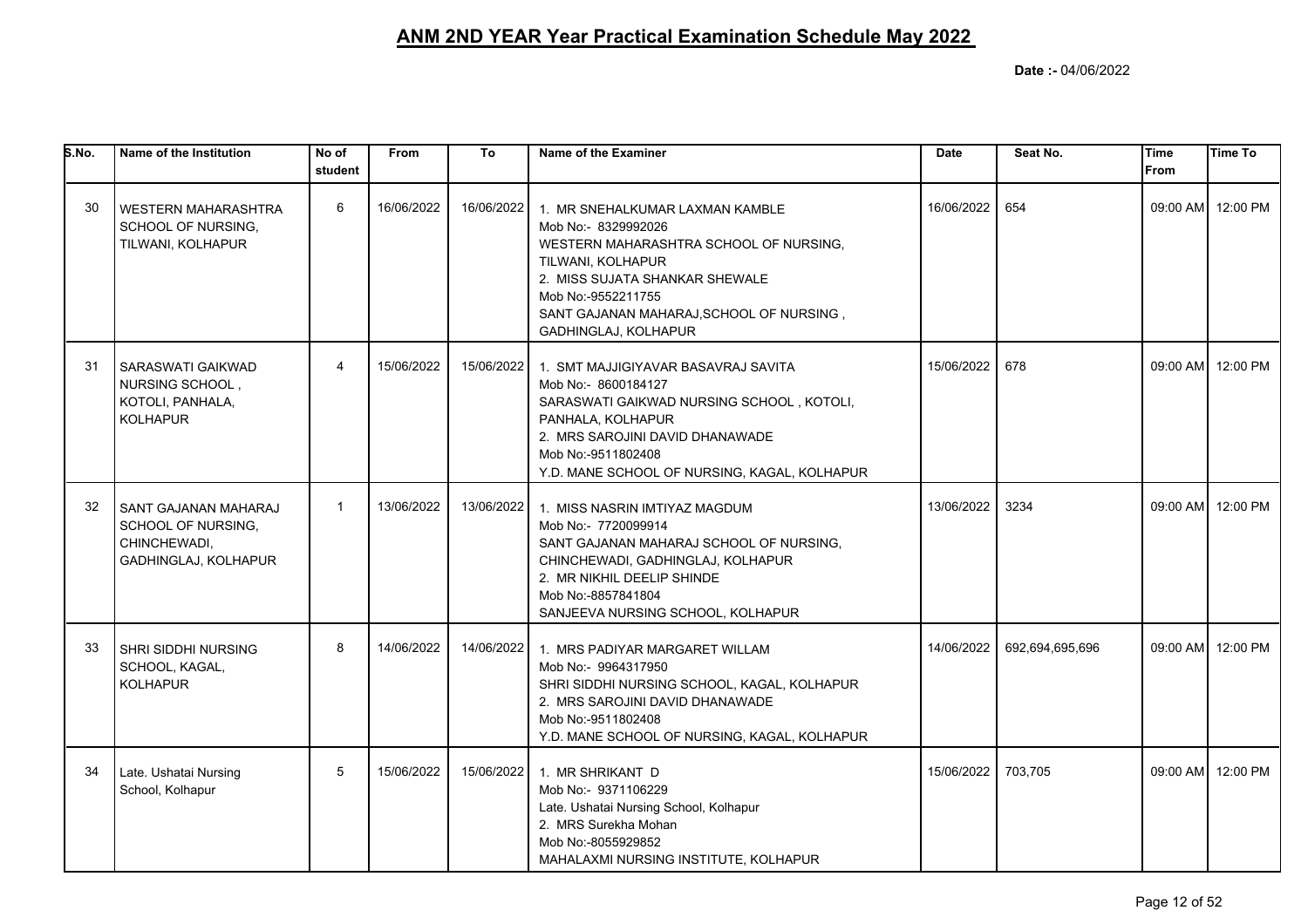| S.No. | Name of the Institution                                                     | No of<br>student | From       | To         | Name of the Examiner                                                                                                                                                                                                                       | <b>Date</b> | Seat No. | Time<br>From | <b>Time To</b>    |
|-------|-----------------------------------------------------------------------------|------------------|------------|------------|--------------------------------------------------------------------------------------------------------------------------------------------------------------------------------------------------------------------------------------------|-------------|----------|--------------|-------------------|
| 35    | SEVA NURSING SCHOOL,<br>AHMEDNAGAR                                          | 6                | 13/06/2022 | 13/06/2022 | 1. MRS KANCHAN NANDKUMAR PATHARKAR<br>Mob No:- 9028044094<br>SEVA NURSING SCHOOL, AHMEDNAGAR<br>2. MR Mahendra Trimbak Gadekar<br>Mob No:-9021457447<br>LATE BHAU DAJI PATIL DESHMUKH GRAMIN VIKAS<br>PRATISHTHANS RANM SCHOOL, AHMEDNAGAR | 13/06/2022  | 708      |              | 09:00 AM 12:00 PM |
| 36    | <b>SHREE SAI NURSING</b><br>SCHOOL, JAMKHED,<br>AHMEDNAGAR                  | $\overline{2}$   | 14/06/2022 | 14/06/2022 | 1. MISS DHANAMMA PRABHAKAR PUJARI<br>Mob No:- 7719852087<br>SHREE SAI NURSING SCHOOL, JAMKHED, AHMEDNAGAR<br>2. MRS MAJOR CHITRA ARJUN BELDAR<br>Mob No:-9324069104<br>SEVA NURSING SCHOOL, AHMEDNAGAR                                     | 14/06/2022  | 730      |              | 09:00 AM 12:00 PM |
| 37    | I MANGALA INSTITUTE OF<br><b>NURSING</b><br>EDUCATION, AKOLE,<br>AHMEDNAGAR | 5                | 15/06/2022 | 15/06/2022 | 1. MR SUJIT BALASAHEB SINARE<br>Mob No:- 87964533584<br>MANGALA INSTITUTE OF NURSING EDUCATION, AKOLE,<br>AHMEDNAGAR<br>2. MRS SWATI ROHAN MORE<br>Mob No:-8657163336<br>SHRUTI NURSING SCHOOL, SHRIRAMPUR,<br>AHMEDNAGAR                  | 15/06/2022  | 734      |              | 09:00 AM 12:00 PM |
| 38    | <b>SHRUTI NURSING</b><br>SCHOOL, SHRIRAMPUR,<br>AHMEDNAGAR                  | $\overline{2}$   | 16/06/2022 | 16/06/2022 | 1. MRS SWATI ROHAN MORE<br>Mob No:- 8657163336<br>SHRUTI NURSING SCHOOL, SHRIRAMPUR,<br>AHMEDNAGAR<br>2. MISS GUMFA UDDHAV UBALE<br>Mob No:-9920927241<br>MANGALA INSTITUTE OF NURSING EDUCATION, AKOLE,<br>AHMEDNAGAR                     | 16/06/2022  | 753,754  |              | 09:00 AM 12:00 PM |
|       |                                                                             |                  |            |            |                                                                                                                                                                                                                                            |             |          |              |                   |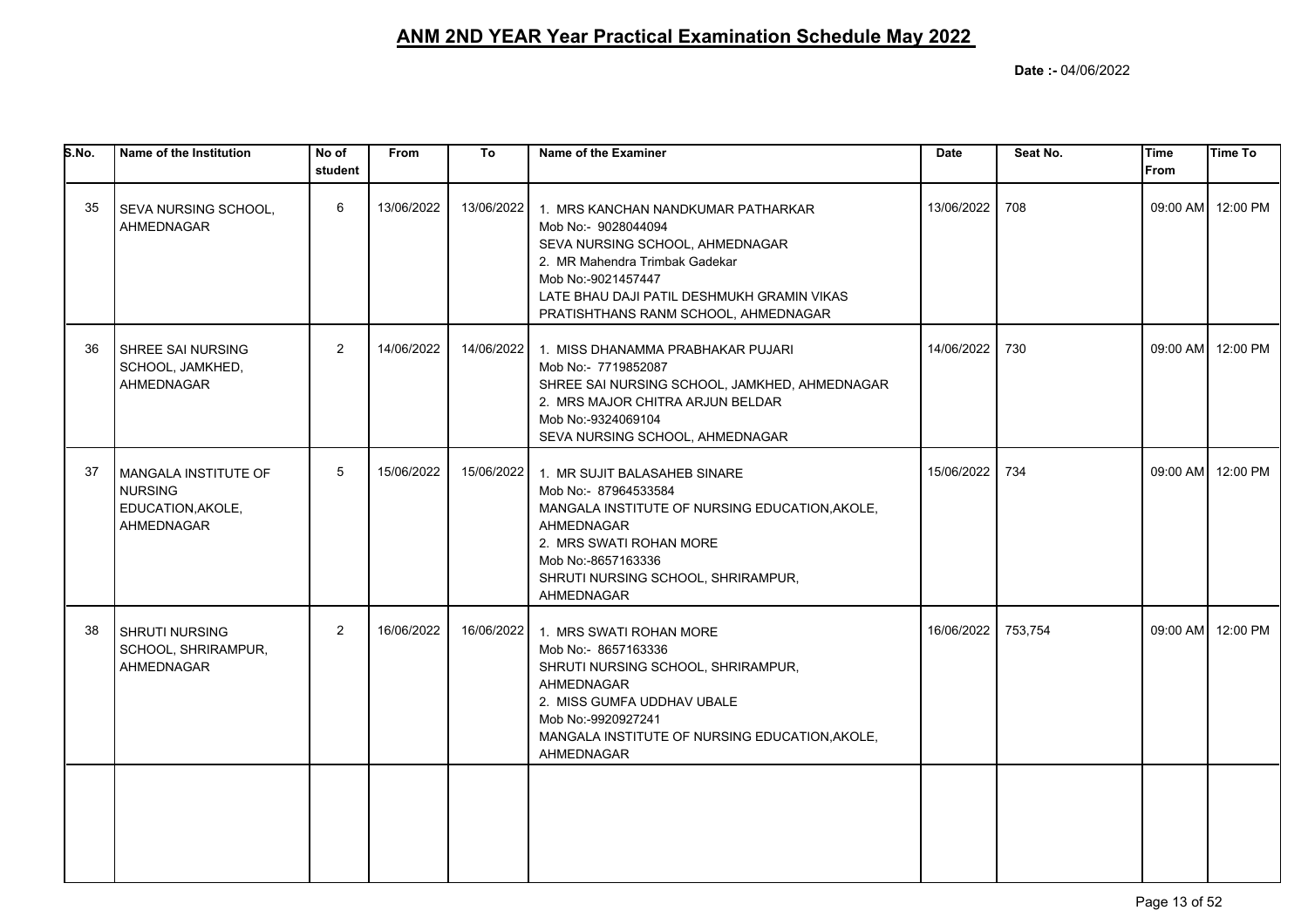| -39 | LATE BHAU DAJI PATIL    | 10 | 17/06/2022 | 17/06/2022 | . MR Anil Aahok Gadekar                    | 17/06/2022 | 755 | 09:00 AM 12:00 PM |
|-----|-------------------------|----|------------|------------|--------------------------------------------|------------|-----|-------------------|
|     | I DESHMUKH GRAMIN VIKAS |    |            |            | Mob No:- 8788093329                        |            |     |                   |
|     | I PRATISHTHANS RANM     |    |            |            | LATE BHAU DAJI PATIL DESHMUKH GRAMIN VIKAS |            |     |                   |
|     | I SCHOOL. AHMEDNAGAR    |    |            |            | PRATISHTHANS RANM SCHOOL, AHMEDNAGAR       |            |     |                   |
|     |                         |    |            |            | 2. MISS JAYSHRI APPASAHEB NIKAM            |            |     |                   |
|     |                         |    |            |            | Mob No:-7020758442                         |            |     |                   |
|     |                         |    |            |            | MAHARASHTRA HOMOEOPATHIC FOUNDATIONS       |            |     |                   |
|     |                         |    |            |            | SCHOOL OF NURSING, PATHAR, AHMEDNAGAR      |            |     |                   |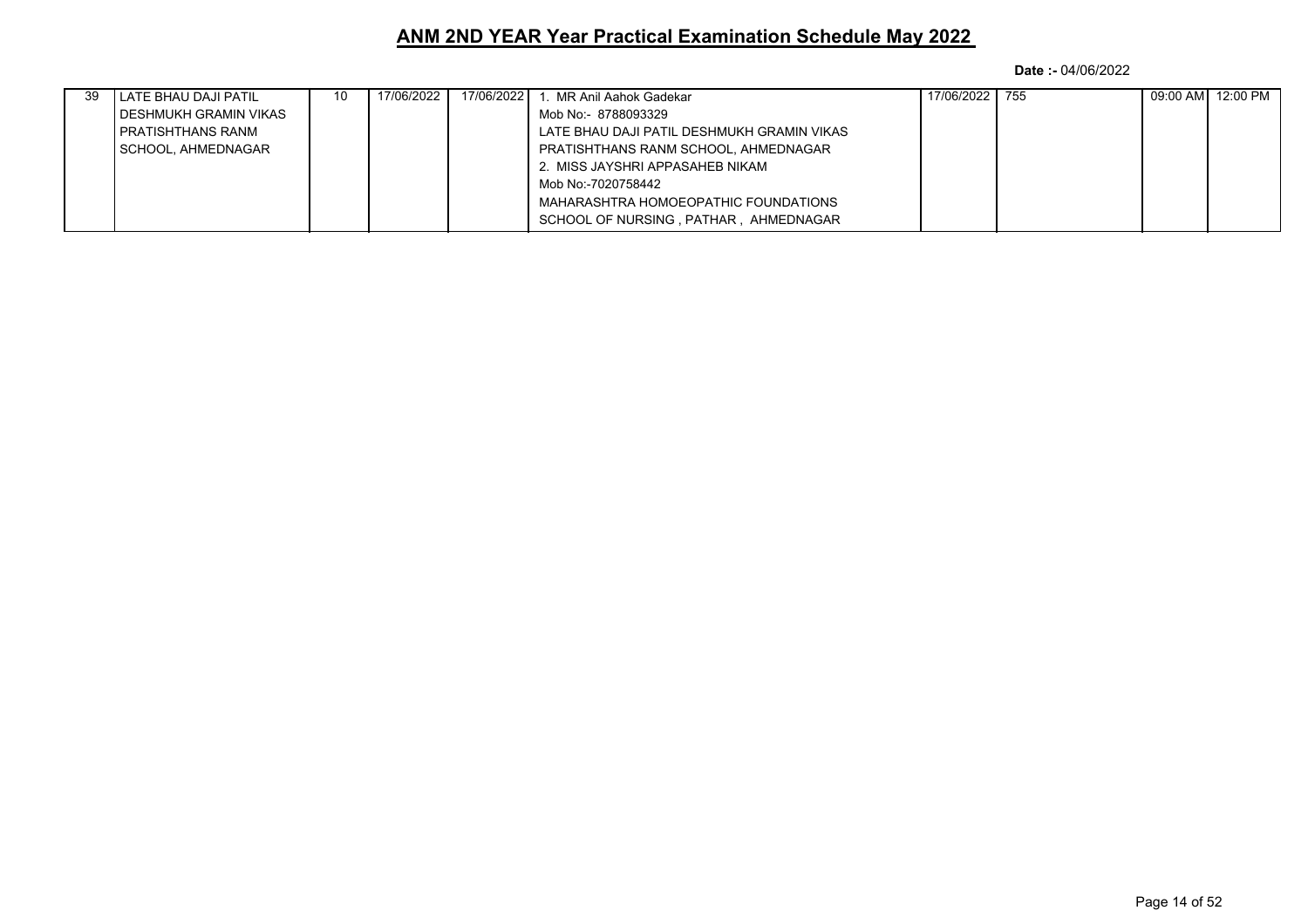| S.No. | Name of the Institution                                        | No of<br>student | From       | To         | Name of the Examiner                                                                                                                                                                               | <b>Date</b> | Seat No. | <b>Time</b><br><b>From</b> | Time To           |
|-------|----------------------------------------------------------------|------------------|------------|------------|----------------------------------------------------------------------------------------------------------------------------------------------------------------------------------------------------|-------------|----------|----------------------------|-------------------|
| 40    | KRANTIAGRANI G.D.BAPU<br>LAD SCH OF NS, SANGLI                 | $\mathbf{1}$     | 17/06/2022 | 17/06/2022 | 1. MR SUNIL PRABHAKAR CHAVAN<br>Mob No:- 7972806366<br>KRANTIAGRANI G.D.BAPU LAD SCH OF NS, SANGLI<br>2. MRS GITANJALI RAJARAM KAMBLE<br>Mob No:-8080291091<br>ADARSH NURSING SCHOOL, VITA, SANGLI | 17/06/2022  | 785      |                            | 09:00 AM 12:00 PM |
| 41    | UMA INST. OF NURSING<br>EDUCATION, SANGLI                      | 6                | 17/06/2022 | 17/06/2022 | 1. MR SANTOSHKUMAR RUPSINGH CHAVAN<br>Mob No:- 8007076728<br>UMA INST. OF NURSING EDUCATION, SANGLI<br>2. MRS Jyoti Mukud Bhide<br>Mob No:-7083338332<br>VIDYA SAGAR NURSING SCHOOL, SANGLI        | 17/06/2022  | 786      |                            | 09:00 AM 12:00 PM |
| 42    | <b>ADARSH NURSING</b><br>SCHOOL, VITA, SANGLI                  | $\mathbf{1}$     | 18/06/2022 | 18/06/2022 | 1. MRS GITANJALI RAJARAM KAMBLE<br>Mob No:- 8080291091<br>ADARSH NURSING SCHOOL, VITA, SANGLI<br>2. MR BASANING SHIVAPPA MALI<br>Mob No:-9673641466<br>UMA INST. OF NURSING EDUCATION, SANGLI      | 18/06/2022  | 792      |                            | 09:00 AM 12:00 PM |
| 43    | <b>VIDYA SAGAR NURSING</b><br>SCHOOL, SANGLI                   | $\mathbf{1}$     | 15/06/2022 | 15/06/2022 | 1. SMT Mangla Ganpat Mane<br>Mob No:- 9921261157<br>VIDYA SAGAR NURSING SCHOOL, SANGLI<br>2. MR HAJARATUMMAR NAJEERRAHMAD BHAVIKATTI<br>Mob No:-9762143419<br>ABHINAV SCH NSG. WALAWA SANGLI       | 15/06/2022  | 793      |                            | 09:00 AM 12:00 PM |
| 44    | <b>KEDARNATH NURSING</b><br>SCHOOL, ISLAMPUR,<br><b>SANGLI</b> | 12               | 13/06/2022 | 13/06/2022 | 1. MR VISHAL MAHADEV KAMBLE<br>Mob No:- 9850148556<br>KEDARNATH NURSING SCHOOL, ISLAMPUR, SANGLI<br>2. MRS GITANJALI RAJARAM KAMBLE<br>Mob No:-8080291091<br>ADARSH NURSING SCHOOL, VITA, SANGLI   | 13/06/2022  | 802,804  |                            | 09:00 AM 12:00 PM |
|       |                                                                |                  |            |            |                                                                                                                                                                                                    |             |          |                            |                   |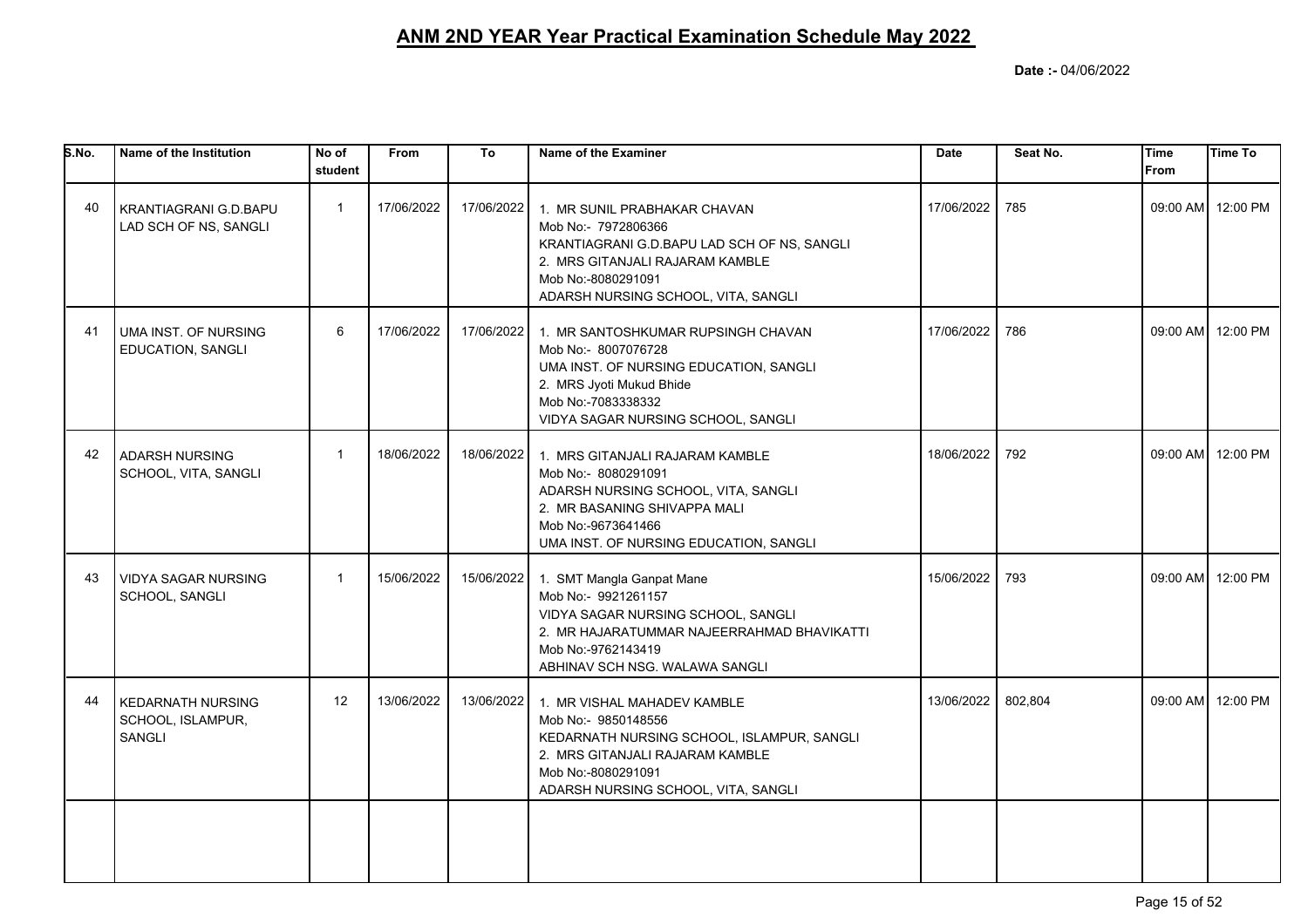| 45 | LAXMIPRABHA NURSING        |   | 14/06/2022 | 14/06/2022 | . MRS SNEHAL JAYKAR BHORE                    | 14/06/2022 | 808         | 09:00 AM 12:00 PM  |
|----|----------------------------|---|------------|------------|----------------------------------------------|------------|-------------|--------------------|
|    | I INSTITUTE, MIRAJ, SANGLI |   |            |            | Mob No:- 8624078781                          |            |             |                    |
|    |                            |   |            |            | LAXMIPRABHA NURSING INSTITUTE, MIRAJ, SANGLI |            |             |                    |
|    |                            |   |            |            | 2. MR SACHIN BABALAL AWALE                   |            |             |                    |
|    |                            |   |            |            | Mob No:-8856804782                           |            |             |                    |
|    |                            |   |            |            | SHABBIR AHMED ANSARI NURSING SCHOOL, MIRAJ,  |            |             |                    |
|    |                            |   |            |            | SANGLI                                       |            |             |                    |
|    |                            |   |            |            |                                              |            |             |                    |
| 46 | I SHABBIR AHMED ANSARI     | 8 | 15/06/2022 | 15/06/2022 | 1. MR SACHIN BABALAL AWALE                   | 15/06/2022 | 814.815.816 | 09:00 AM  12:00 PM |
|    | NURSING SCHOOL, MIRAJ,     |   |            |            | Mob No:- 8856804782                          |            |             |                    |
|    | l SANGLI                   |   |            |            | SHABBIR AHMED ANSARI NURSING SCHOOL, MIRAJ,  |            |             |                    |
|    |                            |   |            |            | SANGLI                                       |            |             |                    |
|    |                            |   |            |            | 2. MRS Radhika Balasaheb Deshpande           |            |             |                    |
|    |                            |   |            |            | Mob No:-7058640417                           |            |             |                    |
|    |                            |   |            |            | LAXMIPRABHA NURSING INSTITUTE, MIRAJ, SANGLI |            |             |                    |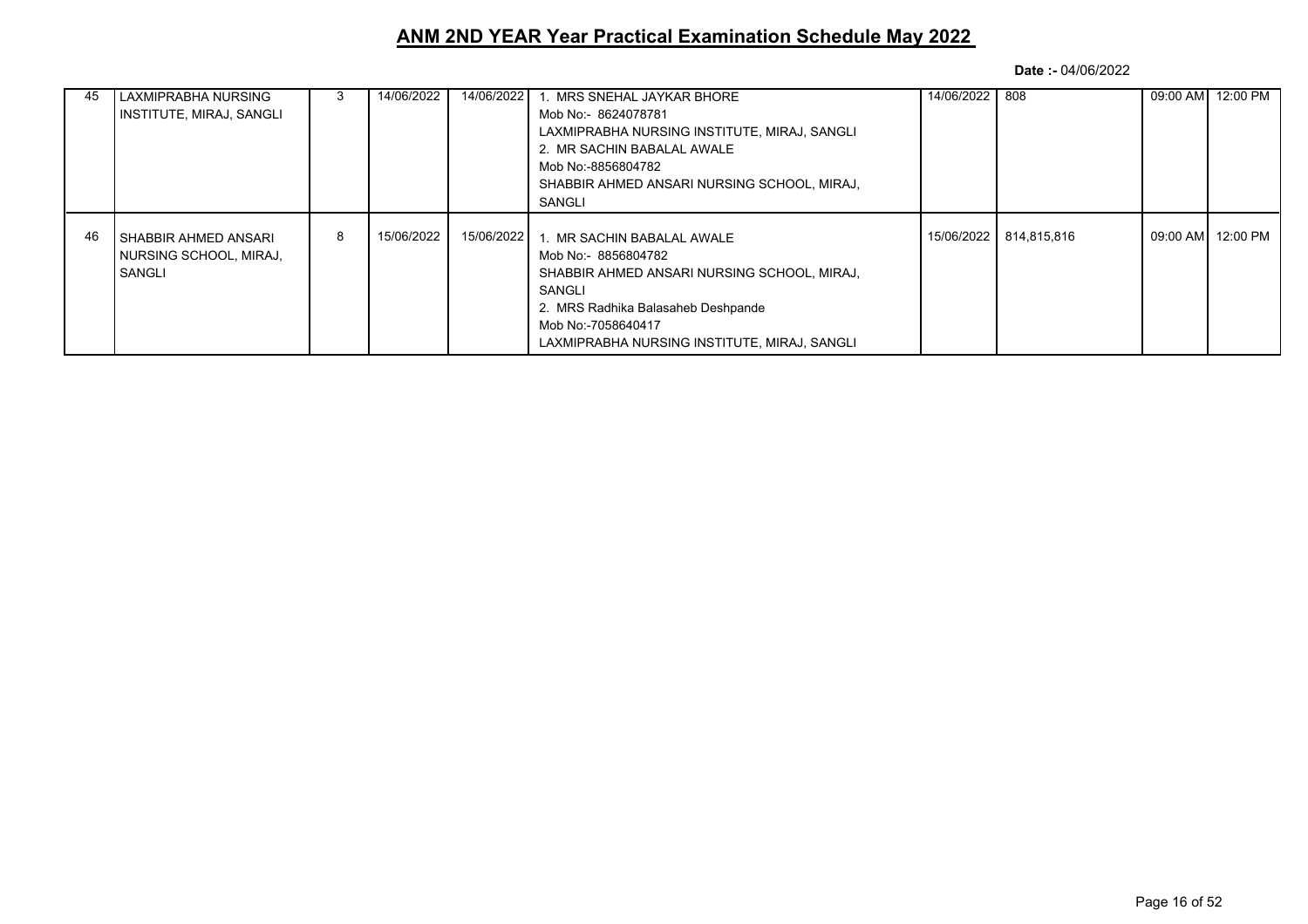| S.No. | Name of the Institution                                        | No of<br>student | From       | To         | Name of the Examiner                                                                                                                                                                                                                               | <b>Date</b> | Seat No.        | Time<br><b>From</b> | <b>Time To</b>    |
|-------|----------------------------------------------------------------|------------------|------------|------------|----------------------------------------------------------------------------------------------------------------------------------------------------------------------------------------------------------------------------------------------------|-------------|-----------------|---------------------|-------------------|
| 47    | I SAHARA INSTITUTE OF<br>NURSING EDUCATION,<br>AKLUJ, SOLAPUR  | 10               | 16/06/2022 | 16/06/2022 | 1. MISS VISHAKHA ASHOK LOLAGE<br>Mob No:- 9987335187<br>SAHARA INSTITUTE OF NURSING EDUCATION, AKLUJ,<br><b>SOLAPUR</b><br>2. MISS VIDYA RANGNATH KAMBLE<br>Mob No:-8788405045<br>BINIT NURSING INSTITUTE, SOLAPUR                                 | 16/06/2022  | 836,840,841,843 |                     | 09:00 AM 12:00 PM |
| 48    | RAJMATA JIJAU NURSING<br>SCHOOL, PANDHARPUR                    | 6                | 16/06/2022 | 16/06/2022 | 1. MISS Mrunalini Kishor Naik<br>Mob No:- 9422735198<br>RAJMATA JIJAU NURSING SCHOOL, PANDHARPUR<br>2. MR SHARNABASAPPA SHARANAPPA AHIRASANG<br>Mob No:-9922614724<br>JANKALYAN INSTITUTE OF NURSING EDUCATION,<br>PANDHARPUR, SOLAPUR             | 16/06/2022  | 846,847         |                     | 09:00 AM 12:00 PM |
| 49    | DHANVANTERI SCHOOL OF<br>NURSING, MALSHIRAS,<br><b>SOLAPUR</b> | 17               | 17/06/2022 | 17/06/2022 | 1. MISS Tanuja Kalokhe<br>Mob No:- 9987335187<br>DHANVANTERI SCHOOL OF NURSING, MALSHIRAS,<br><b>SOLAPUR</b><br>2. MRS SUMATHI RAYAPPAN MARY<br>Mob No:-9994945879<br>VIJAYSINH MOHITE PATIL SCHOOL OF NURSING,<br>MALSHIRAS, SOLAPUR              | 17/06/2022  | 861             |                     | 09:00 AM 12:00 PM |
| 50    | SARDARBI INSTITUTE OF<br>NURSING EDUCATION,<br>MOHOL, SOLAPUR  | 4                | 18/06/2022 | 18/06/2022 | 1. MR SHRISHAIL MALLAPPA CHOURI<br>Mob No:- 9922701706<br>SARDARBI INSTITUTE OF NURSING EDUCATION, MOHOL,<br><b>SOLAPUR</b><br>2. MISS HARSHADA MOHAN SARANGI<br>Mob No:-9987335187<br>DHANVANTERI SCHOOL OF NURSING, MALSHIRAS,<br><b>SOLAPUR</b> | 18/06/2022  | 873             |                     | 09:00 AM 12:00 PM |
|       |                                                                |                  |            |            |                                                                                                                                                                                                                                                    |             |                 |                     |                   |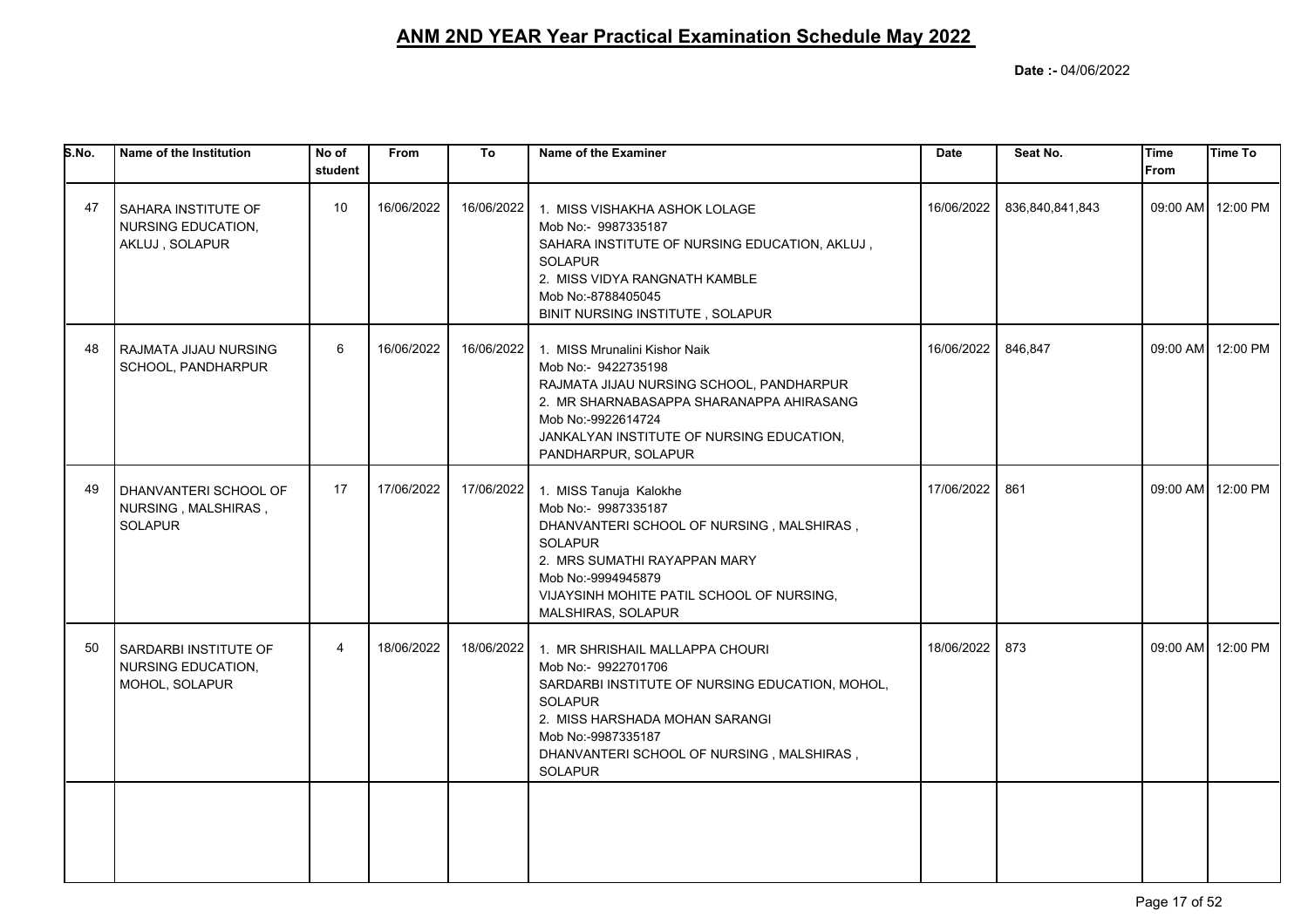| <b>SMT. KAMALBEN PATEL</b>   | 20/06/2022 | 20/06/2022 | MISS SUVARNA KRISHNAT KARVARPATIL         | 20/06/2022 | 888.889.890 | 09:00 AM 12:00 PM |
|------------------------------|------------|------------|-------------------------------------------|------------|-------------|-------------------|
| <b>INSTITUTE OF NURISNG.</b> |            |            | Mob No:- 9638735792                       |            |             |                   |
| KUMBHARI, SOLAPUR            |            |            | SMT. KAMALBEN PATEL INSTITUTE OF NURISNG. |            |             |                   |
|                              |            |            | KUMBHARI, SOLAPUR                         |            |             |                   |
|                              |            |            | 2. MR ANIL H KALE                         |            |             |                   |
|                              |            |            | Mob No:-9766066977                        |            |             |                   |
|                              |            |            | YASH INSTITUTE OF NURSING PARAMEDICAL     |            |             |                   |
|                              |            |            | SCIENCES, INDAPUR, PUNE                   |            |             |                   |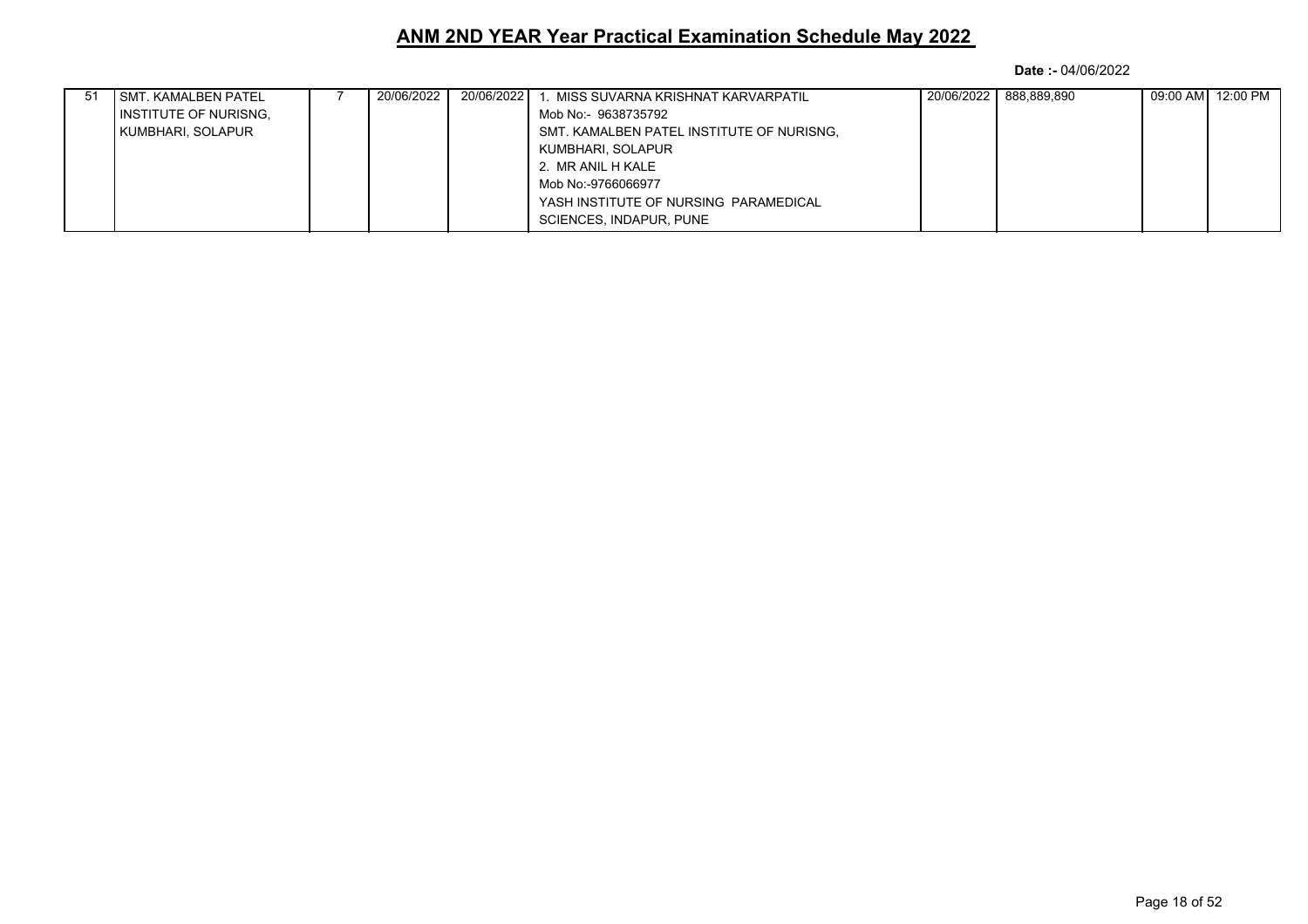| S.No. | Name of the Institution                                                                                                           | No of<br>student | <b>From</b> | To         | Name of the Examiner                                                                                                                                                                                                                                                        | <b>Date</b> | Seat No.    | <b>Time</b><br><b>From</b> | Time To           |
|-------|-----------------------------------------------------------------------------------------------------------------------------------|------------------|-------------|------------|-----------------------------------------------------------------------------------------------------------------------------------------------------------------------------------------------------------------------------------------------------------------------------|-------------|-------------|----------------------------|-------------------|
| 52    | Maharashtra Arogya<br>Mandal's Institute of Nursing<br>Education, Malwadi, Hadapsa<br>r.Pune                                      | 2                | 14/06/2022  | 14/06/2022 | 1. MRS Reshma Girish Dhumal<br>Mob No:- 9404822860<br>Maharashtra Arogya Mandal's Institute of Nursing<br>Education, Malwadi, Hadapsar, Pune<br>2. MRS Ujwala Yashwant Bhosle<br>Mob No:-9049681737<br>SETH TARACHAND R.C.A. SCH. OF NSG HOSPITAL, PUNE                     | 14/06/2022  | 896,897     |                            | 09:00 AM 12:00 PM |
| 53    | Sevadham Trust A.S.M.T.<br>SON, MAVAL, PUNE,                                                                                      | 3                | 15/06/2022  | 15/06/2022 | 1. MISS PRANALI SUDHAKAR MAKASARE<br>Mob No:- 8007765193<br>Sevadham Trust A.S.M.T. SON, MAVAL, PUNE,<br>2. MISS SUNITA BHIMRAO KHOCHARE<br>Mob No:-9403658819<br>JANASEVA FOUNDATION SCH. OF NSG, PUNE                                                                     | 15/06/2022  | 900,901,902 |                            | 09:00 AM 12:00 PM |
| 54    | MEERA NURSING SCHOOL,<br>SASWAD, PUNE                                                                                             | $\overline{4}$   | 16/06/2022  | 16/06/2022 | 1. MISS SIYONA SUNIL GAWAI<br>Mob No:- 7057650168<br>MEERA NURSING SCHOOL, SASWAD, PUNE<br>2. MISS SUCHITA PRABHAKAR MALAP<br>Mob No:-9922338607<br>Sevadham Trust A.S.M.T. SON, MAVAL, PUNE,                                                                               | 16/06/2022  | 907         |                            | 09:00 AM 12:00 PM |
| 55    | Maharshi Karve Stree<br>Shikshan Samstha SMT<br><b>BAKUL TAMBAT INSTITUTE</b><br>OF NURSING EDUCATION,<br><b>KARVE NAGAR PUNE</b> | $\overline{7}$   | 18/06/2022  | 18/06/2022 | 1. MRS SHITAL BAPUSAHEB PATIL<br>Mob No:- 2025475020<br>Maharshi Karve Stree Shikshan Samstha SMT BAKUL<br>TAMBAT INSTITUTE OF NURSING EDUCATION, KARVE<br><b>NAGAR PUNE</b><br>2. MISS RAVINA DASHARATH MHETRE<br>Mob No:-8857904402<br>MEERA NURSING SCHOOL, SASWAD, PUNE | 18/06/2022  | 912         |                            | 09:00 AM 12:00 PM |
| 56    | <b>SHARDABAI PAWAR</b><br>INSTITUTE OF NURSING,<br><b>PUNE</b>                                                                    | 13               | 13/06/2022  | 13/06/2022 | 1. MISS Pramila Namdev Khaire<br>Mob No:- 9552751346<br>SHARDABAI PAWAR INSTITUTE OF NURSING, PUNE<br>2. SMT SNEHALATA BALKRISHNA GALANDE<br>Mob No:-8856881998<br>TEJASWINI NURSING SCHOOL, JUNNAR, PUNE                                                                   | 13/06/2022  | 951         |                            | 09:00 AM 12:00 PM |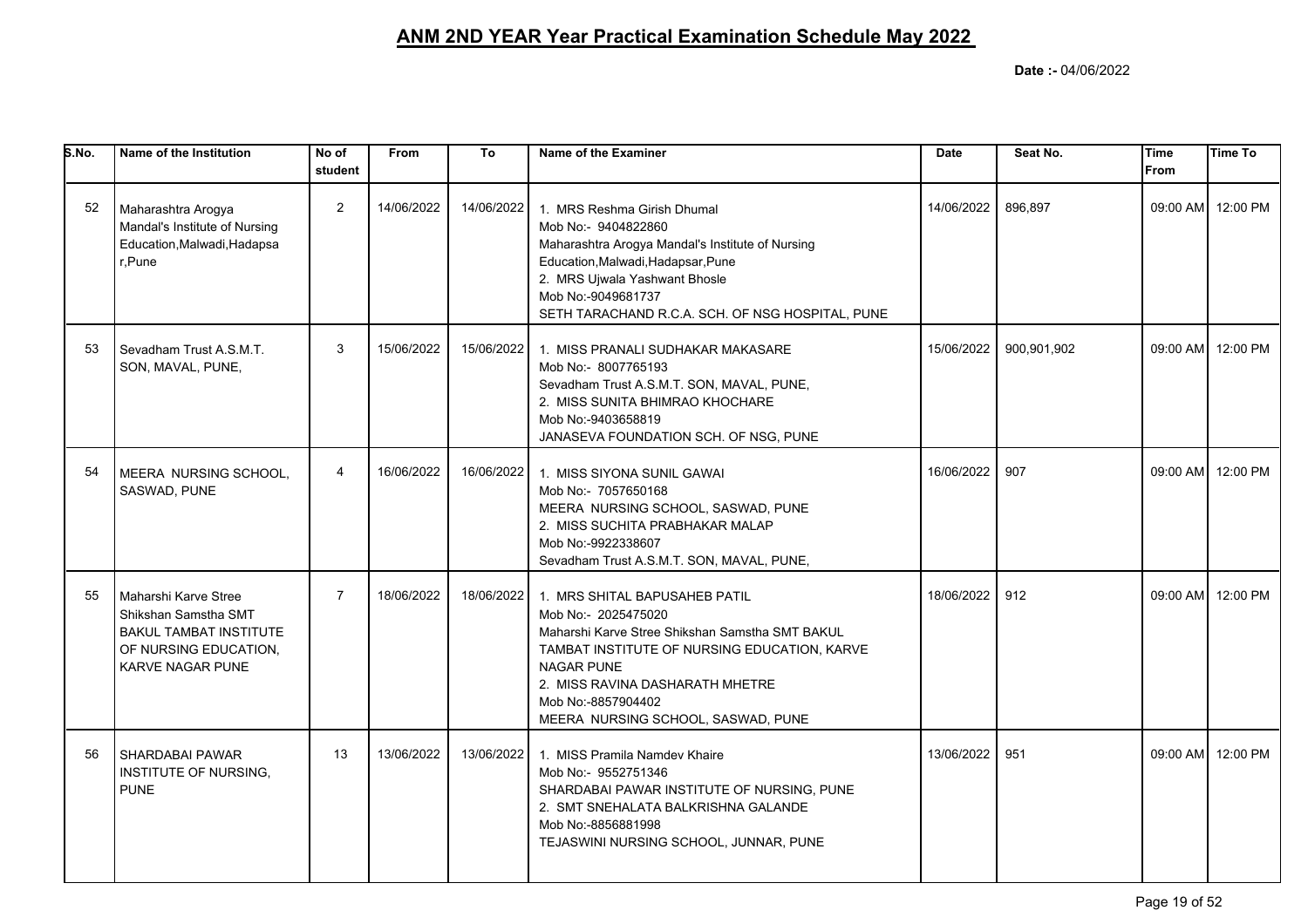| 57 | JAY INSTITUTE OF<br>NURSING, INDAPUR,<br><b>PUNE</b> | 16 | 15/06/2022 | 15/06/2022 | 1. MR Akshaykumar Ramkisan Mundhe<br>Mob No:- 9096103987<br>JAY INSTITUTE OF NURSING, INDAPUR, PUNE<br>2. MISS VEENA RAMESH BHORE<br>Mob No:-9881582123<br>SHARDABAI PAWAR INSTITUTE OF NURSING, PUNE | 15/06/2022   968,972 |         | 09:00 AM 12:00 PM   |
|----|------------------------------------------------------|----|------------|------------|-------------------------------------------------------------------------------------------------------------------------------------------------------------------------------------------------------|----------------------|---------|---------------------|
| 58 | Sushrusha Nursing School,<br>Ap Daund, Pune          | 6  | 15/06/2022 | 15/06/2022 | 1. MRS SRUTIKA SUSHIL NORTAN<br>Mob No:- 9921227821<br>Sushrusha Nursing School, Ap Daund, Pune<br>2. MISS SUNITA SHIVRAM KADAM<br>Mob No:-9923105365<br>JANAKI INSTITUTE OF NURSING EDUCATION, PUNE  | 15/06/2022           | 985,987 | 09:00 AM 12:00 PM   |
| 59 | <b>SUSHILA NURSING</b><br>SCHOOL, DAUND, PUNE        | 3  | 16/06/2022 | 16/06/2022 | 1. MR Santosh Laxman Gokhale<br>Mob No:- 8390023466<br>SUSHILA NURSING SCHOOL, DAUND, PUNE<br>2. MRS JYOTSNA RAJENDRA DESHPANDE<br>Mob No:-9763328546<br>Sushrusha Nursing School, Ap Daund, Pune     | 16/06/2022           | 990,991 | 09:00 AM   12:00 PM |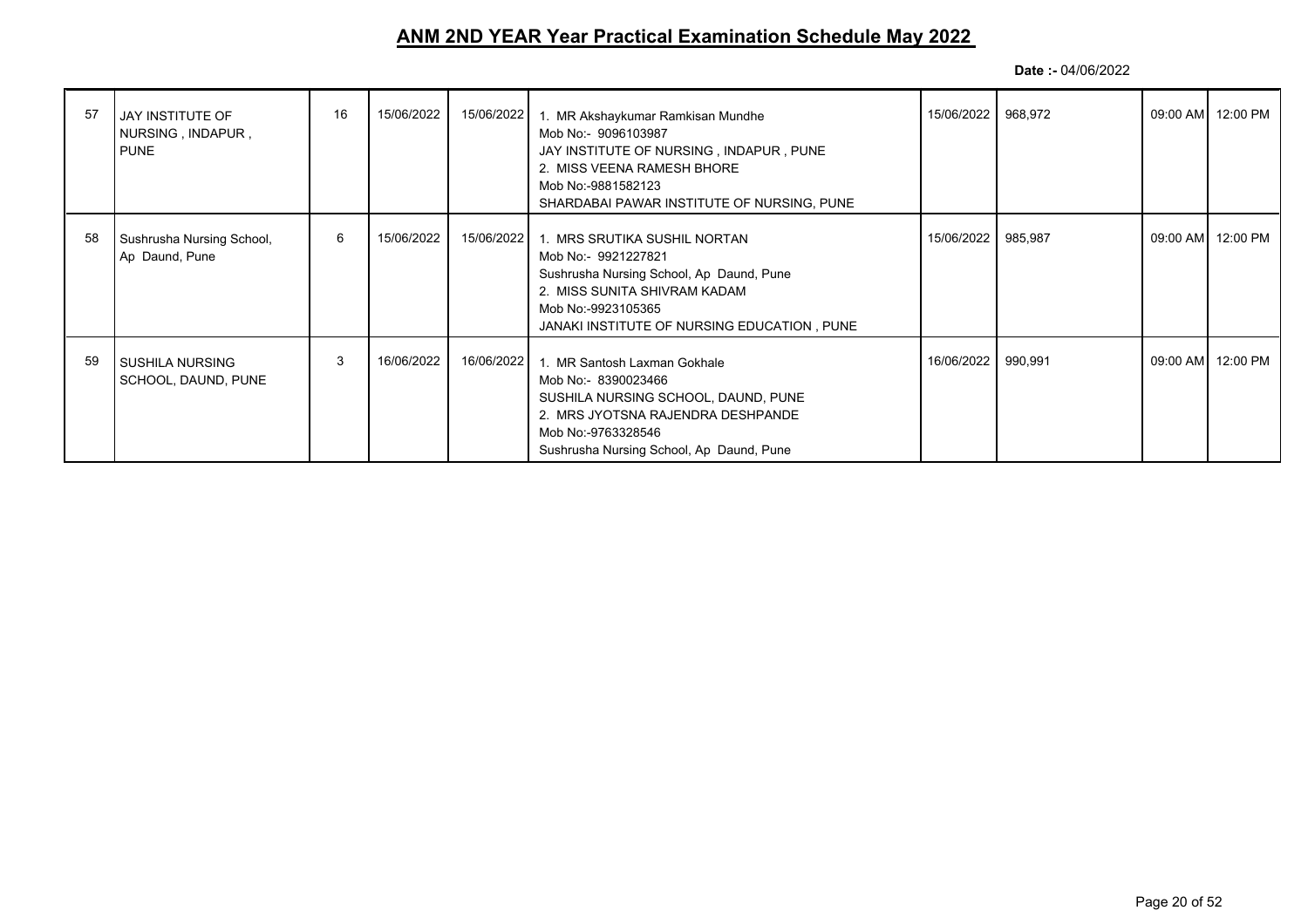**Date :-** 04/06/2022

**Region Name :- Nagpur**

| 5.No. | Name of the Institution                                                | No of<br>student | <b>From</b> | To         | Name of the Examiner                                                                                                                                                                                                                                       | <b>Date</b> | Seat No.                     | <b>Time</b><br>From | <b>Time To</b>    |
|-------|------------------------------------------------------------------------|------------------|-------------|------------|------------------------------------------------------------------------------------------------------------------------------------------------------------------------------------------------------------------------------------------------------------|-------------|------------------------------|---------------------|-------------------|
| 60    | <b>FLORENCE NIGHTINGALE</b><br>TRAINING COLLEGE OF<br>NURSING, WARDHA. | 11               | 14/06/2022  | 14/06/2022 | 1. MISS BHAGYASHREE NANDKISHOR GANESHPURE<br>Mob No:- 8805297654<br>FLORENCE NIGHTINGALE TRAINING COLLEGE OF<br>NURSING.WARDHA.<br>2. MR VIVEK MAHADEORAO KAMBLE<br>Mob No:-8329680599<br>BHARTIYA MAHILA VIKAS NURSING SCHOOL, RAMNAGAR,<br><b>WARDHA</b> | 14/06/2022  | 1025                         |                     | 09:00 AM 12:00 PM |
| 61    | SHALOM SCHOOL OF<br>NURSING, WARDHA                                    | $\overline{7}$   | 16/06/2022  | 16/06/2022 | 1. MISS Alice Namdeorao Damle<br>Mob No:- 9822999332<br>SHALOM SCHOOL OF NURSING, WARDHA<br>2. MISS JAGRUTI BHIMRAO KHELKAR<br>Mob No:-9371290901<br>SHRI RADHASWAMI NURSING SCHOOL, WARDHA                                                                | 16/06/2022  | 1041,1042,1043,10<br>45,1047 |                     | 09:00 AM 12:00 PM |
| 62    | KASABAI SCHOOL OF<br>NURSING,<br>SEVAGRAM, WARDHA                      | 8                | 13/06/2022  | 13/06/2022 | 1. MISS PRIYA PANDURANGJI WADE<br>Mob No:- 7722037756<br>KASABAI SCHOOL OF NURSING, SEVAGRAM, WARDHA<br>2. MISS PRITI YOGESHWAR WELE<br>Mob No:-8208345091<br>EKVIRA DEVI EDUCATION SOCIETY, SCHOOL OF<br>NURSING, WARDHA                                  | 13/06/2022  | 1055                         |                     | 09:00 AM 12:00 PM |
| 63    | <b>SARASWATI NURSING</b><br><b>SCHOOL GUNJKHEDA</b><br><b>WARDHA</b>   | $\overline{7}$   | 14/06/2022  | 14/06/2022 | 1. MRS Sadhana Vivek Thakare<br>Mob No:- 9420684032<br>SARASWATI NURSING SCHOOL GUNJKHEDA WARDHA<br>2. MR KUNAL JANARDHAN BHURE<br>Mob No:-9764772696<br>PARVATIBAI SCHOOL OF NURSING, WARDHA                                                              | 14/06/2022  | 1068                         |                     | 09:00 AM 12:00 PM |
| 64    | PARVATIBAI SCHOOL OF<br>NURSING, WARDHA                                | 13               | 16/06/2022  | 16/06/2022 | 1. MISS kajal subhash gote<br>Mob No:- 8879380737<br>PARVATIBAI SCHOOL OF NURSING, WARDHA<br>2. MRS Sadhana Vivek Thakare<br>Mob No:-9420684032<br>SARASWATI NURSING SCHOOL GUNJKHEDA WARDHA                                                               | 16/06/2022  | 1076                         |                     | 09:00 AM 12:00 PM |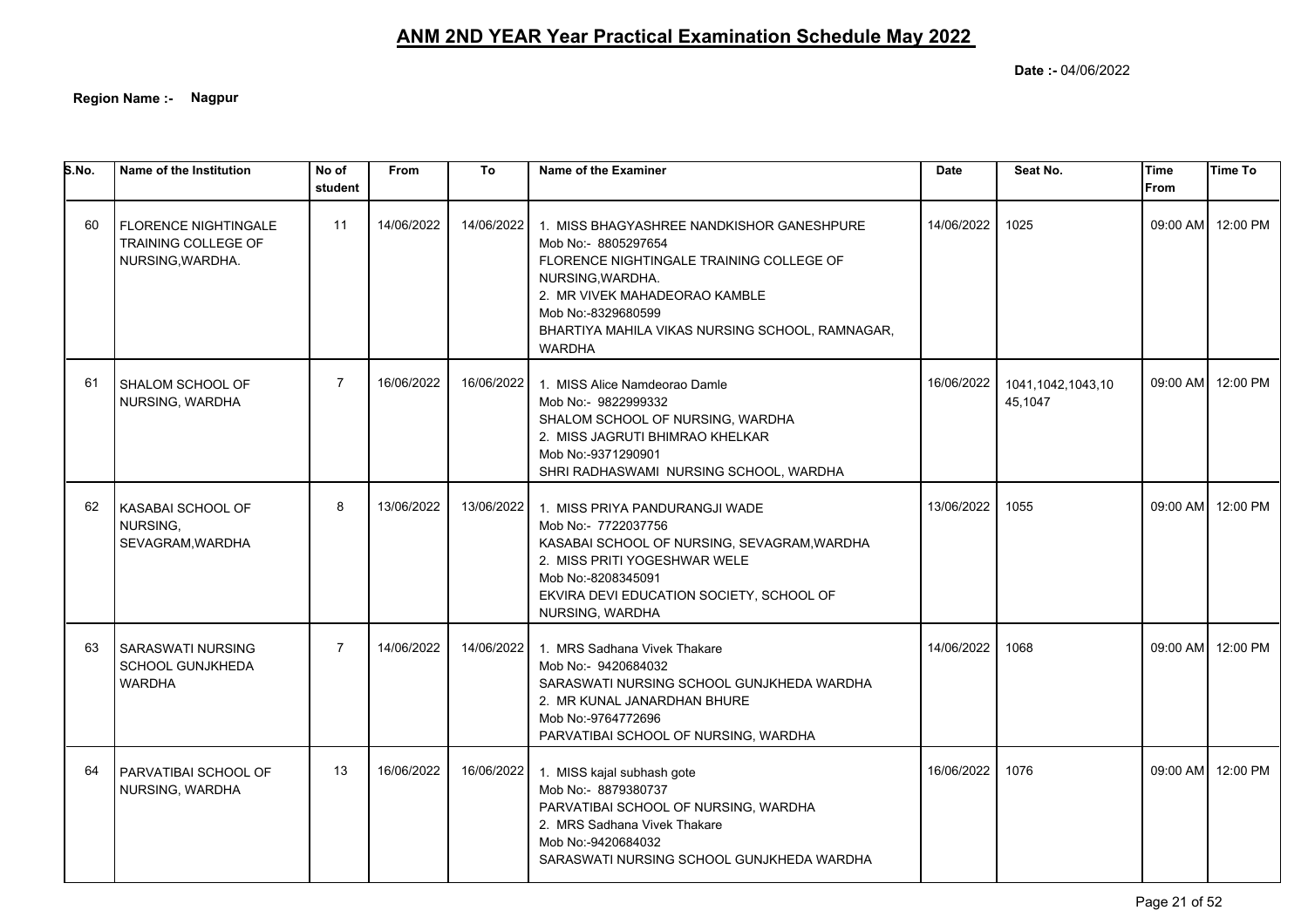| 65 | Sunita Nursing School, Tal<br>Shelu, Wardha                  | 23 | 14/06/2022 | 14/06/2022 | 1. MR SAGAR SURESHRAO BHOVARE<br>Mob No:- 7723568910<br>Sunita Nursing School, Tal Shelu, Wardha<br>2. MISS PRADNYA BHAVRAO MOON<br>Mob No:-9860141175<br>CHETNA NURSING INSTITUTE, WARDHA                        | 14/06/2022 | 1105.1108.1111.10<br>92 | 09:00 AM 12:00 PM |
|----|--------------------------------------------------------------|----|------------|------------|-------------------------------------------------------------------------------------------------------------------------------------------------------------------------------------------------------------------|------------|-------------------------|-------------------|
| 66 | CHETNA NURSING<br>INSTITUTE, WARDHA                          | 3  | 20/06/2022 | 20/06/2022 | 1. MISS POOJA TARACHAND RAGHATATE<br>Mob No:- 8600688987<br>CHETNA NURSING INSTITUTE, WARDHA<br>2. MISS PRIYANKA MOHAN bhute<br>Mob No:-9623542190<br>Sunita Nursing School, Tal Shelu, Wardha                    | 20/06/2022 | 1115                    | 09:00 AM 12:00 PM |
| 67 | Dimond Nursing Institute,<br>Deoli, Wardha                   | 4  | 13/06/2022 | 13/06/2022 | 1. MISS PRIYANKA RAMDASJI THENGADI<br>Mob No:- 9370699009<br>Dimond Nursing Institute, Deoli, Wardha<br>2. MISS KIRAN PRADIPRAO NANOTKAR<br>Mob No:-9518791731<br>MAHATMA GANDHI NURSING INSTITUTE, DEOLI, WARDHA | 13/06/2022 | 1141                    | 09:00 AM 12:00 PM |
| 68 | MAHATMA GANDHI<br><b>NURSING INSTITUTE,</b><br>DEOLI, WARDHA | 9  | 17/06/2022 | 17/06/2022 | 1. MISS MAMTA MADHUKAR GAURKAR<br>Mob No:- 9975720421<br>MAHATMA GANDHI NURSING INSTITUTE, DEOLI, WARDHA<br>2. MISS PRIYANKA RAMDASJI THENGADI<br>Mob No:-9370699009<br>Dimond Nursing Institute, Deoli, Wardha   | 17/06/2022 | 1146                    | 09:00 AM 12:00 PM |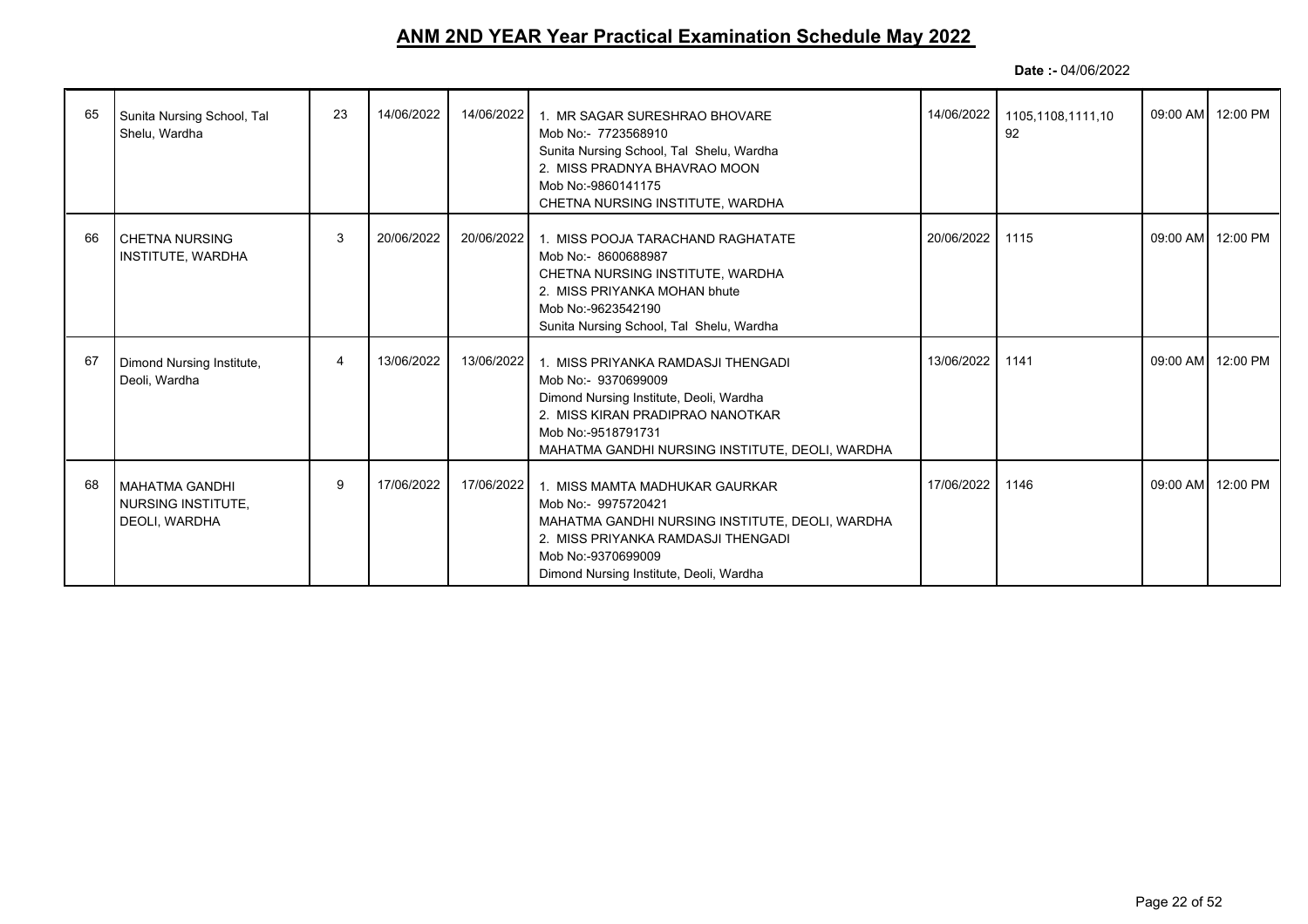| S.No. | Name of the Institution                                                           | No of<br>student | <b>From</b> | To         | Name of the Examiner                                                                                                                                                                                                          | Date       | Seat No.  | <b>Time</b><br>From | lTime To          |
|-------|-----------------------------------------------------------------------------------|------------------|-------------|------------|-------------------------------------------------------------------------------------------------------------------------------------------------------------------------------------------------------------------------------|------------|-----------|---------------------|-------------------|
| 69    | <b>SUMANTAI WASNIK</b><br>INSTITUTE OF NURSING.<br><b>NAGPUR</b>                  | 14               | 17/06/2022  | 17/06/2022 | 1. MISS SARAH RAMCHANDRA BUDHE<br>Mob No:- 9421801655<br>SUMANTAI WASNIK INSTITUTE OF NURSING, NAGPUR<br>2. MISS JYOTI TANBA BAHADURE<br>Mob No:-7385735838<br>MOTHER TERESA NURSING INSTITUTE, NAGPUR                        | 17/06/2022 | 1166      |                     | 09:00 AM 12:00 PM |
| 70    | POOJA NURSING SCHOOL,<br><b>NAGPUR</b>                                            | 32               | 13/06/2022  |            | 13/06/2022   1. SMT RUTUJA MANISH MANKAR<br>Mob No:- 8767171280<br>POOJA NURSING SCHOOL, NAGPUR<br>2. MRS REBECCA JADHAV<br>Mob No:-9340549477<br>SUMANTAI WASNIK INSTITUTE OF NURSING, NAGPUR                                | 13/06/2022 | 1181,1203 |                     | 09:00 AM 12:00 PM |
| 71    | <b>GONDIA CITY INSTITUTE OF</b><br>NURSING PARAMEDICAL<br><b>SCIENCES, GONDIA</b> | 16               | 14/06/2022  | 14/06/2022 | 1. MISS HINA MOHANSINGH CHAVAN<br>Mob No:- 9049562099<br>GONDIA CITY INSTITUTE OF NURSING PARAMEDICAL<br><b>SCIENCES, GONDIA</b><br>2. SMT BHAGYASHREE BANDUJI MOTGHARE<br>Mob No:-9156409551<br>POOJA NURSING SCHOOL, NAGPUR | 14/06/2022 | 1215      | 09:00 AM            | 12:00 PM          |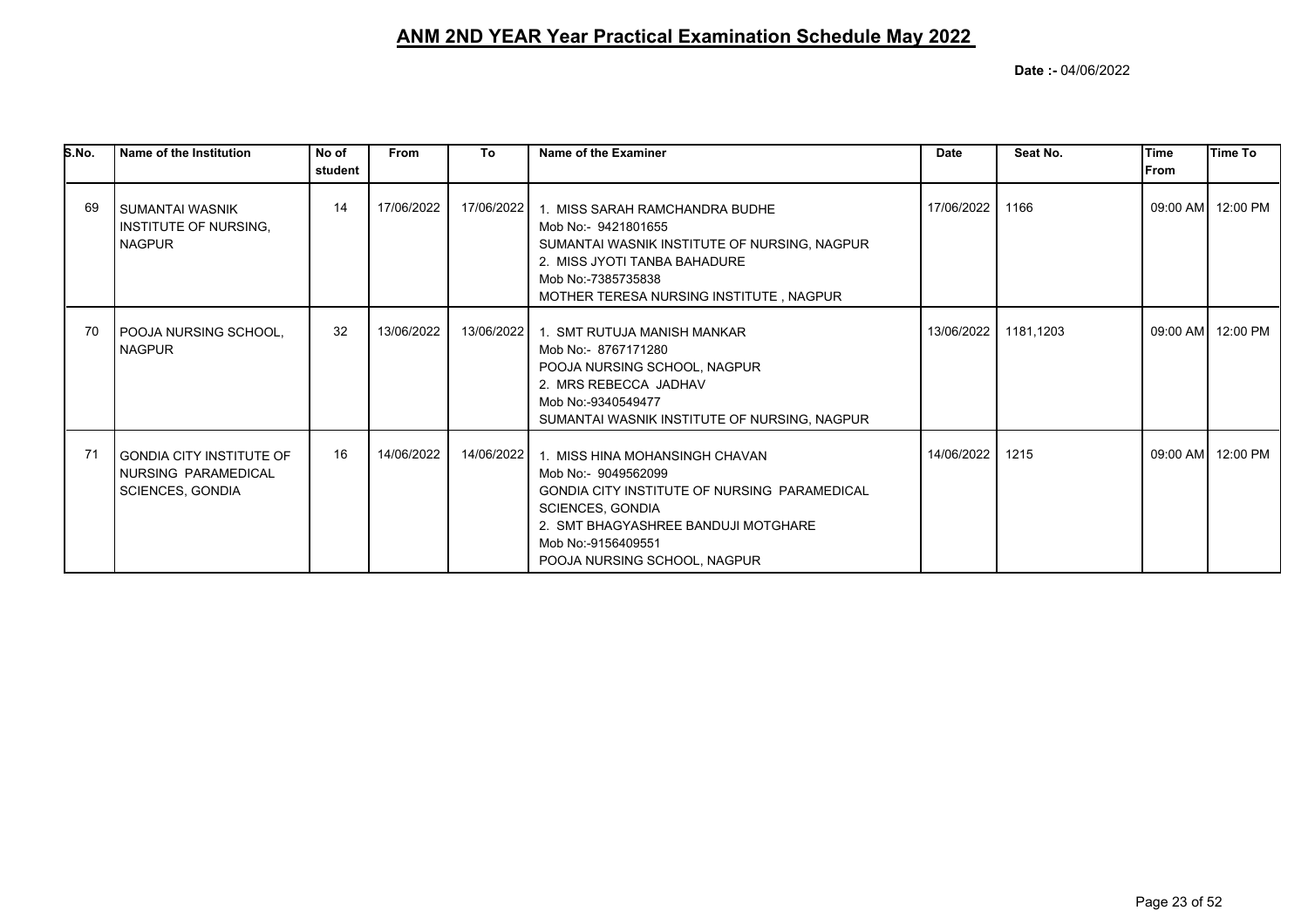| S.No. | Name of the Institution                                                  | No of<br>student | <b>From</b> | To         | Name of the Examiner                                                                                                                                                                                                                                     | <b>Date</b> | Seat No.                   | Time<br><b>From</b> | Time To           |
|-------|--------------------------------------------------------------------------|------------------|-------------|------------|----------------------------------------------------------------------------------------------------------------------------------------------------------------------------------------------------------------------------------------------------------|-------------|----------------------------|---------------------|-------------------|
| 72    | PRABHADEVI NURSING<br>SCHOOL, CHANDRAPUR                                 | 12               | 18/06/2022  | 18/06/2022 | 1. MR SAURABH DAMODAR KATHANE<br>Mob No:- 9595847143<br>PRABHADEVI NURSING SCHOOL, CHANDRAPUR<br>2. MISS BHAVANA DASHARATH MARASKULE<br>Mob No:-9404549875<br>DEONIL SCHOOL OF NURSING, MUL, CHANDRAPUR                                                  | 18/06/2022  | 1222, 1227, 1228, 12<br>30 |                     | 09:00 AM 12:00 PM |
| 73    | <b>MOTHER TERESA NURSING</b><br>ACADAMY, BALLARPUR,<br><b>CHANDRAPUR</b> | $\overline{7}$   | 20/06/2022  | 20/06/2022 | 1. MISS PRIYANKA RAMESH TAKSANDE<br>Mob No:- 7507355188<br>MOTHER TERESA NURSING ACADAMY, BALLARPUR,<br><b>CHANDRAPUR</b><br>2. MISS SHUBHANGI MUKUNDRAO MESHRAM<br>Mob No:-8698368626<br>SANT GAJANAN MAHARAJ NURSING SCHOOL, SINDE<br>WAHI, CHANDRAPUR | 20/06/2022  | 1239,1240                  |                     | 09:00 AM 12:00 PM |
| 74    | Jijamata Insitute of Nursing,<br>Bhadrawati, Chandrapur                  | 11               | 14/06/2022  | 14/06/2022 | 1. MR ANTU THOMAS<br>Mob No:- 8552861219<br>Jijamata Insitute of Nursing, Bhadrawati, Chandrapur<br>2. MRS PALLAVI SHYAMKUMAR DHENGE<br>Mob No:-9011161760<br>Rashtriy Nursing School, Rajura, Chandrapur                                                | 14/06/2022  | 1257                       | 09:00 AM            | 12:00 PM          |
| 75    | Rashtriy Nursing School,<br>Rajura, Chandrapur                           | $\overline{7}$   | 13/06/2022  | 13/06/2022 | 1. MRS SONAM JANA MATTHEW<br>Mob No:- 9011161760<br>Rashtriy Nursing School, Rajura, Chandrapur<br>2. MISS SONALI BHARATLAL CHAUDHARI<br>Mob No:-9673577787<br>Jijamata Insitute of Nursing, Bhadrawati, Chandrapur                                      | 13/06/2022  | 1259                       | 09:00 AM            | 12:00 PM          |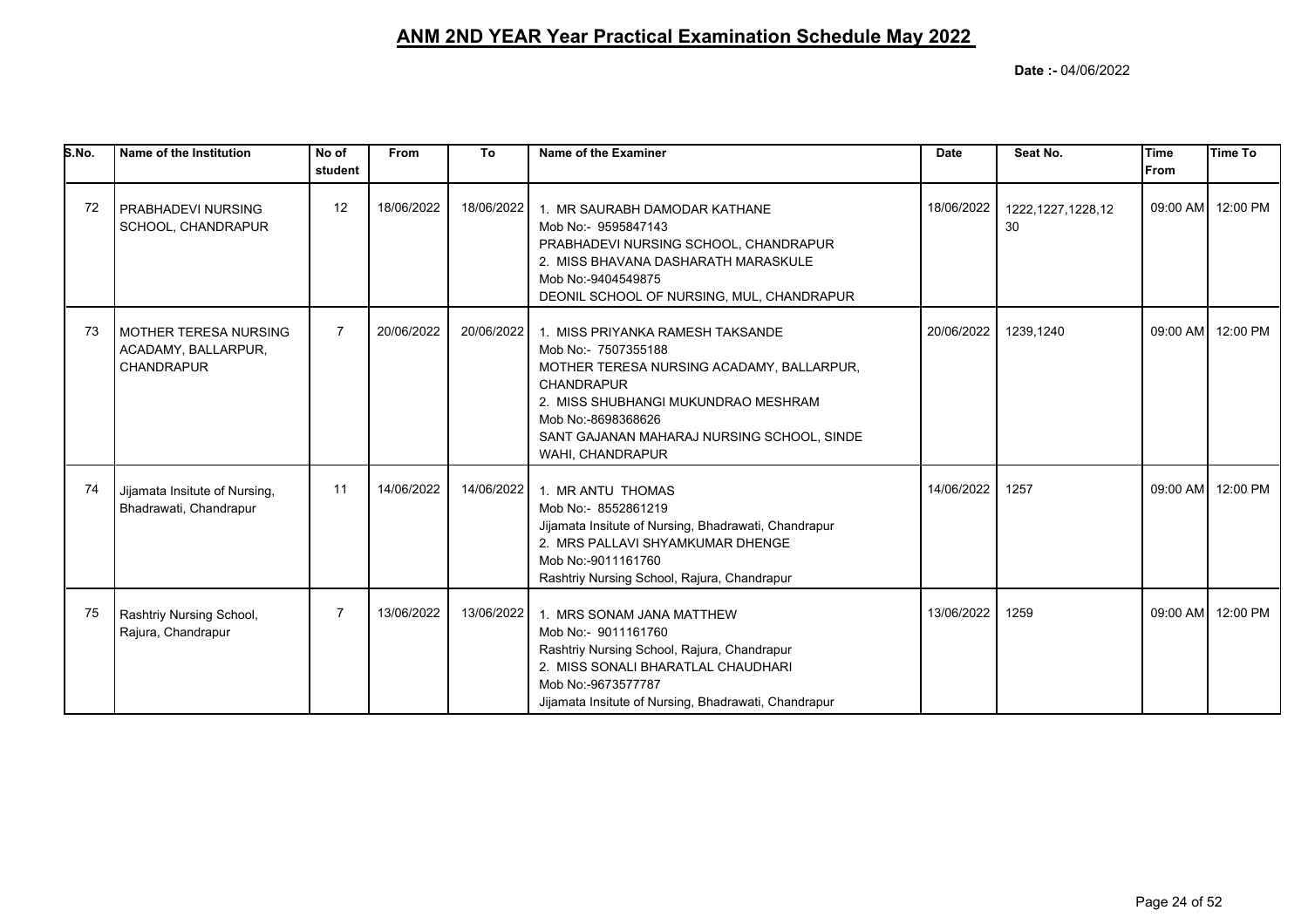| S.No. | Name of the Institution                                           | No of<br>student | <b>From</b> | To         | Name of the Examiner                                                                                                                                                                                                    | <b>Date</b> | Seat No.       | Time<br>lFrom | <b>Time To</b>    |
|-------|-------------------------------------------------------------------|------------------|-------------|------------|-------------------------------------------------------------------------------------------------------------------------------------------------------------------------------------------------------------------------|-------------|----------------|---------------|-------------------|
| 76    | <b>PADOLE NURSING</b><br>SCHOOL, YAVATMAL                         | 4                | 14/06/2022  |            | 14/06/2022 1. MR SWAPNIL SANTOSH KATKAR<br>Mob No: 7387435163<br>PADOLE NURSING SCHOOL, YAVATMAL<br>2. MISS DIPALI GANESHRAO BETKAR<br>Mob No:-8180919826<br>TULSHIRAMJI SHEBE SCHOOL OF NURSING, PUSAD,<br>YAVATMAL    | 14/06/2022  | 1279           |               | 09:00 AM 12:00 PM |
| 77    | <b>TULSHIRAMJI SHEBE</b><br>SCHOOL OF NURSING,<br>PUSAD, YAVATMAL | 14               | 15/06/2022  |            | 15/06/2022   1. MISS SHRUTI DEVRAOJI PARMORE<br>Mob No:- 8180919826<br>TULSHIRAMJI SHEBE SCHOOL OF NURSING, PUSAD,<br>YAVATMAL<br>2. MR SWAPNIL SANTOSH KATKAR<br>Mob No:-7387435163<br>PADOLE NURSING SCHOOL, YAVATMAL | 15/06/2022  | 1286           |               | 09:00 AM 12:00 PM |
| 78    | Devyani School of Nursing,<br>Yavatmal                            | 11               | 16/06/2022  | 16/06/2022 | 1. MR ABHISHEK PRAMOD KHADSE<br>Mob No:- 7743935553<br>Devyani School of Nursing, Yavatmal<br>2. MISS PRANALI GANESH PANSE<br>Mob No:-9527611274<br>Sanjeevan Nursing School, Yavatmal,                                 | 16/06/2022  | 1423,1428,1430 |               | 09:00 AM 12:00 PM |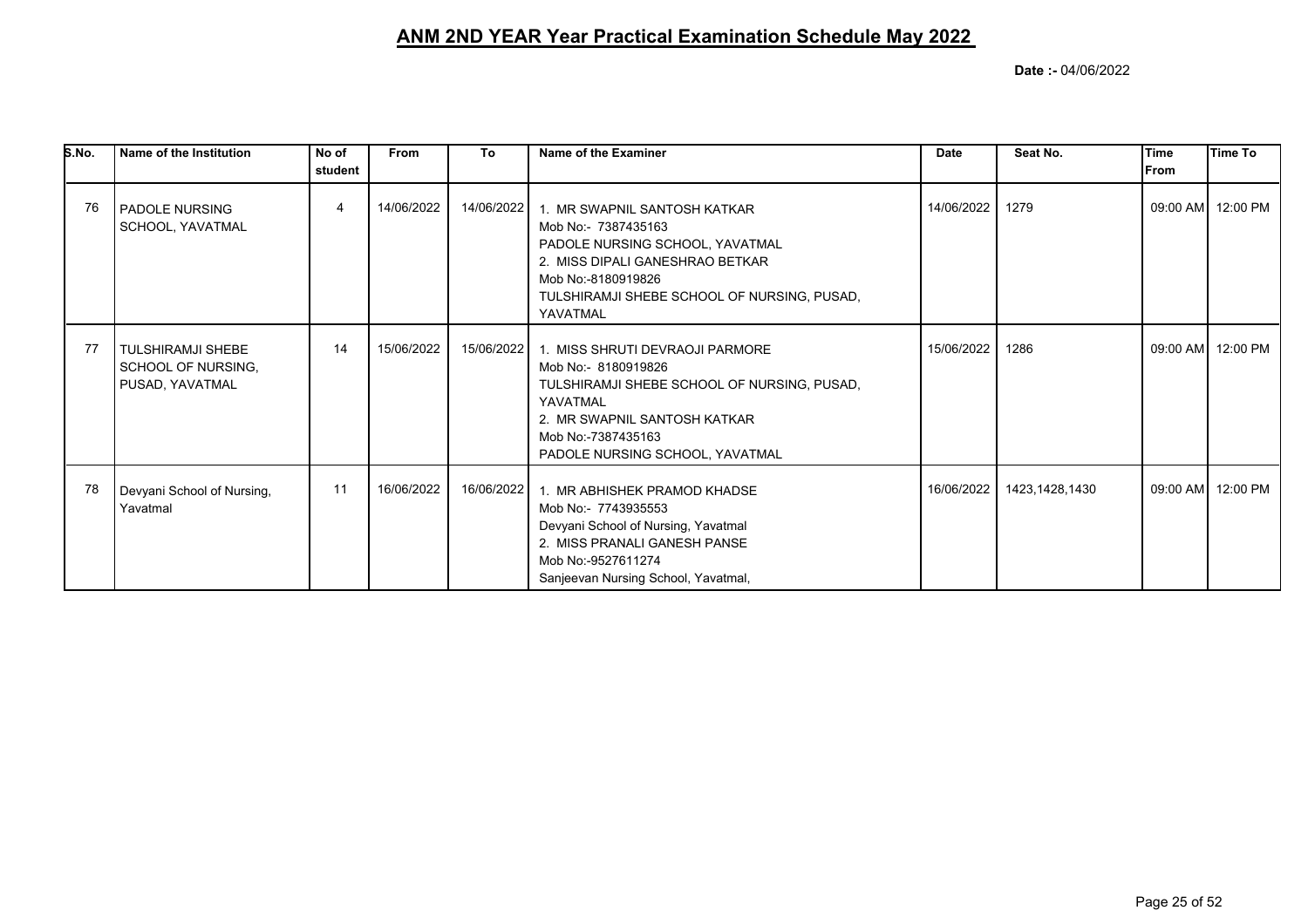| S.No. | Name of the Institution                                           | No of<br>student | <b>From</b> | To         | Name of the Examiner                                                                                                                                                                                                                           | <b>Date</b> | Seat No.       | Time<br><b>From</b> | Time To           |
|-------|-------------------------------------------------------------------|------------------|-------------|------------|------------------------------------------------------------------------------------------------------------------------------------------------------------------------------------------------------------------------------------------------|-------------|----------------|---------------------|-------------------|
| 79    | ANURADHA NURSING<br>SCHOOL, CHIKHALI                              | 5                | 18/06/2022  | 18/06/2022 | 1. MISS MANISHA SUDAM CHANDRE<br>Mob No:- 9764670182<br>ANURADHA NURSING SCHOOL, CHIKHALI<br>2. MR VIRENDRAKUMAR SHRIRAMJI GIRHE<br>Mob No:-9561477261<br>INDIRA BAHU. SHIKSHAN SANSTHS, SCHOOL OF<br>NURSING, SAGWAN, BULDHANA                | 18/06/2022  | 1452,1454      | 09:00 AM            | 12:00 PM          |
| 80    | PAINGANGA INSTITUTE OF<br>NURSING, BULDANA                        | 3                | 14/06/2022  | 14/06/2022 | 1. MISS TAEE BHAGWAN JADHAO<br>Mob No:- 8856036370<br>PAINGANGA INSTITUTE OF NURSING, BULDANA<br>2. MISS MEENA GANGADHAR BOKAN<br>Mob No:-8446613135<br>Vision Nursing School, Buldhana                                                        | 14/06/2022  | 1483           | 09:00 AM            | 12:00 PM          |
| 81    | <b>KALASKAR NURSING</b><br>INSTITUTE, NANDURA,<br><b>BULDHANA</b> | 17               | 14/06/2022  | 14/06/2022 | 1. MISS DEEPIKA VIJAYKUMAR TRIVEDI<br>Mob No:- 9422163910<br>KALASKAR NURSING INSTITUTE, NANDURA, BULDHANA<br>2. MR SURESHKUMAR BASAPPA SOMNALKAR<br>Mob No:-9921385322<br>DR. K. B. MAPRI INSTITUTE OF NURISNG, LONAR,<br><b>BULDHANA</b>     | 14/06/2022  | 1493           |                     | 09:00 AM 12:00 PM |
| 82    | Vision Nursing School,<br><b>Buldhana</b>                         | $\overline{7}$   | 13/06/2022  | 13/06/2022 | 1. MISS MEENA GANGADHAR BOKAN<br>Mob No:- 8446613135<br>Vision Nursing School, Buldhana<br>2. MISS Asha Tryambak Tajne<br>Mob No:-9370522909<br>Dnyandeep Vimukta Va Bhatkya Jati, Jamati Shikshan<br>Prasarak Mandal Nursing School, Buldhana | 13/06/2022  | 1506,1508,1511 | 09:00 AM            | 12:00 PM          |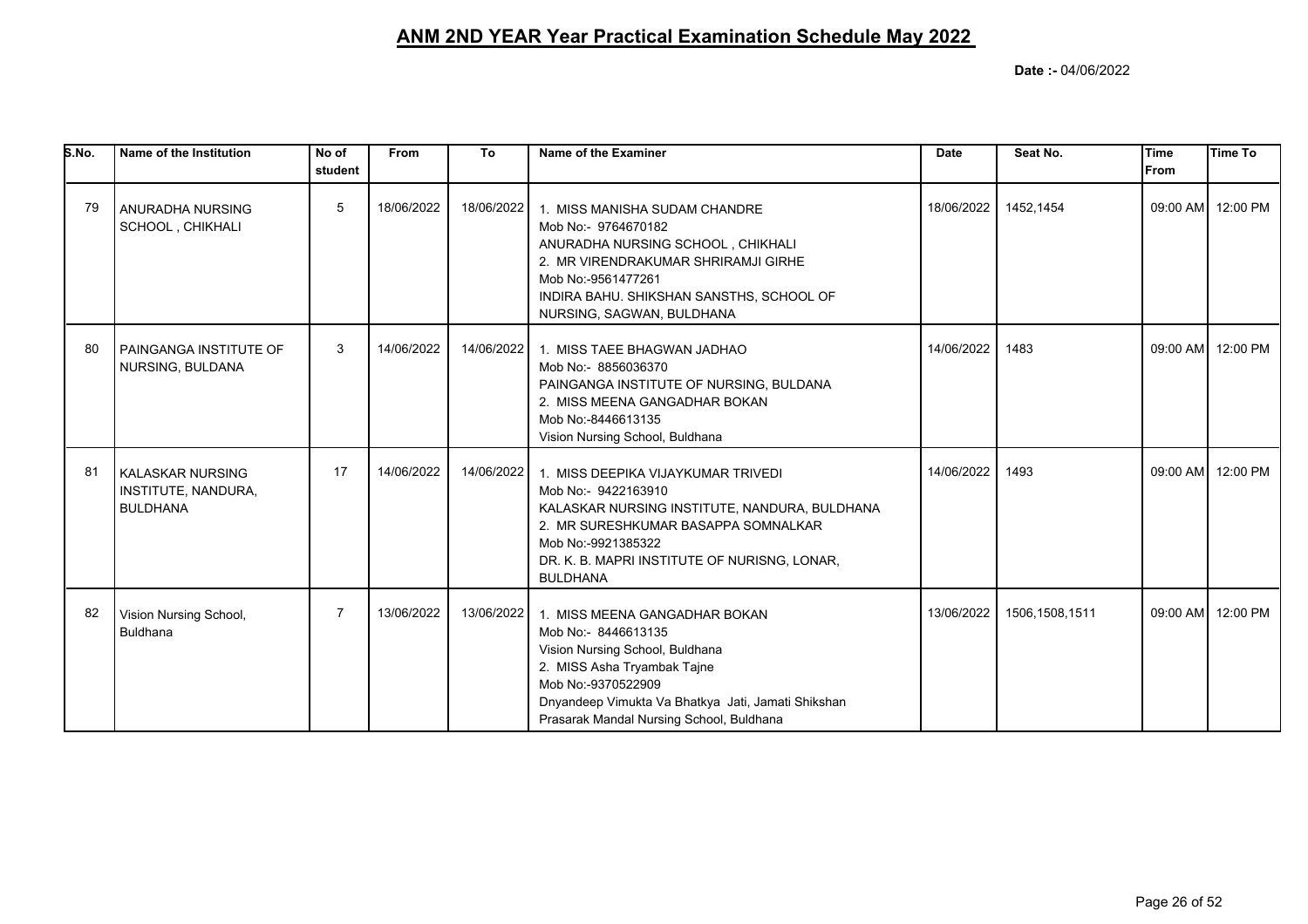| S.No. | Name of the Institution                                             | No of<br>student | <b>From</b> | To         | Name of the Examiner                                                                                                                                                                                            | <b>Date</b> | Seat No.                                                          | <b>Time</b><br><b>From</b> | <b>Time To</b>    |
|-------|---------------------------------------------------------------------|------------------|-------------|------------|-----------------------------------------------------------------------------------------------------------------------------------------------------------------------------------------------------------------|-------------|-------------------------------------------------------------------|----------------------------|-------------------|
| 83    | <b>POOJA NURSING</b><br>INSTITUTE, BHANDARA                         | 36               | 15/06/2022  | 16/06/2022 | 1. MR DEEPAK KIRODILAL SINGHAL<br>Mob No:- 9158550742<br>POOJA NURSING INSTITUTE, BHANDARA<br>2. MISS RANI VISHWANATH DAGWAR<br>Mob No:-8928533339<br>ASHIRWAD NURSING SCHOOL OF ANM, SAKOLI<br><b>BHANDARA</b> | 15/06/2022  | 1519,1520,1522,15<br>23, 1524, 1525, 1527,<br>1529, 1531, 1532    |                            | 09:00 AM 12:00 PM |
| 84    | <b>POOJA NURSING</b><br>INSTITUTE, BHANDARA                         | 36               | 15/06/2022  | 16/06/2022 | 1. MR DEEPAK KIRODILAL SINGHAL<br>Mob No:- 9158550742<br>POOJA NURSING INSTITUTE, BHANDARA<br>2. MISS RANI VISHWANATH DAGWAR<br>Mob No:-8928533339<br>ASHIRWAD NURSING SCHOOL OF ANM, SAKOLI<br><b>BHANDARA</b> | 15/06/2022  | 1533, 1534, 1535, 15<br>38, 1539, 1540, 1541,<br>1542, 1544, 1545 |                            | 01:00 PM 04:00 PM |
| 85    | <b>POOJA NURSING</b><br>INSTITUTE, BHANDARA                         | 36               | 15/06/2022  | 16/06/2022 | 1. MR DEEPAK KIRODILAL SINGHAL<br>Mob No:- 9158550742<br>POOJA NURSING INSTITUTE, BHANDARA<br>2. MISS RANI VISHWANATH DAGWAR<br>Mob No:-8928533339<br>ASHIRWAD NURSING SCHOOL OF ANM, SAKOLI<br><b>BHANDARA</b> | 16/06/2022  | 1548, 1549, 1550, 15<br>53,1554                                   |                            | 09:00 AM 12:00 PM |
| 86    | <b>ASHIRWAD NURSING</b><br>SCHOOL OF ANM, SAKOLI<br><b>BHANDARA</b> | 5                | 14/06/2022  | 14/06/2022 | 1. MISS RANI VISHWANATH DAGWAR<br>Mob No:- 8928533339<br>ASHIRWAD NURSING SCHOOL OF ANM, SAKOLI<br><b>BHANDARA</b><br>2. MR DEEPAK KIRODILAL SINGHAL<br>Mob No:-9158550742<br>POOJA NURSING INSTITUTE, BHANDARA | 14/06/2022  | 1558                                                              |                            | 09:00 AM 12:00 PM |
| 87    | MAHALAXMI NURSING<br>SCHOOL, TUMSAR,<br><b>BHANDARA</b>             | 5                | 16/06/2022  |            | 16/06/2022 1. MISS SHUBHANGI JITENDRA KAPGATE<br>Mob No:- 8975850398<br>MAHALAXMI NURSING SCHOOL, TUMSAR, BHANDARA<br>2. MISS payal WASUDEO BANTE<br>Mob No:-9960899887<br>SAI NURSING SCHOOL, TUMSAR, BHANDARA | 16/06/2022  | 1563                                                              |                            | 09:00 AM 12:00 PM |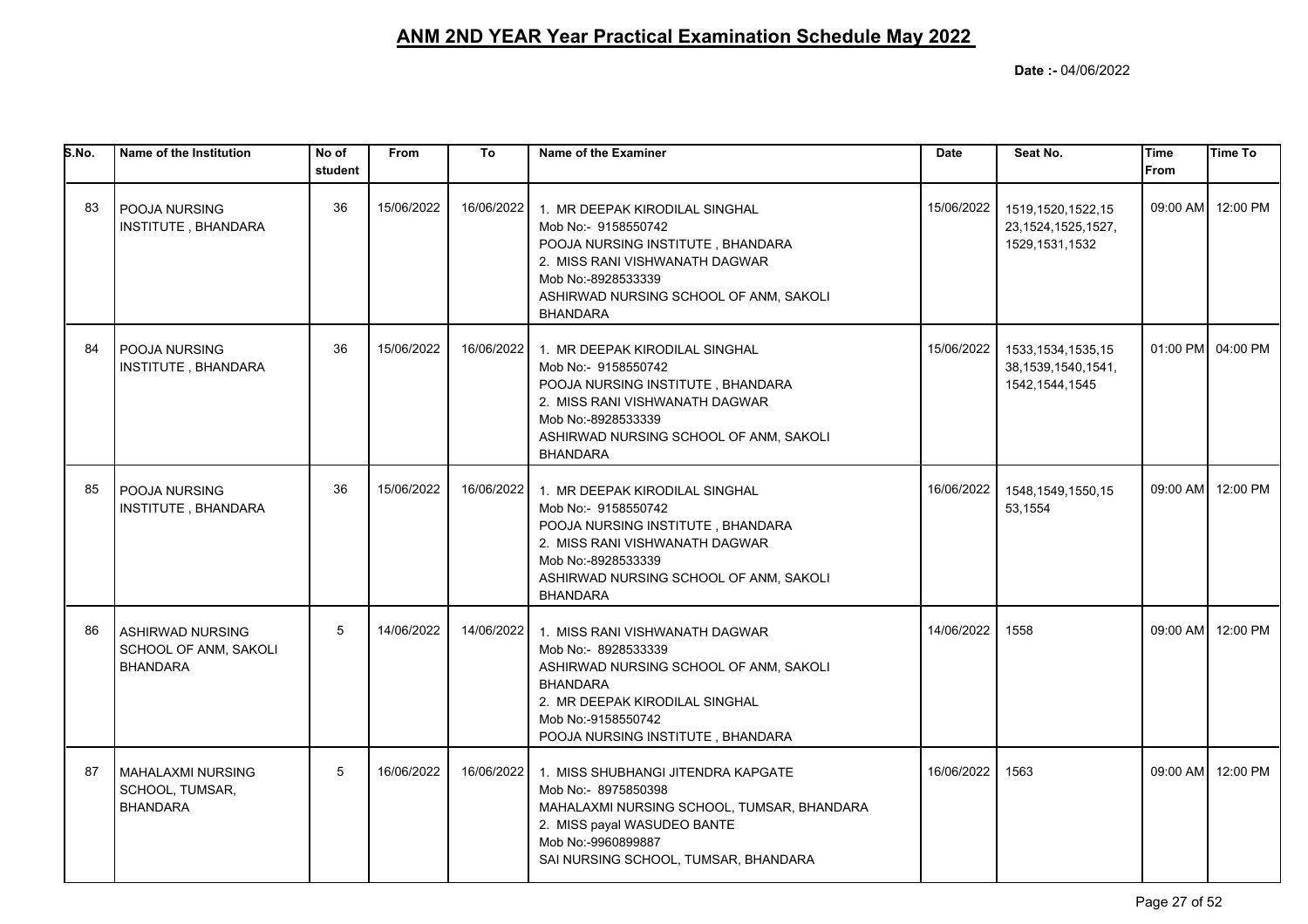| 88 | AROMIRA SCHOOL OF<br>NURSING, BHANDARA | 3  | 17/06/2022 | 17/06/2022 | 1. MISS BHAGYASHRI LAXMAN DHOMNE<br>Mob No:- 9623508569<br>AROMIRA SCHOOL OF NURSING, BHANDARA<br>2. MISS Sonal Namdeorao Bhujade<br>Mob No:-9370522909<br>NAV YUVA NURSING SCHOOL, BHANDARA | 17/06/2022   1570 |                           | 09:00 AM 12:00 PM |
|----|----------------------------------------|----|------------|------------|----------------------------------------------------------------------------------------------------------------------------------------------------------------------------------------------|-------------------|---------------------------|-------------------|
| 89 | NAV YUVA NURSING<br>SCHOOL, BHANDARA   | 20 | 16/06/2022 | 16/06/2022 | 1. MISS Sonal Namdeorao Bhujade<br>Mob No:- 9370522909<br>NAV YUVA NURSING SCHOOL, BHANDARA<br>2. MISS BHAGYASHRI LAXMAN DHOMNE<br>Mob No:-9623508569<br>AROMIRA SCHOOL OF NURSING, BHANDARA |                   | 16/06/2022 1589.1578.1573 | 09:00 AM 12:00 PM |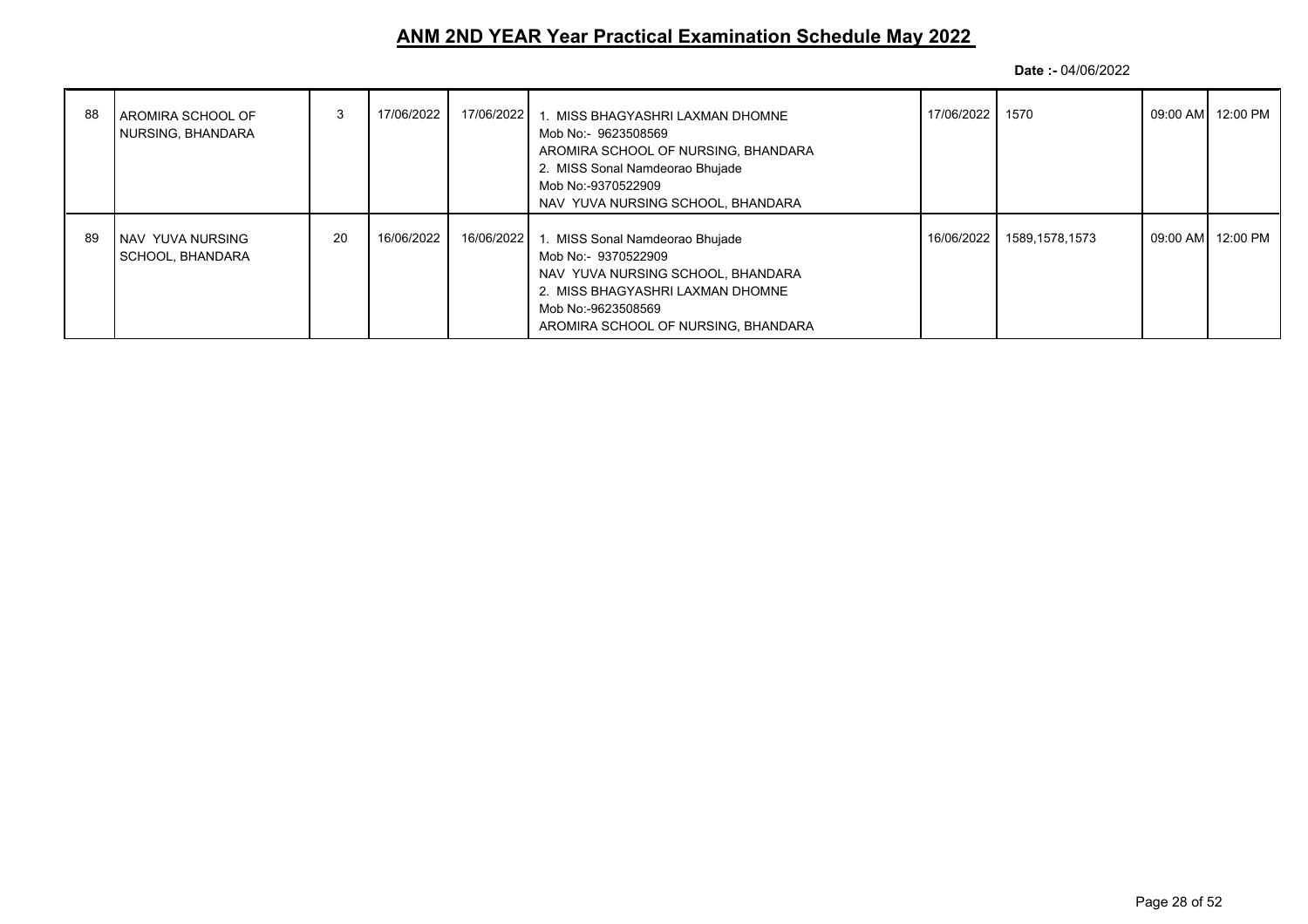| S.No. | Name of the Institution                                                           | No of<br>student | <b>From</b> | To         | Name of the Examiner                                                                                                                                                                                                                           | <b>Date</b> | Seat No.       | <b>Time</b><br><b>From</b> | <b>Time To</b>    |
|-------|-----------------------------------------------------------------------------------|------------------|-------------|------------|------------------------------------------------------------------------------------------------------------------------------------------------------------------------------------------------------------------------------------------------|-------------|----------------|----------------------------|-------------------|
| 90    | MAA GAYATRI SCHOOL OF<br>NURSING, ACHALPUR,<br><b>AMRAVATI</b>                    | 4                | 13/06/2022  | 13/06/2022 | 1. MR YOGESH PREMKUMAR AGRAWAL<br>Mob No:- 9730323537<br>MAA GAYATRI SCHOOL OF NURSING, ACHALPUR,<br><b>AMRAVATI</b><br>2. SMT SHANTA SAMBASHIVRAO KALPALLIWAR<br>Mob No:-9527768252<br>SUJATA SCHOOL OF NURSING, AMRAVATI                     | 13/06/2022  | 1623           |                            | 09:00 AM 12:00 PM |
| 91    | <b>SUJATA SCHOOL OF</b><br>NURSING, AMRAVATI                                      | 13               | 14/06/2022  | 14/06/2022 | 1. SMT SHANTA SAMBASHIVRAO KALPALLIWAR<br>Mob No:- 9527768252<br>SUJATA SCHOOL OF NURSING, AMRAVATI<br>2. MR VIVEK PAULRAJ VEDA<br>Mob No:-9880504088<br>DR. PANJABRAO DESHMUKH INST. OF NSG. AMRAVATI                                         | 14/06/2022  | 1633,1634      |                            | 09:00 AM 12:00 PM |
| 92    | DR. PANJABRAO<br>DESHMUKH INST. OF NSG.<br><b>AMRAVATI</b>                        | $\overline{4}$   | 13/06/2022  | 13/06/2022 | 1. MISS PRIYANKA GAJANANRAO LANDE<br>Mob No:- 7020890214<br>DR. PANJABRAO DESHMUKH INST. OF NSG. AMRAVATI<br>2. MRS Veena Vishasrao Wankhade<br>Mob No:-8421889679<br>KAMLABAI UMAK NURSING SCHOOL, AMRAVATI                                   | 13/06/2022  | 1639           |                            | 09:00 AM 12:00 PM |
| 93    | UTTAMRAO UMAK<br><b>MEMORIAL NURSING</b><br>SCHOOL, ANJANGAON,<br><b>AMRAVATI</b> | 9                | 15/06/2022  | 15/06/2022 | 1. MISS ashwini ganeshrao dhule<br>Mob No:- 9142420043<br>UTTAMRAO UMAK MEMORIAL NURSING SCHOOL,<br>ANJANGAON, AMRAVATI<br>2. MR YOGESH PREMKUMAR AGRAWAL<br>Mob No:-9730323537<br>MAA GAYATRI SCHOOL OF NURSING, ACHALPUR,<br><b>AMRAVATI</b> | 15/06/2022  | 1648           |                            | 09:00 AM 12:00 PM |
| 94    | KAMLABAI UMAK NURSING<br>SCHOOL, AMRAVATI                                         | 5                | 17/06/2022  | 17/06/2022 | 1. MRS Archana Jagannath Thokale<br>Mob No:- 8482925356<br>KAMLABAI UMAK NURSING SCHOOL, AMRAVATI<br>2. MISS VIJAYA VISHWASRAO RAIBOLE<br>Mob No:-9766069393<br>LAXMANRAO UMAK MEMORIAL NURSING SCHOOL,<br>BADNERA, AMRAVATI                   | 17/06/2022  | 1652.1653.1654 |                            | 09:00 AM 12:00 PM |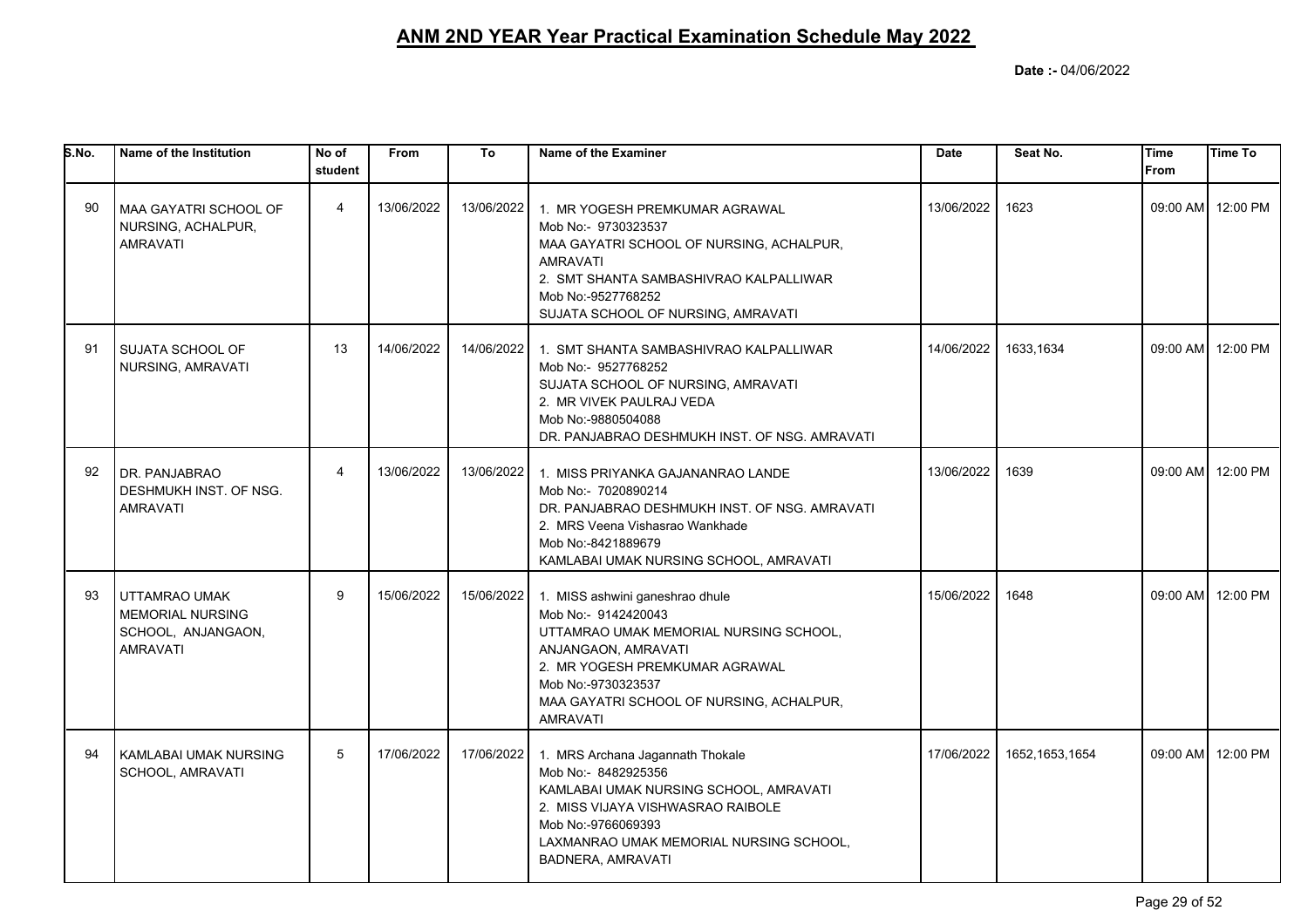| 95  | <b>BHAKTI VEDANT SCHOOL</b><br>OF NURSING, AMRAVATI                              | 4               | 18/06/2022 | 18/06/2022 | 1. MISS Savita Vitthal Kamble<br>Mob No:- 9860914870<br>BHAKTI VEDANT SCHOOL OF NURSING, AMRAVATI<br>2. MR SAMUEL SURESHPAUL PAKHARE<br>Mob No:-7620188194<br>FLORENCE NIGHTINGLE NURSING SCHOOL, AMRAVATI                     | 18/06/2022 | 1673,1674               | 09:00 AM | 12:00 PM          |
|-----|----------------------------------------------------------------------------------|-----------------|------------|------------|--------------------------------------------------------------------------------------------------------------------------------------------------------------------------------------------------------------------------------|------------|-------------------------|----------|-------------------|
| 96  | <b>FLORENCE NIGHTINGLE</b><br>NURSING SCHOOL,<br><b>AMRAVATI</b>                 | 13              | 20/06/2022 | 20/06/2022 | 1. MISS POOJA HARISHCHANDRA JAMNIK<br>Mob No:- 9588472283<br>FLORENCE NIGHTINGLE NURSING SCHOOL, AMRAVATI<br>2. MISS Savita Vitthal Kamble<br>Mob No:-9860914870<br>BHAKTI VEDANT SCHOOL OF NURSING, AMRAVATI                  | 20/06/2022 | 1685,1687               |          | 09:00 AM 12:00 PM |
| 97  | M.J. PAWADE NURSING<br>SCHOOL, WARUD,<br><b>AMRAVATI</b>                         | 9               | 15/06/2022 | 15/06/2022 | 1. MISS SHUBHANGI BHIMRAO TAMBE<br>Mob No:- 8805351602<br>M.J. PAWADE NURSING SCHOOL, WARUD, AMRAVATI<br>2. MISS BHUMIKA SUBHASH KHADASE<br>Mob No:-9665286767<br>EKVIRA SCHOOL OF NURSING, DARYAPUR, AMRAVATI                 | 15/06/2022 | 1693                    |          | 09:00 AM 12:00 PM |
| 98  | SMT. VASUNDHARABAI<br><b>GHUIKHEDKAR NURSING</b><br>SCHOOL, AMRAVATI             | 15              | 18/06/2022 | 18/06/2022 | 1. MISS BHAGYASHRI DILIPRAO KUKDE<br>Mob No:- 9403775470<br>SMT. VASUNDHARABAI GHUIKHEDKAR NURSING<br>SCHOOL, AMRAVATI<br>2. MR ASHISH PREMKUMAR AGRAWAL<br>Mob No:-9370055919<br>MELGHAT NURSING SCHOOL, PARATWADA, AMRAVATI  | 18/06/2022 | 1704,1711,1712,17<br>13 |          | 09:00 AM 12:00 PM |
| 99  | SHRI SANT LAHANUJI<br>MAHARAJ SCHOOL OF<br>NURSING, DARYAPUR,<br><b>AMRAVATI</b> | 11              | 16/06/2022 | 16/06/2022 | 1. MR RAVI UTTAM BHALERAO<br>Mob No:- 9404689937<br>SHRI SANT LAHANUJI MAHARAJ SCHOOL OF NURSING,<br>DARYAPUR, AMRAVATI<br>2. MR ASHISH PREMKUMAR AGRAWAL<br>Mob No:-9370055919<br>MELGHAT NURSING SCHOOL, PARATWADA, AMRAVATI | 16/06/2022 | 1719                    |          | 09:00 AM 12:00 PM |
| 100 | Gurumauli Institue of<br>Nursing Science, Amravati                               | 10 <sup>°</sup> | 13/06/2022 | 13/06/2022 | 1. SMT SHARDA G KEWALE<br>Mob No:- 9923833978<br>Gurumauli Institue of Nursing Science, Amravati<br>2. MRS VITHALRAO JADHAO SUNANDA<br>Mob No:-8237190503<br>M.J. Pawade Nurisng School, Tal Morshi, Amravati                  | 13/06/2022 | 1742                    | 09:00 AM | 12:00 PM          |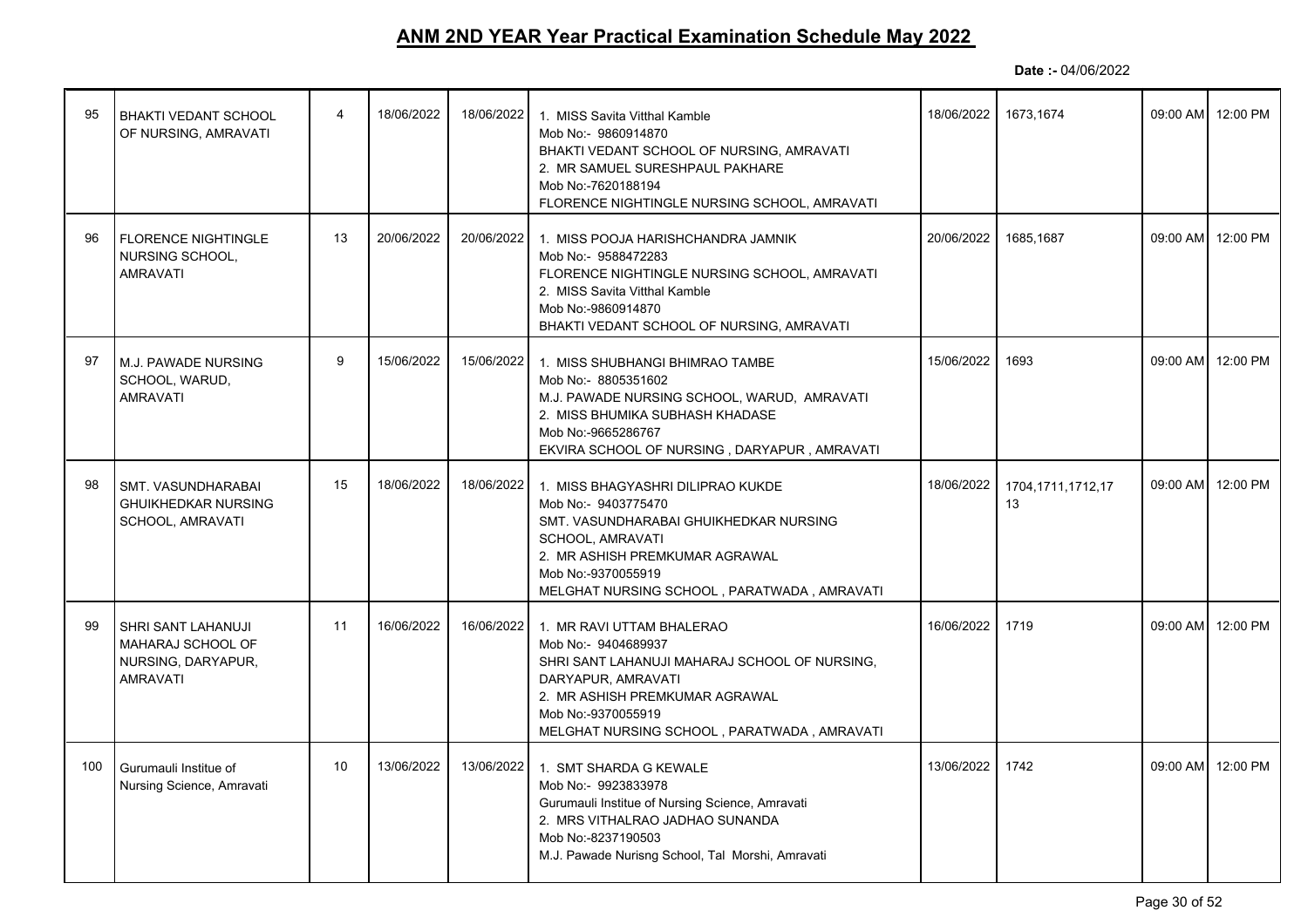| 101 | I SARASWATI INSTITUTE OF<br>I NURSING SCIENCES AND<br>  RESEARCH, AMRAVATI | 24 | 20/06/2022 | 20/06/2022 | 1. MISS Pragati Suresh Bondre<br>Mob No: - 8605192472<br>SARASWATI INSTITUTE OF NURSING SCIENCES AND<br>RESEARCH, AMRAVATI<br>2. MR BIRADAR MADIWALAPPA<br>Mob No:-895603432<br>VIDHARBH SCHOOL OF NURSING, AMRAVATI |            | 20/06/2022 1751.1752         | 09:00 AM  12:00 PM |
|-----|----------------------------------------------------------------------------|----|------------|------------|----------------------------------------------------------------------------------------------------------------------------------------------------------------------------------------------------------------------|------------|------------------------------|--------------------|
| 102 | I SARSWATI NURSING<br>I SCHOOL. DHAMANGAON.<br>I AMRAVATI                  | 14 | 13/06/2022 | 13/06/2022 | 1. MISS Trupti Bhaskarrao Dukare<br>Mob No:- 8600717509<br>SARSWATI NURSING SCHOOL, DHAMANGAON, AMRAVATI<br>2. MISS PALLAVI SHYAMKUMAR DHENGE<br>Mob No:-8329481223<br>ASHA NURSING SCHOOL, AMRAVATI                 | 13/06/2022 | 1794.1798.1800.18<br>01.1807 | 09:00 AM  12:00 PM |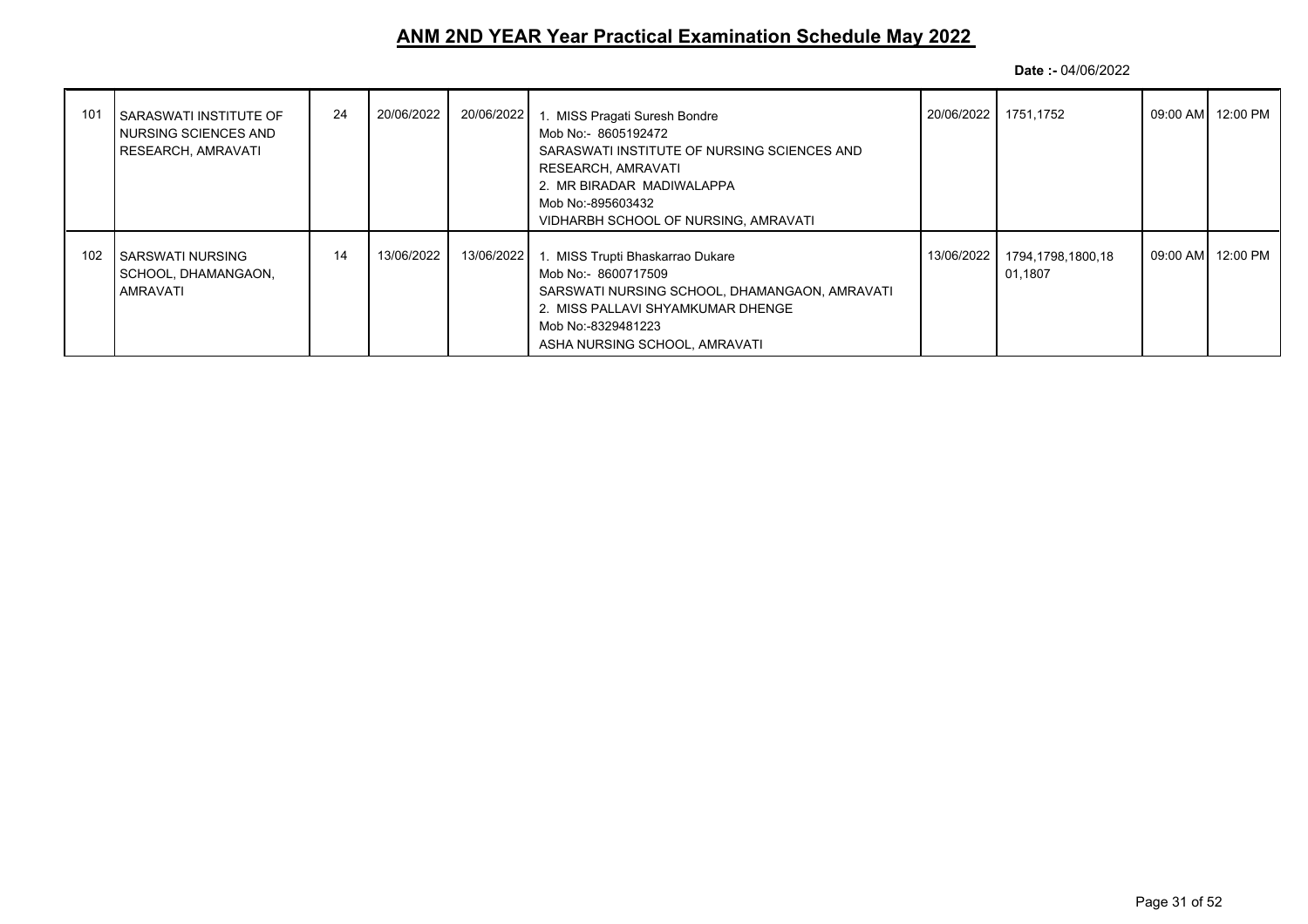| S.No. | Name of the Institution                                        | No of<br>student | <b>From</b> | To         | Name of the Examiner                                                                                                                                                                                                                     | <b>Date</b> | Seat No.                                                | Time<br>lFrom | <b>Time To</b>    |
|-------|----------------------------------------------------------------|------------------|-------------|------------|------------------------------------------------------------------------------------------------------------------------------------------------------------------------------------------------------------------------------------------|-------------|---------------------------------------------------------|---------------|-------------------|
| 103   | I DR.DALVI MEMORIAL<br>HOSPITAL, SON, NAGPUR                   | 2                | 13/06/2022  | 13/06/2022 | 1. MR VASHISHTHA HEMENT MANKAR<br>Mob No:- 8275744085<br>DR.DALVI MEMORIAL HOSPITAL, SON, NAGPUR<br>2. MISS VIBHANGINI SANJIV DEOPUTRA<br>Mob No:-9021968269<br>SWAMI VIVEKANAND MED MISSION, PARSODI, SON,<br>KHAPRI, NAGPUR            | 13/06/2022  | 1809                                                    |               | 09:00 AM 12:00 PM |
| 104   | <b>TIRPUDE NURSING</b><br>TRAINING SCHOOL,<br><b>NAGPUR</b>    | 24               | 14/06/2022  | 14/06/2022 | 1. MISS KIRTI WASUDEO TAMBE<br>Mob No:- 8857821455<br>TIRPUDE NURSING TRAINING SCHOOL, NAGPUR<br>2. MISS RUTUJA MILINDKUMAR KOTANGALE<br>Mob No:-8788253819<br>RIGHT VALUE INSTITUTE OF NURSING, NAGPUR                                  | 14/06/2022  | 1820.1827.1831.18<br>33                                 |               | 09:00 AM 12:00 PM |
| 105   | I SUVARNA SCHOOL OF<br><b>NURSING SAONER,</b><br><b>NAGPUR</b> | 11               | 16/06/2022  | 16/06/2022 | 1. MISS Kunti Dharamdas Kachhavah<br>Mob No:- 7038342597<br>SUVARNA SCHOOL OF NURSING SAONER, NAGPUR<br>2. MISS Pallavi Banduji Gharad<br>Mob No:-8421844646<br>Indira Gandhi ANM Nursing School, Tal Bhiwapur, Nagpur                   | 16/06/2022  | 1860, 1861, 1862, 18<br>63,1865,1866,1868,<br>1869,1870 |               | 09:00 AM 12:00 PM |
| 106   | I ACHARYA VINOBA BHAVE<br>SCHOOL OF NURSING,<br>KATOL, NAGPUR  | 5                | 17/06/2022  | 17/06/2022 | 1. MISS pooja harichandra chopkar<br>Mob No:- 9921628410<br>ACHARYA VINOBA BHAVE SCHOOL OF NURSING, KATOL,<br><b>NAGPUR</b><br>2. MISS JAYSHREE PANDURANG BAWANKULE<br>Mob No:-8888963899<br>AVATAR MEHER BABA SCHOOL OF NURSING, NAGPUR | 17/06/2022  | 1241, 1242, 1243, 12<br>44                              |               | 09:00 AM 12:00 PM |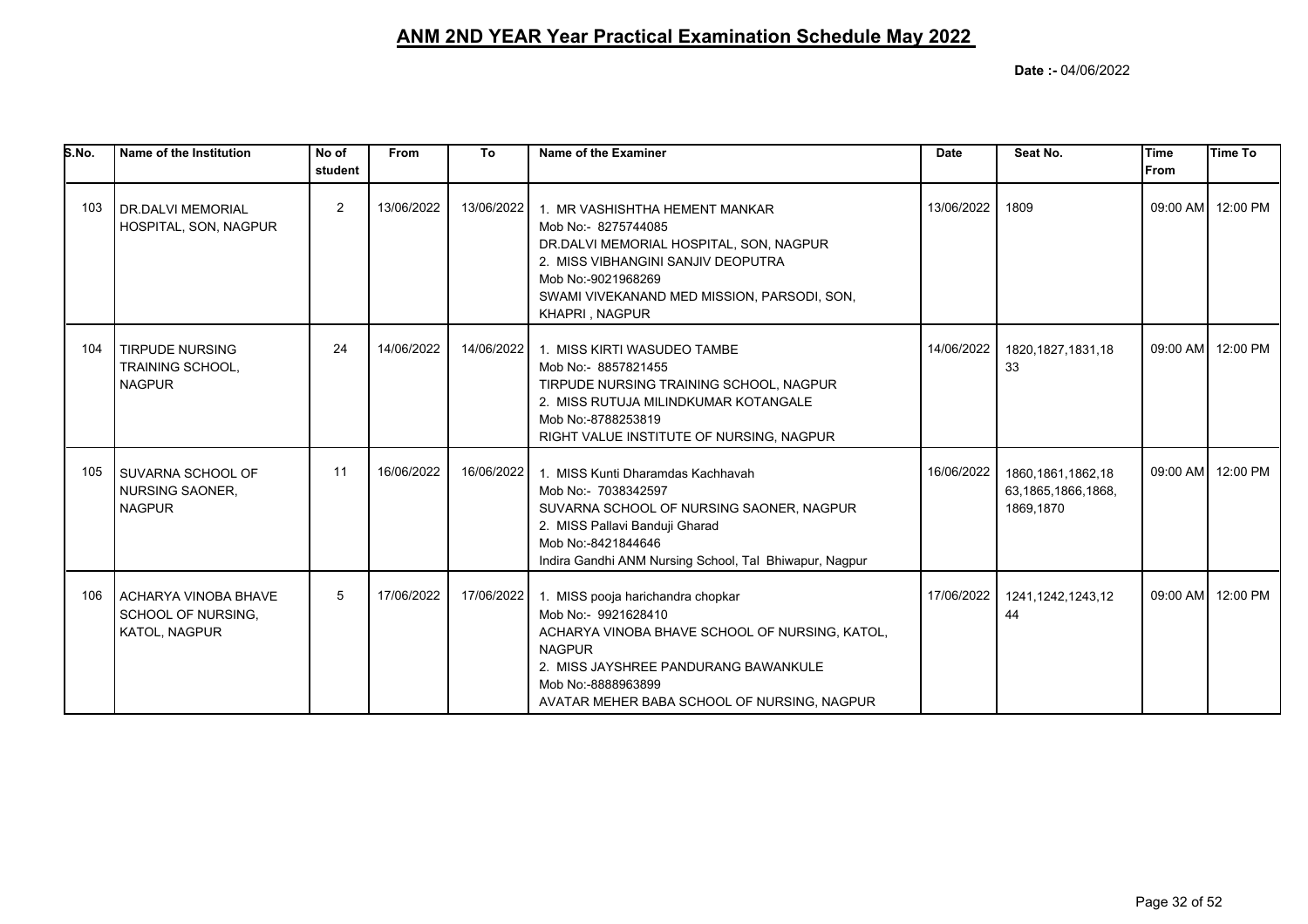| S.No. | Name of the Institution                                     | No of   | <b>From</b> | To         | Name of the Examiner                                                                                                                                                                                                                    | Date       | Seat No.  | <b>Time</b> | Time To           |
|-------|-------------------------------------------------------------|---------|-------------|------------|-----------------------------------------------------------------------------------------------------------------------------------------------------------------------------------------------------------------------------------------|------------|-----------|-------------|-------------------|
|       |                                                             | student |             |            |                                                                                                                                                                                                                                         |            |           | From        |                   |
| 107   | MAHARSHI WALMIKI<br>INSTITUTE OF NURSING<br>MALKAPUR, AKOLA | 8       | 13/06/2022  |            | 13/06/2022 1. MISS NIKITA S TAYADE<br>Mob No:- 9921199359<br>MAHARSHI WALMIKI INSTITUTE OF NURSING<br>MALKAPUR, AKOLA<br>2. MRS PUNDLIKRAO GANESHE MANDA<br>Mob No:-9422957576<br>ANGLE OF MERCY INSTITUTE OF NURSING SCIENCE,<br>AKOLA | 13/06/2022 | 1917,1920 |             | 09:00 AM 12:00 PM |
| 108   | AZAD HIND NURSING<br>SCHOOL, AKOLA                          | 12      | 14/06/2022  | 14/06/2022 | 1. MR PRASHANT ASHOKRAO NYAHARKAR<br>Mob No:- 9834150411<br>AZAD HIND NURSING SCHOOL, AKOLA<br>2. MRS APARNA RAJIV SWAMY<br>Mob No:-9767701327<br>DIST.HOSPITAL FOR WOMEN, AKOLA                                                        | 14/06/2022 | 1926,1931 |             | 09:00 AM 12:00 PM |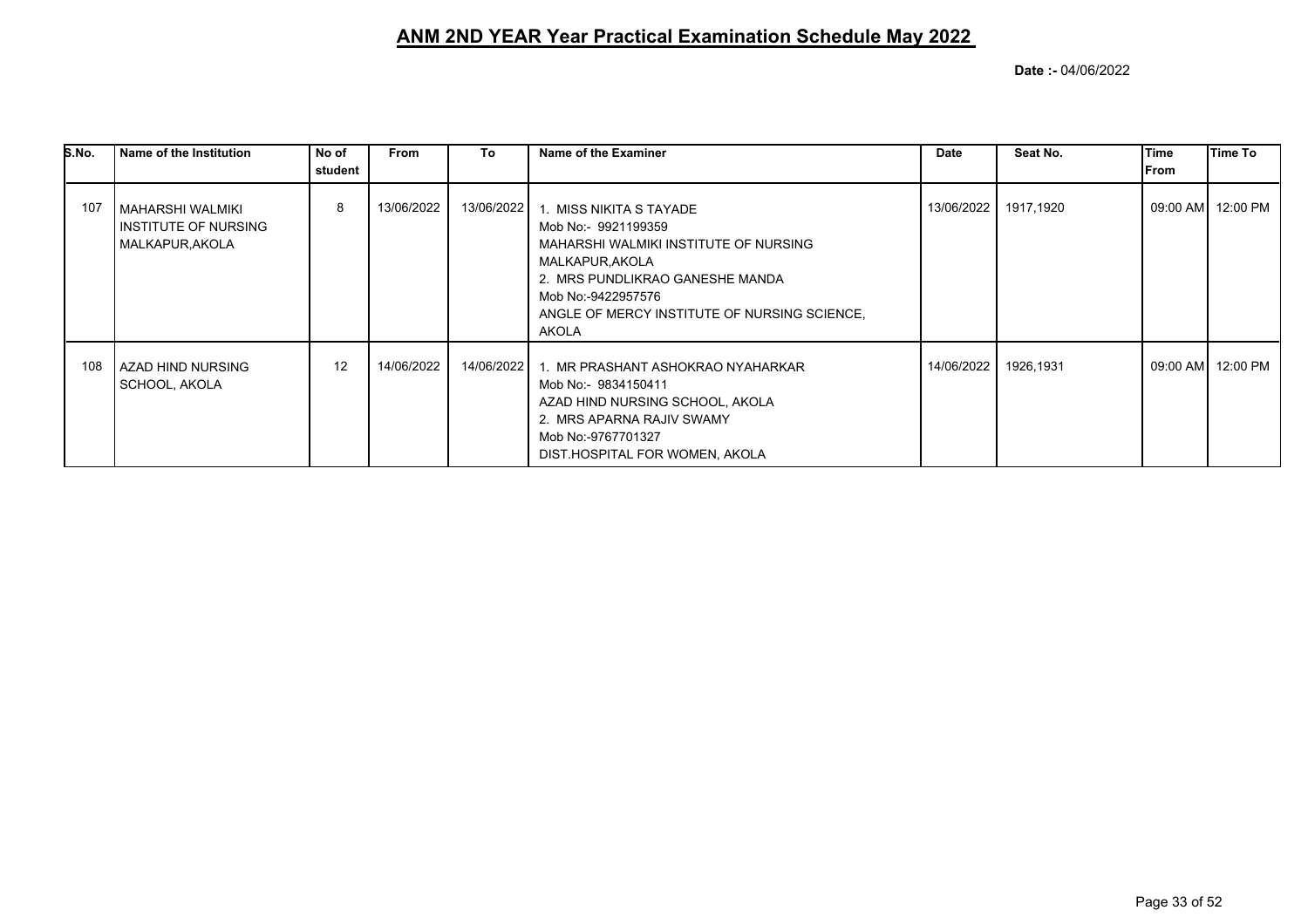| S.No. | Name of the Institution                                             | No of<br>student | <b>From</b> | To         | Name of the Examiner                                                                                                                                                                                                  | <b>Date</b> | Seat No.                     | Time<br><b>IFrom</b> | <b>Time To</b>    |
|-------|---------------------------------------------------------------------|------------------|-------------|------------|-----------------------------------------------------------------------------------------------------------------------------------------------------------------------------------------------------------------------|-------------|------------------------------|----------------------|-------------------|
| 109   | Shri Dattatraya Prabhu Bahu.<br>Shikshan Sanstha, Tiroda,<br>Gondia | 5                | 18/06/2022  | 18/06/2022 | 1. MISS SHRUTI DEVIDASJI THOOL<br>Mob No:- 8080092275<br>Shri Dattatraya Prabhu Bahu. Shikshan Sanstha, Tiroda,<br>Gondia<br>2. MR SHUBHAM DURGE<br>Mob No:-7798162628<br>Gondia Nursing College, Gondia              | 18/06/2022  | 2006                         |                      | 09:00 AM 12:00 PM |
| 110   | Gondia Nursing College,<br>Gondia                                   | 6                | 15/06/2022  | 15/06/2022 | 1. MISS RAHUL MESHRAM<br>Mob No:- 7798162628<br>Gondia Nursing College, Gondia<br>2. MISS PRADNYA NAMDEORAO SHELARE<br>Mob No:-9307039787<br>Shri Dattatraya Prabhu Bahu. Shikshan Sanstha, Tiroda,<br>Gondia         | 15/06/2022  | 2013                         |                      | 09:00 AM 12:00 PM |
| 111   | S.R.V. NURSING SCHOOL,<br>DAWAKI, TAL DEORI DIST<br><b>GONDIA</b>   | 12               | 20/06/2022  | 20/06/2022 | 1. MR VAIBHAV KAMBLE<br>Mob No:- 9975038032<br>S.R.V. NURSING SCHOOL, DAWAKI, TAL DEORI DIST<br><b>GONDIA</b><br>2. MISS ALKA ROOPCHAND RAMTEKKAR<br>Mob No:-9049562099<br>HEALTH CARE NURSING SCHOOL, AMGAON, GONDIA | 20/06/2022  | 2015,2026                    |                      | 09:00 AM 12:00 PM |
| 112   | RADHABAI BAHEKAR<br>SCHOOL OF NURSING.<br>GONDIA.                   | 14               | 18/06/2022  | 18/06/2022 | 1. MR SATISH KUMAR NEGIREDDY<br>Mob No:- 7879922331<br>RADHABAI BAHEKAR SCHOOL OF NURSING, GONDIA.<br>2. MISS ASHWINI VAIDYA<br>Mob No:-7798162628<br>ASHWINI NURSING TRAINING SCHOOL, GONDIA                         | 18/06/2022  | 2066,2069,2070,20<br>72,2075 |                      | 09:00 AM 12:00 PM |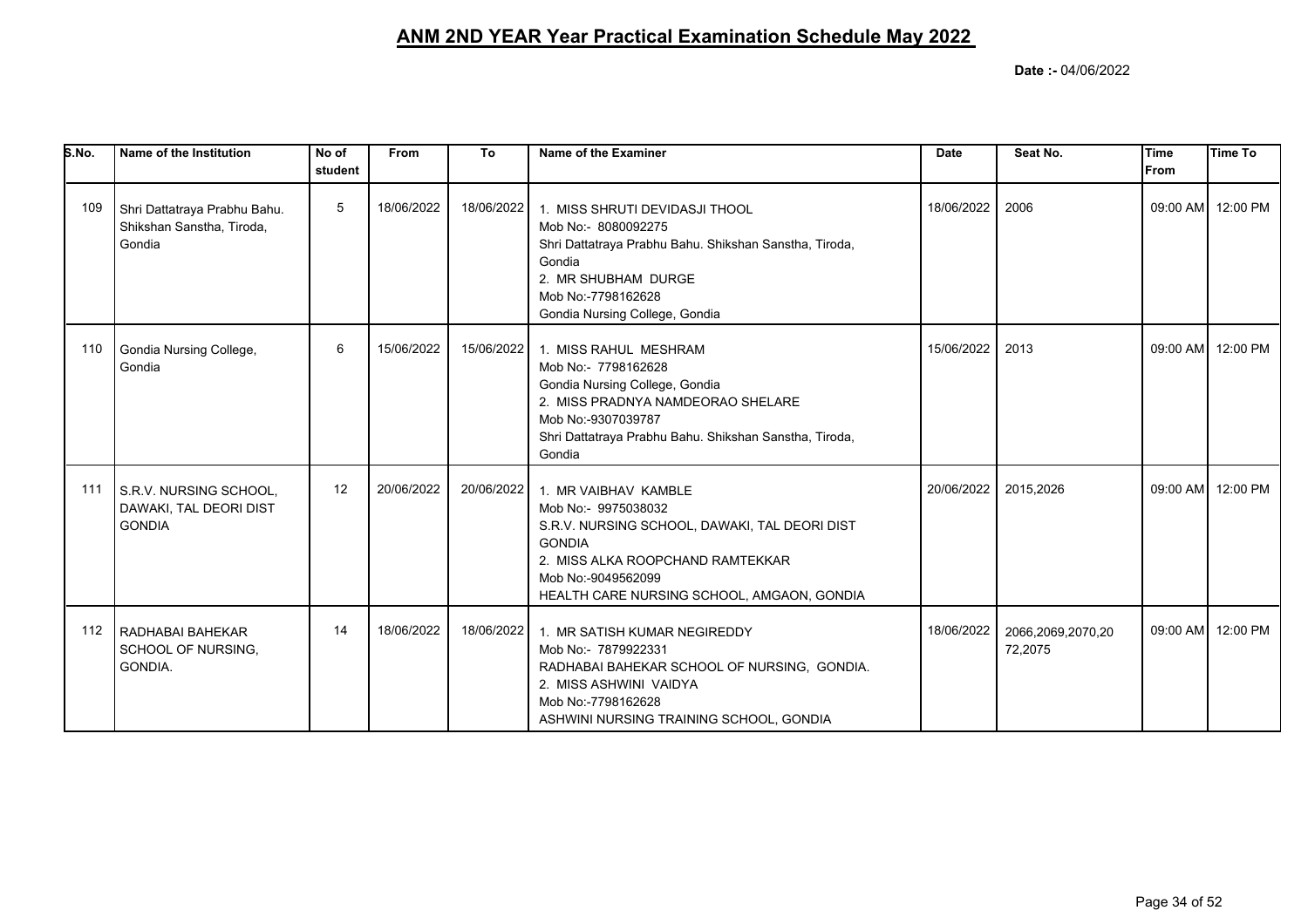| S.No. |     | Name of the Institution                | No of<br>student | <b>From</b> | To         | Name of the Examiner                                                                                                                                                                  | <b>Date</b>     | Seat No. | iTime<br>From | lTime To           |
|-------|-----|----------------------------------------|------------------|-------------|------------|---------------------------------------------------------------------------------------------------------------------------------------------------------------------------------------|-----------------|----------|---------------|--------------------|
|       | 113 | l MANSI COLLEGE OF<br>NURSING , WASHIM |                  | 16/06/2022  | 16/06/2022 | MISS Ankita Digambar Ingole<br>Mob No:- 9860914870<br>MANSI COLLEGE OF NURSING, WASHIM<br>2. MRS KANCHANMALA ANIL AGHAMAKAR<br>Mob No:-8308975032<br>MAA GANGA NURSING SCHOOL, WASHIM | 16/06/2022 2081 |          |               | 09:00 AM  12:00 PM |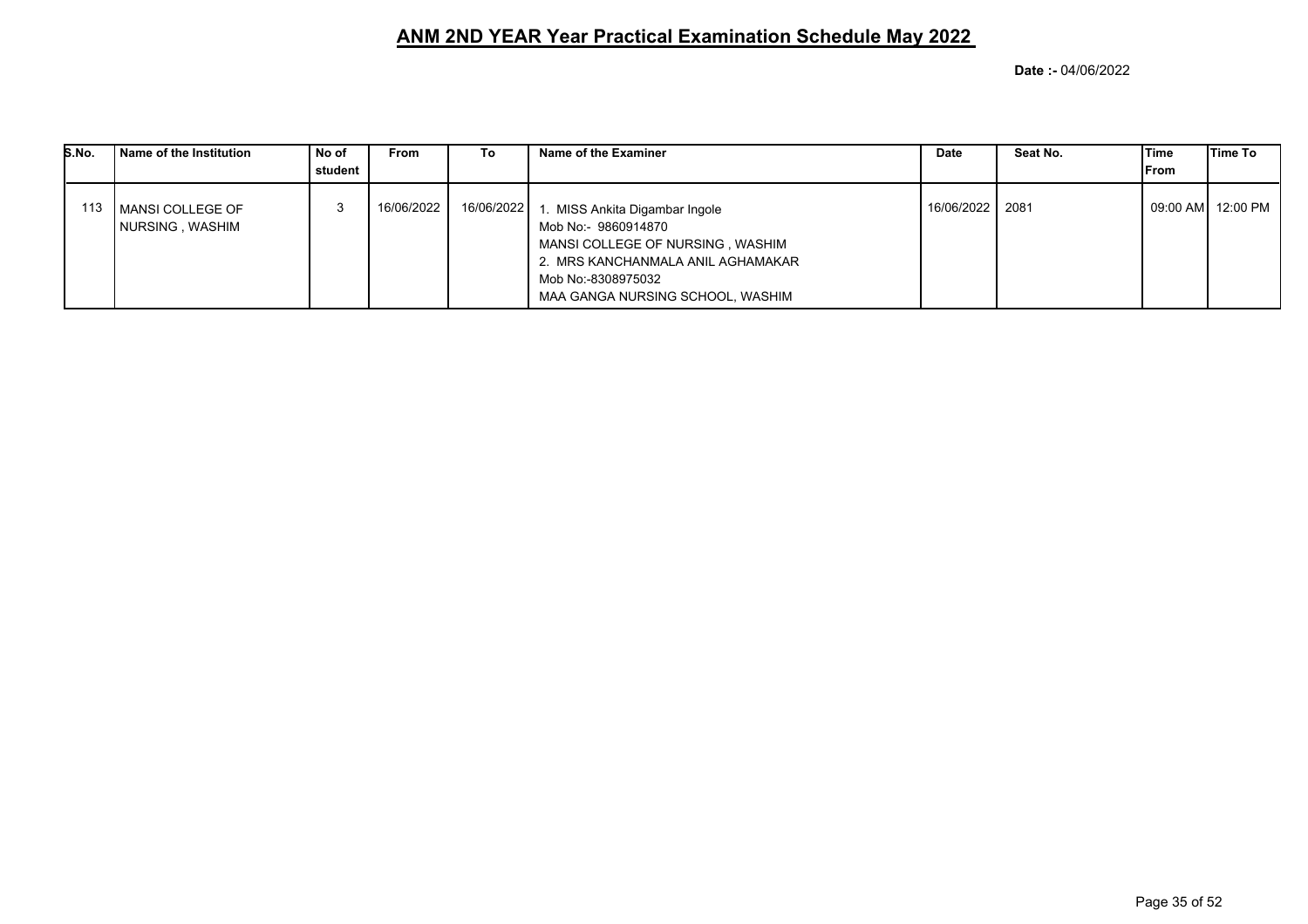**Date :-** 04/06/2022

**Region Name :- Aurangabad**

| 5.No. | Name of the Institution                                        | No of<br>student | From       | To         | Name of the Examiner                                                                                                                                                                        | <b>Date</b> | Seat No.                                                           | <b>Time</b><br>From | <b>Time To</b>    |
|-------|----------------------------------------------------------------|------------------|------------|------------|---------------------------------------------------------------------------------------------------------------------------------------------------------------------------------------------|-------------|--------------------------------------------------------------------|---------------------|-------------------|
| 114   | <b>BHIVRAJ KALANTRI</b><br>NURSING INSTITUTE,<br><b>NANDED</b> | 9                | 14/06/2022 | 14/06/2022 | 1. MISS SWAPNA MULLAPATI SARA<br>Mob No:- 9226799785<br>BHIVRAJ KALANTRI NURSING INSTITUTE, NANDED<br>2. MR MOHSIN RAEES KHAN<br>Mob No:-9421839340<br>RAJMATA JIJAU NURSING SCHOOL, NANDED | 14/06/2022  | 2150                                                               |                     | 09:00 AM 12:00 PM |
| 115   | RAJMATA JIJAU NURSING<br>SCHOOL, NANDED                        | 10               | 15/06/2022 | 15/06/2022 | 1. MR CHAND PASHA FAKIRMIYA SHAIKH<br>Mob No:- 9960861778<br>RAJMATA JIJAU NURSING SCHOOL, NANDED<br>2. MISS SMITA SHESHRAO LOHALE<br>Mob No:-8698686432<br>MUKTAI NURSING SCHOOL, NANDED   | 15/06/2022  | 2156,2157,2159                                                     | 09:00 AM            | 12:00 PM          |
| 116   | MUKTAI NURSING SCHOOL,<br><b>NANDED</b>                        | 8                | 15/06/2022 | 15/06/2022 | 1. MISS MANGAL GANESH DESHMUKH<br>Mob No:- 9960309079<br>MUKTAI NURSING SCHOOL, NANDED<br>2. MR MOHSIN RAEES KHAN<br>Mob No:-9421839340<br>RAJMATA JIJAU NURSING SCHOOL, NANDED             | 15/06/2022  | 2178                                                               | 09:00 AM            | 12:00 PM          |
| 117   | Marathwada Nursing School,<br>Nanded                           | 40               | 18/06/2022 | 18/06/2022 | 1. MR NILESH VYANKATRAO PANCHAL<br>Mob No:- 9028152613<br>Marathwada Nursing School, Nanded<br>2. MISS SMITA SHESHRAO LOHALE<br>Mob No:-8698686432<br>MUKTAI NURSING SCHOOL, NANDED         | 18/06/2022  | 2184,2185,2186,21<br>89,2191,2193,2195,<br>2196,2197,2198,22<br>00 | 09:00 AM            | 12:00 PM          |
| 118   | Marathwada Nursing School,<br>Nanded                           | 40               | 18/06/2022 | 18/06/2022 | 1. MR NILESH VYANKATRAO PANCHAL<br>Mob No:- 9028152613<br>Marathwada Nursing School, Nanded<br>2. MISS SMITA SHESHRAO LOHALE<br>Mob No:-8698686432<br>MUKTAI NURSING SCHOOL, NANDED         | 18/06/2022  | 2201,2202,2203,22<br>06,2213,2215,2217,<br>2219,2220,2222          |                     | 01:00 PM 04:00 PM |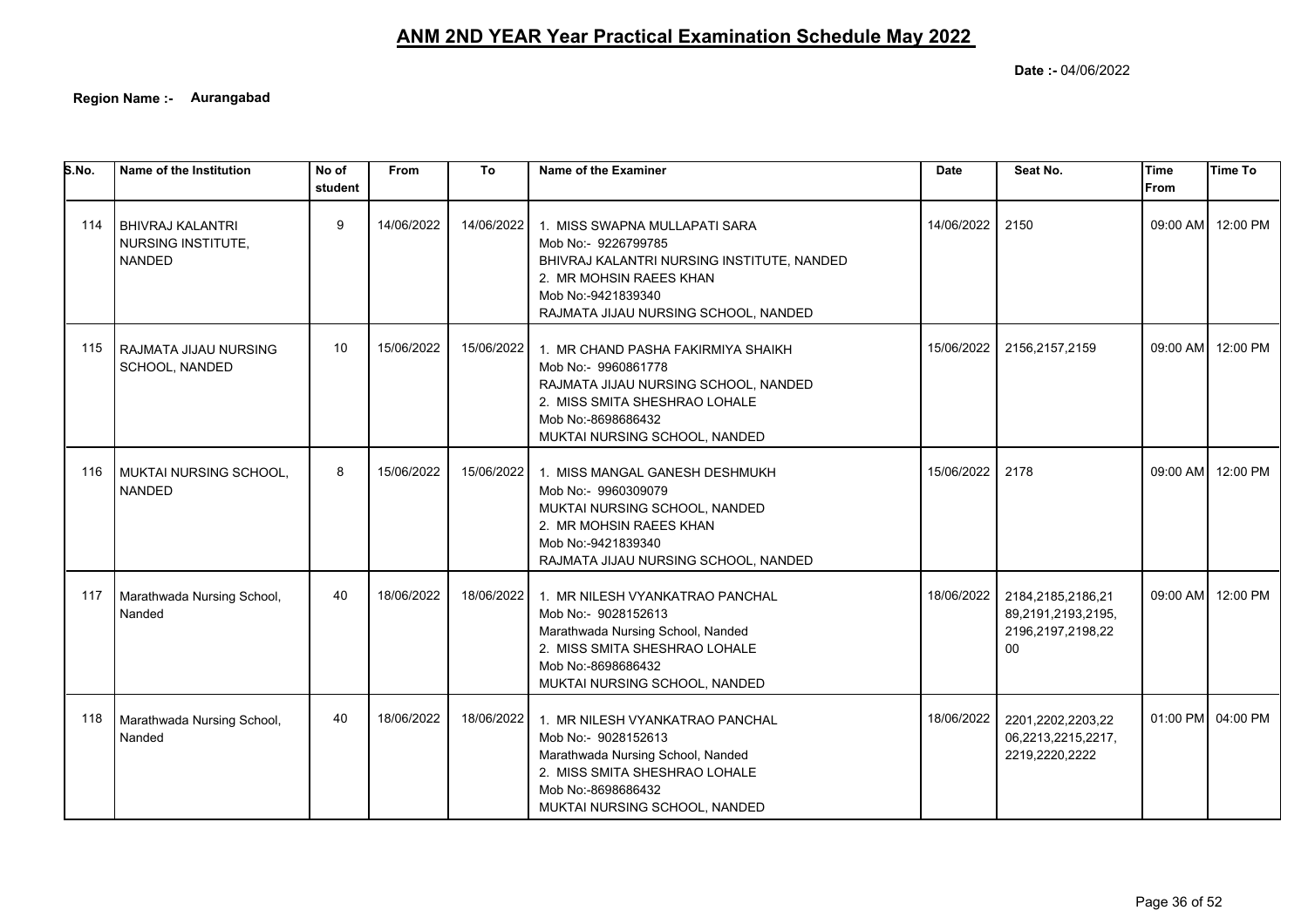| 5. No. | Name of the Institution                                           | No of<br>student | <b>From</b> | To         | Name of the Examiner                                                                                                                                                                                                                       | <b>Date</b> | Seat No.                | Time<br>From | <b>Time To</b>    |
|--------|-------------------------------------------------------------------|------------------|-------------|------------|--------------------------------------------------------------------------------------------------------------------------------------------------------------------------------------------------------------------------------------------|-------------|-------------------------|--------------|-------------------|
| 119    | MADHAV A.N.M. SCHOOL,<br>PARBHANI                                 | 12               | 13/06/2022  | 13/06/2022 | 1. MR MHIUDDIN ALAUDDIN FAROOQUI<br>Mob No:- 9284990223<br>MADHAV A.N.M. SCHOOL, PARBHANI<br>2. MISS NAMITA PRABHAKARRAO SHIMPLE<br>Mob No:-9892490506<br>TIRUPATI NURSING SCHOOL, PARBHANI                                                | 13/06/2022  | 2261,2262               |              | 09:00 AM 12:00 PM |
| 120    | Dr. Prafulla Patil Nursing<br>School, Parbhani                    | 6                | 16/06/2022  | 16/06/2022 | 1. MISS Pratiksha Diliprao Ghodke<br>Mob No:- 8421562187<br>Dr.Prafulla Patil Nursing School, Parbhani<br>2. MR MHIUDDIN ALAUDDIN FAROOQUI<br>Mob No:-9284990223<br>MADHAV A.N.M. SCHOOL, PARBHANI                                         | 16/06/2022  | 2268                    |              | 09:00 AM 12:00 PM |
| 121    | INDIRA GANDHI A.N.M.<br>NURSING SCHOOL,<br><b>PARBHANI</b>        | 8                | 15/06/2022  | 15/06/2022 | 1. MR MOHD KHIZERUDDIN MOHD MOINNDDIN<br>Mob No:- 9923194784<br>INDIRA GANDHI A.N.M. NURSING SCHOOL, PARBHANI<br>2. MR ATEEQ AHMED SHAIKH<br>Mob No:-9960879880<br>Dr. Prafulla Patil Nursing School, Parbhani                             | 15/06/2022  | 2274,2277,2278,22<br>80 |              | 09:00 AM 12:00 PM |
| 122    | RAJMATA AHILYA DEVI<br>INSTITUTION OF NURSING,<br><b>PARBHANI</b> | 8                | 18/06/2022  | 18/06/2022 | 1. MR SYED NAJAFAT ALI HAMEED ALI<br>Mob No:- 7588569668<br>RAJMATA AHILYA DEVI INSTITUTION OF NURSING,<br><b>PARBHANI</b><br>2. MR MOHD KHIZERUDDIN MOHD MOINNDDIN<br>Mob No:-9923194784<br>INDIRA GANDHI A.N.M. NURSING SCHOOL, PARBHANI | 18/06/2022  | 2285                    |              | 09:00 AM 12:00 PM |
| 123    | Aai Institute of Nursing,<br>Parbhani                             | 10               | 20/06/2022  | 20/06/2022 | 1. SMT NIRMALA WAMANRAO DESHMUKH<br>Mob No:- 9423738704<br>Aai Institute of Nursing, Parbhani<br>2. MR jojo josua joseph<br>Mob No:-9011224354<br>SAMARTH NURSING SCHOOL, PARBHANI                                                         | 20/06/2022  | 2311,2314               |              | 09:00 AM 12:00 PM |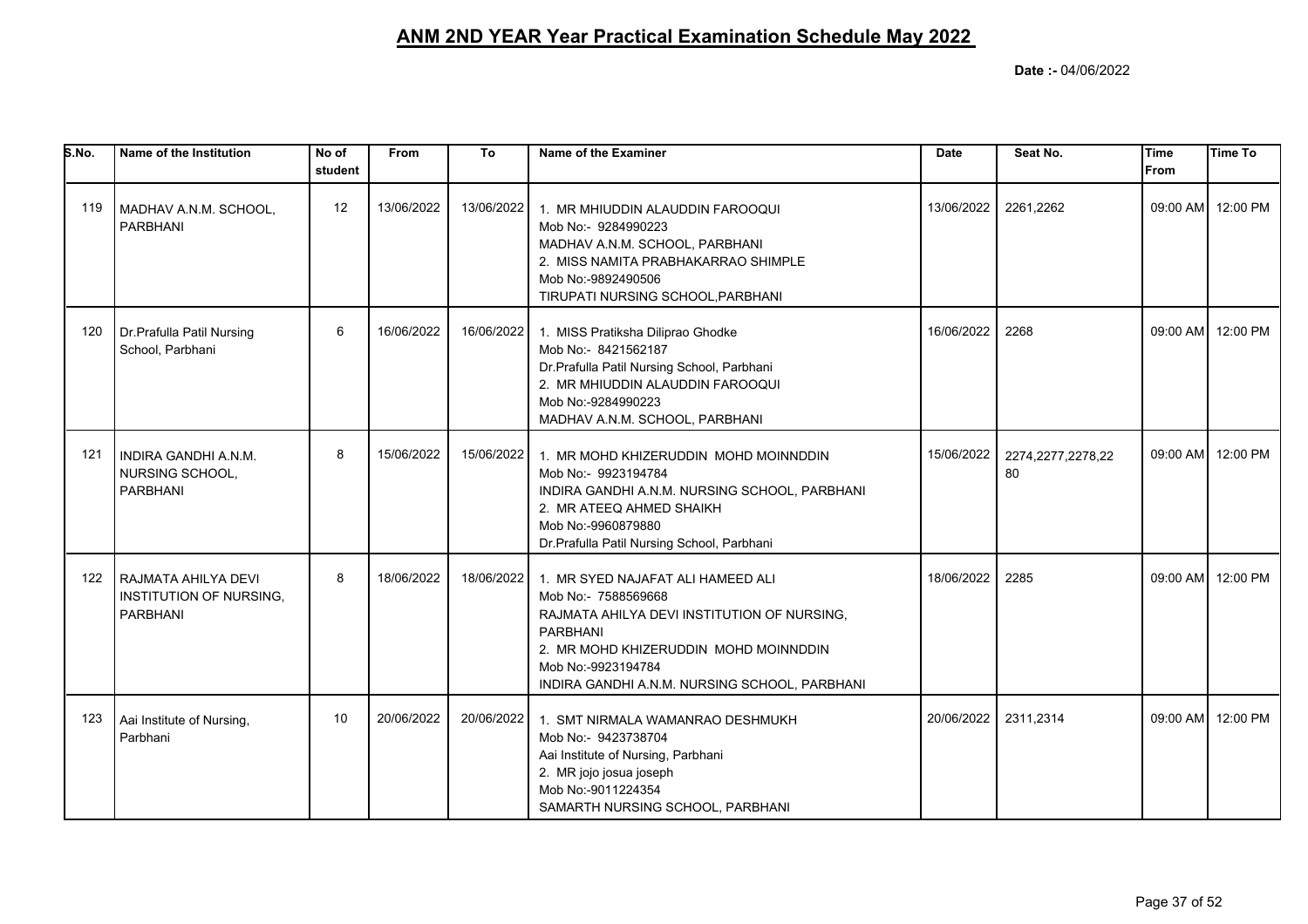| S.No. | Name of the Institution                                   | No of<br>student | <b>From</b> | To         | Name of the Examiner                                                                                                                                                                                   | <b>Date</b> | Seat No.             | lTime<br>From | lTime To |
|-------|-----------------------------------------------------------|------------------|-------------|------------|--------------------------------------------------------------------------------------------------------------------------------------------------------------------------------------------------------|-------------|----------------------|---------------|----------|
| 124   | l RENUKA NURSING RANM<br>  SCHOOL, KALAMB,<br>l OSMANABAD | 11               | 16/06/2022  | 16/06/2022 | 1. MISS CHRISTINA SUNIL AWALE<br>Mob No:- 8485036165<br>RENUKA NURSING RANM SCHOOL, KALAMB,<br>OSMANABAD<br>2. MISS Anuja Agatrao Tekale<br>Mob No:-8308345876<br>BILL GATES NURSING SCHOOL, OSMANABAD |             | 16/06/2022 2352,2359 |               |          |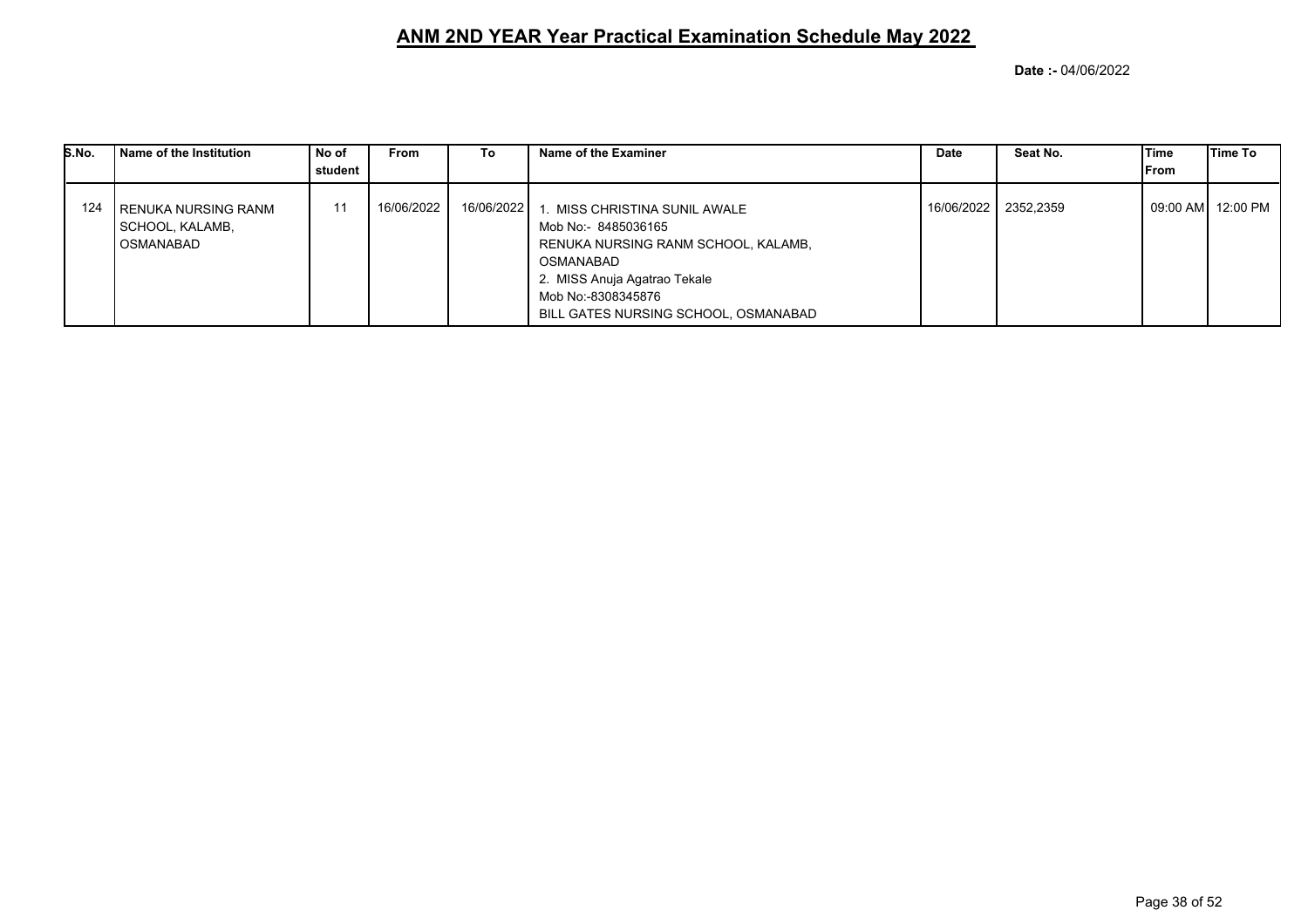| S.No. | Name of the Institution                                       | No of<br>student | From       | To         | Name of the Examiner                                                                                                                                                                                                           | Date       | Seat No. | Time<br>lFrom | <b>Time To</b>    |
|-------|---------------------------------------------------------------|------------------|------------|------------|--------------------------------------------------------------------------------------------------------------------------------------------------------------------------------------------------------------------------------|------------|----------|---------------|-------------------|
| 125   | <b>MATA GIRIJA SCHOOL OF</b><br>NURSING, AURANGABAD.          | 4                | 13/06/2022 | 13/06/2022 | 1. MISS HARSHA JAGANJI HATWAR<br>Mob No:- 9096402947<br>MATA GIRIJA SCHOOL OF NURSING, AURANGABAD.<br>2. MISS BIDYARANI YUMNAM<br>Mob No:-8956047658<br>MAHATMA GANDHI MISSION INSTITUTE OF NURSING<br>EDUCATION, AURANGABAD   | 13/06/2022 | 2391     |               | 09:00 AM 12:00 PM |
| 126   | Manik Nursing School,<br>Garkhed, Aurangabad                  | 26               | 13/06/2022 | 13/06/2022 | 1. MISS RAJASHREE DATTATRAYA JADHAV<br>Mob No:- 7972809494<br>Manik Nursing School, Garkhed, Aurangabad<br>2. MISS VINAYA VYANKATRAO BIRADAR<br>Mob No:-7030697444<br>Yeshwant Institute of Nursing, Paithan Road, Aurangabad  | 13/06/2022 | 2401     |               | 09:00 AM 12:00 PM |
| 127   | Yeshwant Institute of<br>Nursing, Paithan Road,<br>Aurangabad | 10               | 15/06/2022 | 15/06/2022 | 1. MISS Utkarsha Chitranjan Patole<br>Mob No:- 9146371851<br>Yeshwant Institute of Nursing, Paithan Road, Aurangabad<br>2. MISS RAJASHREE DATTATRAYA JADHAV<br>Mob No:-7972809494<br>Manik Nursing School, Garkhed, Aurangabad | 15/06/2022 | 2427     |               | 09:00 AM 12:00 PM |
| 128   | NEW NURSING SCHOOL,<br><b>AURANGABAD</b>                      | 4                | 14/06/2022 | 14/06/2022 | 1. MISS PRIYANKA BHAGWAN MALVE<br>Mob No:- 9049361234<br>NEW NURSING SCHOOL, AURANGABAD<br>2. MISS VINOD PATIL<br>Mob No:-7740588660<br>HUDCO NURSING SCHOOL, AURANGABAD                                                       | 14/06/2022 | 3266     |               | 09:00 AM 12:00 PM |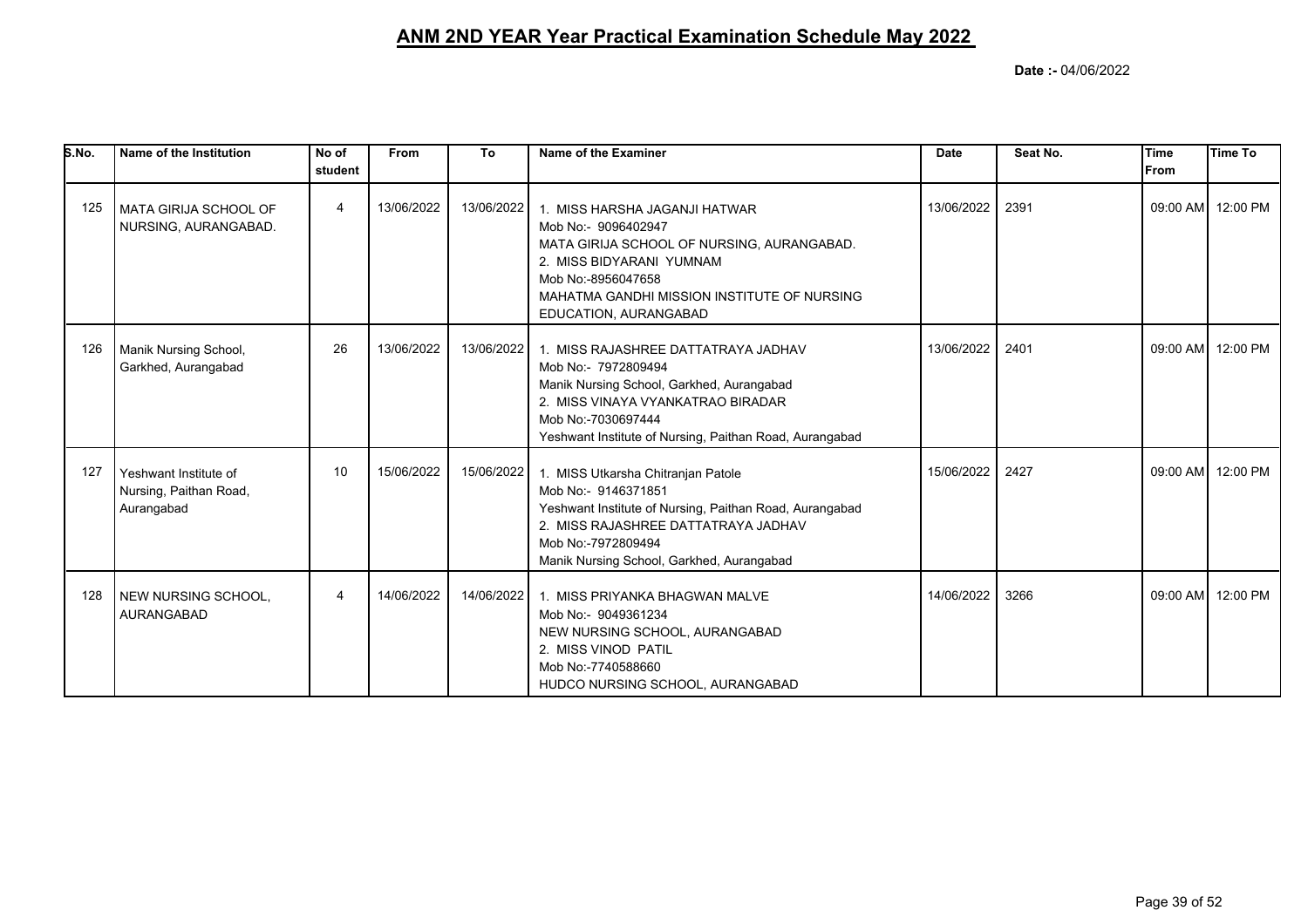| S.No. | Name of the Institution                                | No of   | From       | To         | Name of the Examiner                                                                                                                                                                                                 | Date       | Seat No. | Time         | Time To           |
|-------|--------------------------------------------------------|---------|------------|------------|----------------------------------------------------------------------------------------------------------------------------------------------------------------------------------------------------------------------|------------|----------|--------------|-------------------|
|       |                                                        | student |            |            |                                                                                                                                                                                                                      |            |          | <b>IFrom</b> |                   |
| 129   | <b>I</b> G.B .PATIL SCHOOL OF<br>NURSING, UDGIR, LATUR | 8       | 18/06/2022 | 18/06/2022 | 1. MISS SHITAL KADAM RAMKISHAN<br>Mob No:- 9850239989<br>G.B. PATIL SCHOOL OF NURSING, UDGIR, LATUR<br>2. MR Azherudin Isakmiyan Kallurkarar<br>Mob No:-8788875500<br>NAVJEEVAN CHARITABLE TRUST, LATUR              | 18/06/2022 | 2463     |              | 09:00 AM 12:00 PM |
| 130   | Sarojini Naidu School of<br>Nursing, Chakur, Latur     | 14      | 16/06/2022 | 16/06/2022 | 1. MISS Dipali Dattatray Bandgar<br>Mob No:- 9765695349<br>Sarojini Naidu School of Nursing, Chakur, Latur<br>2. MISS ASHVINI HARIBHAU JADHAV<br>Mob No:-7744071859<br>TIRMULLA A.N.M. NURSING SCHOOL, JALKOT, LATUR | 16/06/2022 | 2533     |              | 09:00 AM 12:00 PM |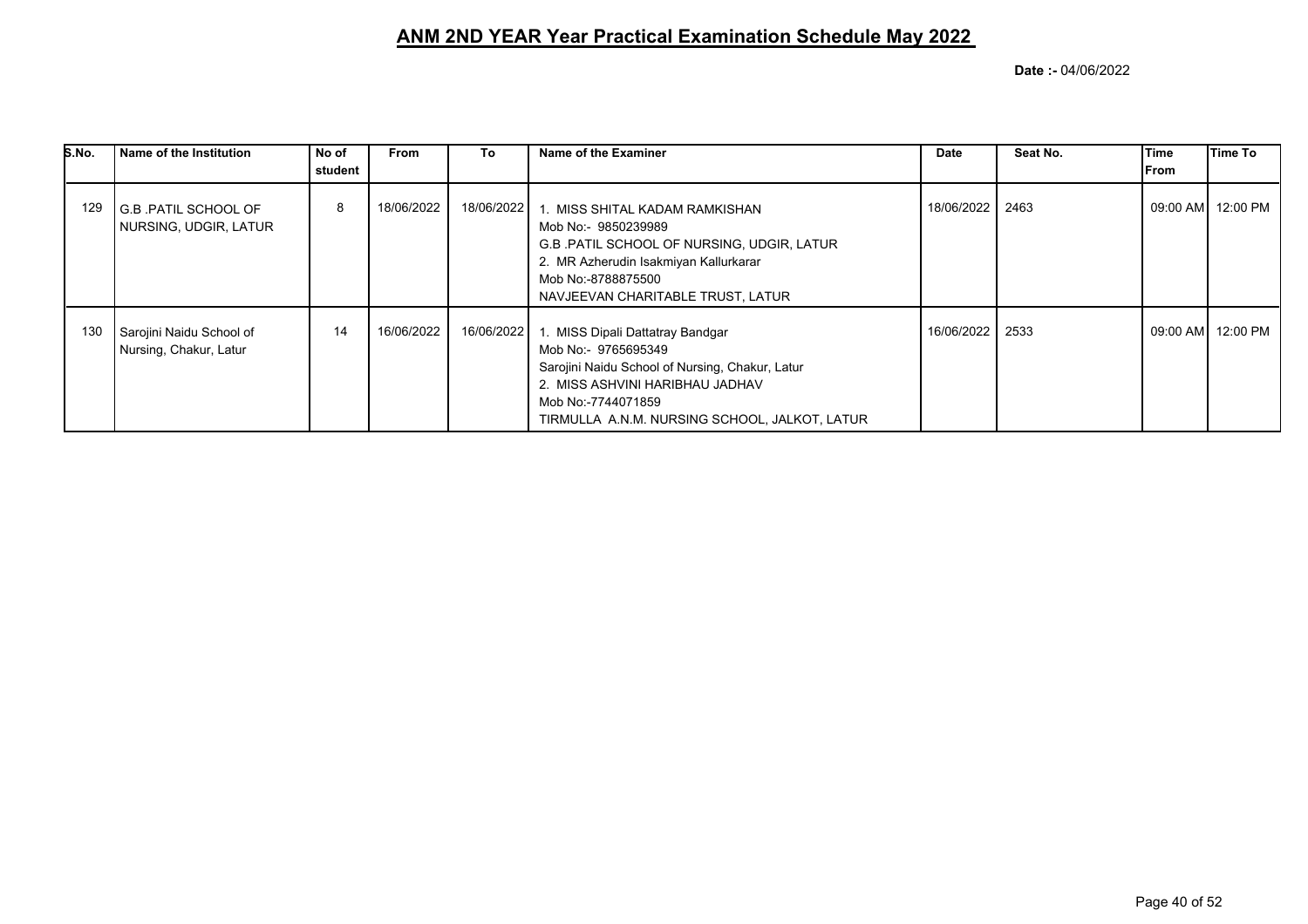| S.No. | Name of the Institution                           | No of   | <b>From</b> | To         | Name of the Examiner                                                                                                                                                                                    | Date       | Seat No.                | Time  | <b>Time To</b>    |
|-------|---------------------------------------------------|---------|-------------|------------|---------------------------------------------------------------------------------------------------------------------------------------------------------------------------------------------------------|------------|-------------------------|-------|-------------------|
|       |                                                   | student |             |            |                                                                                                                                                                                                         |            |                         | lFrom |                   |
| 131   | <b>I SHRI SAI INSTITUE OF</b><br>  NURSING, JALNA | 5       | 16/06/2022  |            | 16/06/2022 1. MR ASHWINI SHRIRAM SONUNE<br>Mob No:- 9850978140<br>SHRI SAI INSTITUE OF NURSING, JALNA<br>2. MR KODEESWARA PRABU<br>Mob No:-9595566037<br>VASANTRAO NAIK SHIKSHAN PRASARAK MANDAL, JALNA | 16/06/2022 | 2569                    |       | 09:00 AM 12:00 PM |
| 132   | Sharda Nursing<br>School,Jalna                    | 9       | 18/06/2022  | 18/06/2022 | MISS SHRADHA ANILRAO BHOSLE<br>Mob No:- 7387677121<br>Sharda Nursing School, Jalna<br>2. MR ASHWINI SHRIRAM SONUNE<br>Mob No:-9850978140<br>SHRI SAI INSTITUE OF NURSING, JALNA                         | 18/06/2022 | 2591,2592,2593,25<br>94 |       | 09:00 AM 12:00 PM |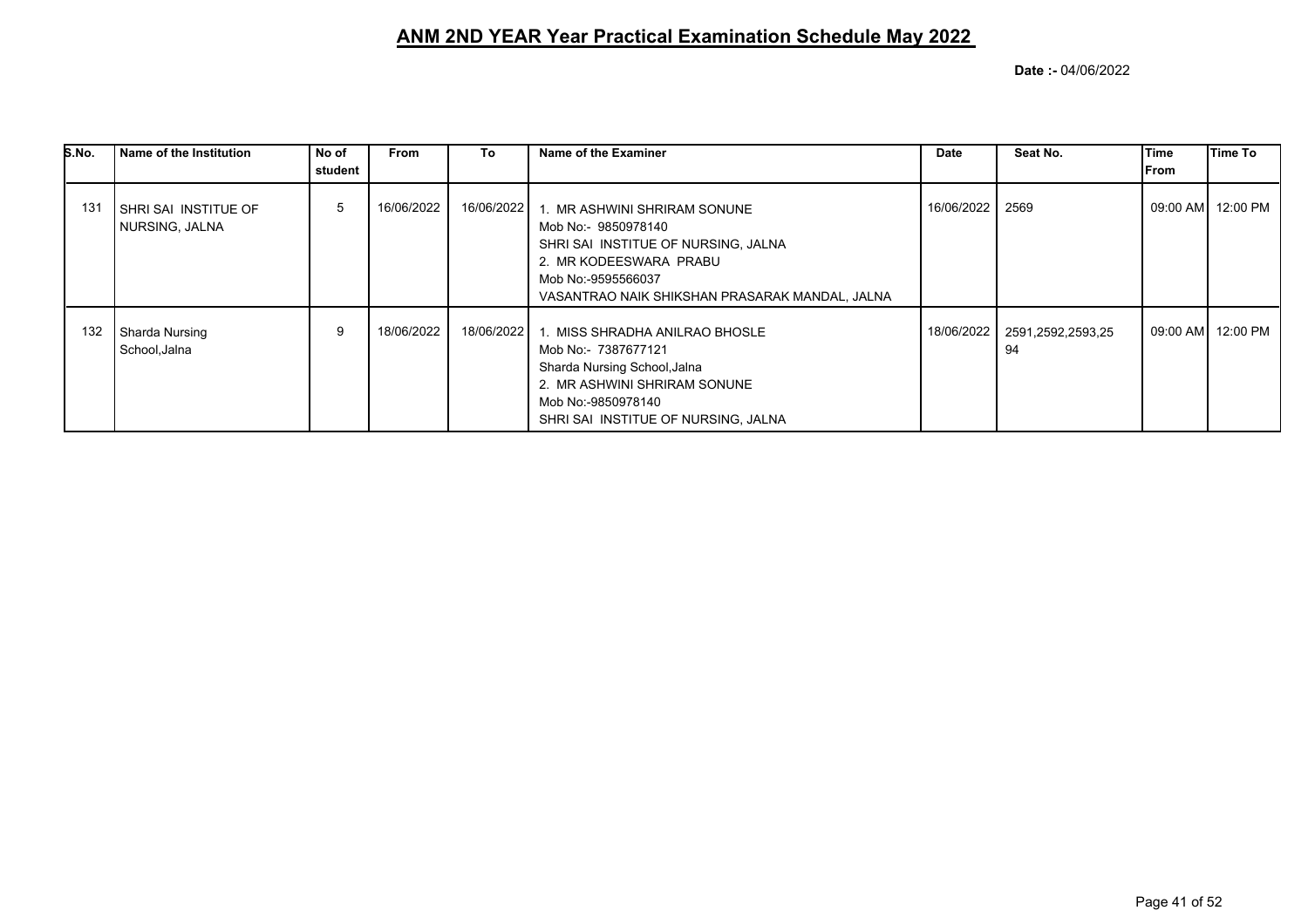| S.No. | Name of the Institution                                       | No of<br>student | From       | To         | Name of the Examiner                                                                                                                                                                                                                    | <b>Date</b> | Seat No.  | <b>Time</b><br><b>IFrom</b> | Time To           |
|-------|---------------------------------------------------------------|------------------|------------|------------|-----------------------------------------------------------------------------------------------------------------------------------------------------------------------------------------------------------------------------------------|-------------|-----------|-----------------------------|-------------------|
| 133   | BHARATRATNA MOTHER<br>TERSA NURSING SCHOOL,<br>SELU, PARBHANI | 6                | 13/06/2022 | 13/06/2022 | 1. MISS SWATI GOVINDRAO PATIL<br>Mob No:- 8459707900<br>BHARATRATNA MOTHER TERSA NURSING SCHOOL,<br>SELU, PARBHANI<br>2. MISS MARIUM ABRAHAM GINTU<br>Mob No:-9890332545<br>INSTITUTE OF NURSING EDUCATION, MANWATH,<br><b>PARBHANI</b> | 13/06/2022  | 2598      |                             | 09:00 AM 12:00 PM |
| 134   | BELESHWAR INSTITUTE OF<br>NURSING, PARBHANI                   | $\overline{7}$   | 15/06/2022 |            | 15/06/2022 1. MISS KOMAL SHESHRAO GAIKWAD<br>Mob No:- 9028312849<br>BELESHWAR INSTITUTE OF NURSING, PARBHANI<br>2. MISS SWATI GOVINDRAO PATIL<br>Mob No:-8459707900<br>BHARATRATNA MOTHER TERSA NURSING SCHOOL,<br>SELU, PARBHANI       | 15/06/2022  | 2618      |                             | 09:00 AM 12:00 PM |
| 135   | SAKSHI NURSING SCHOOL,<br>MANWAT, PARBHANI                    | 10               | 16/06/2022 |            | 16/06/2022 1. MR SHAHID KHAN PATHAN MOHAMMAD<br>Mob No:- 9730769901<br>SAKSHI NURSING SCHOOL, MANWAT, PARBHANI<br>2. MR ZEESHAN PARVEZ KHAN<br>Mob No:-7743857777<br>BELESHWAR INSTITUTE OF NURSING, PARBHANI                           | 16/06/2022  | 2619,2628 |                             | 09:00 AM 12:00 PM |
| 136   | YESHWANT INSTITUTE OF<br>NURSING, PARBHANI                    | 13               | 16/06/2022 | 16/06/2022 | 1. MR Balkrishana Shridharrao Tarde<br>Mob No:- 9850663513<br>YESHWANT INSTITUTE OF NURSING, PARBHANI<br>2. MISS SWATI GOVINDRAO PATIL<br>Mob No:-8459707900<br>BHARATRATNA MOTHER TERSA NURSING SCHOOL,<br>SELU, PARBHANI              | 16/06/2022  | 2683      |                             | 09:00 AM 12:00 PM |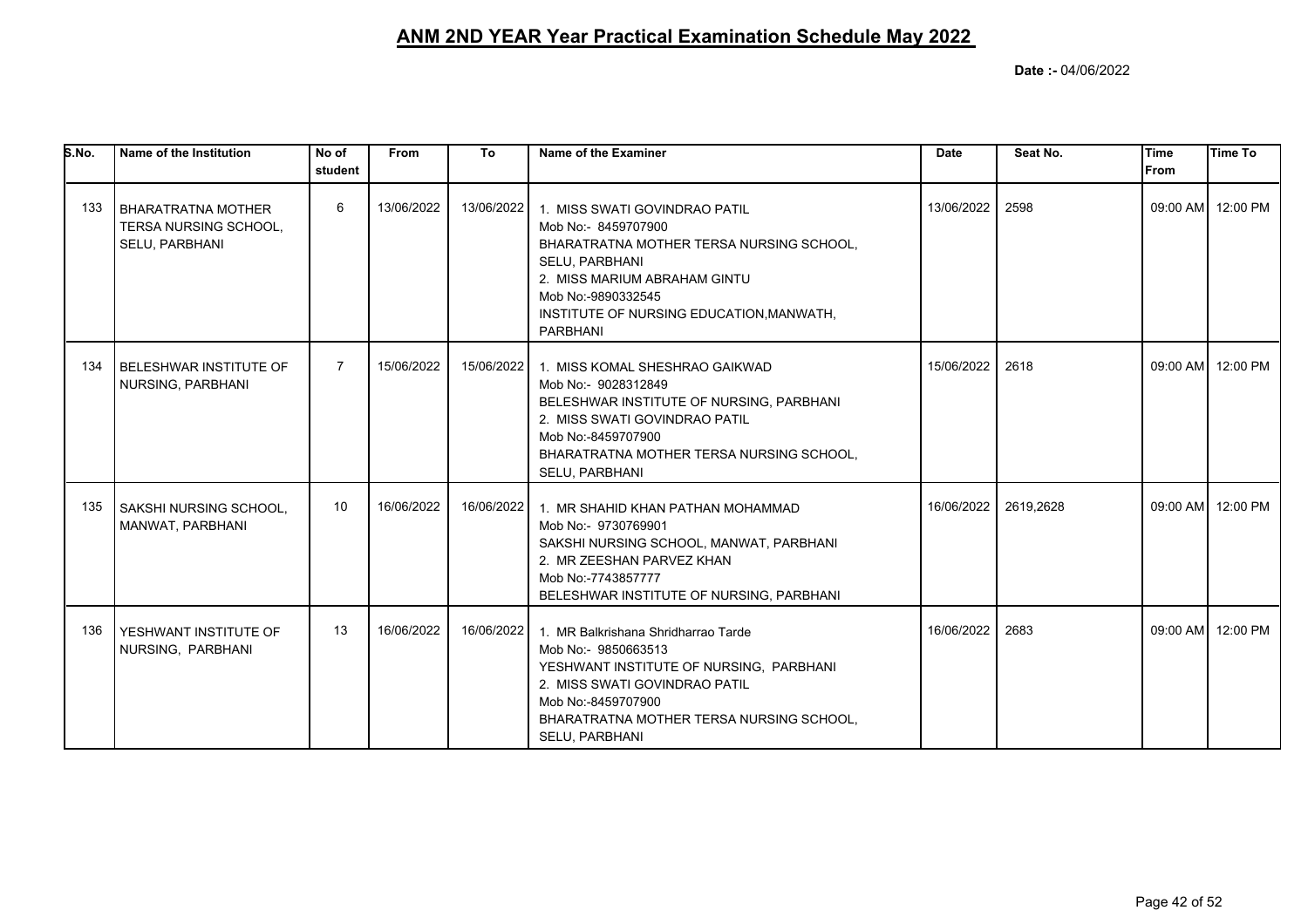| S.No. | Name of the Institution                                         | No of<br>student | From       | To         | Name of the Examiner                                                                                                                                                                                                    | <b>Date</b> | Seat No.  | <b>Time</b><br>From | Time To           |
|-------|-----------------------------------------------------------------|------------------|------------|------------|-------------------------------------------------------------------------------------------------------------------------------------------------------------------------------------------------------------------------|-------------|-----------|---------------------|-------------------|
| 137   | <b>SMT. PRAMILATAI</b><br>BHALERAO SCHOOL OF<br>NURSING, Nanded | 23               | 13/06/2022 | 13/06/2022 | 1. MRS SONAM DINKAR KAMBLE<br>Mob No:- 99600283932<br>SMT. PRAMILATAI BHALERAO SCHOOL OF NURSING,<br>Nanded<br>2. MISS SHUBHANGI SHANKARRAO MURKUTE<br>Mob No:-8308734907<br>LOTUS NURSING INSTITUTE, NANDED            | 13/06/2022  | 2705,2707 |                     | 09:00 AM 12:00 PM |
| 138   | <b>LOTUS NURSING</b><br>INSTITUTE, NANDED                       | 9                | 15/06/2022 | 15/06/2022 | 1. MISS SHUBHANGI SHANKARRAO MURKUTE<br>Mob No:- 8308734907<br>LOTUS NURSING INSTITUTE, NANDED<br>2. MR CHAND FAKIR MIYAN PASHA<br>Mob No:-99600283932<br>SMT. PRAMILATAI BHALERAO SCHOOL OF NURSING,<br>Nanded         | 15/06/2022  | 2725      |                     | 09:00 AM 12:00 PM |
| 139   | Satabai Landge Nursing<br>School, Nanded                        | 17               | 13/06/2022 | 13/06/2022 | 1. MISS SWATI UTTAM KANADE<br>Mob No:- 9665018993<br>Satabai Landge Nursing School, Nanded<br>2. MR MALLIKARJUN ALLAMAPRABHU DARPAL<br>Mob No:-8867013721<br>DHARTI SCHOOL OF NURSING MALEGAON RD NANDED                | 13/06/2022  | 2741,2744 |                     | 09:00 AM 12:00 PM |
| 140   | <b>GANGABAI PATIL NURSING</b><br>SCHOOL, BILOLI, NANDED         | 11               | 14/06/2022 | 14/06/2022 | 1. MISS AYESHA NAIMODDIN SHAIKH<br>Mob No:- 7350798952<br>GANGABAI PATIL NURSING SCHOOL, BILOLI, NANDED<br>2. MR MOHSIN RAEES KHAN<br>Mob No:-9011667877<br>SWAMI RAMANAND TIRTH NURSING INSTITITUE,<br>KANDHAR, NANDED | 14/06/2022  | 2775      |                     | 09:00 AM 12:00 PM |
| 141   | <b>MOTHER TERESA NURSING</b><br>SCHOOL, NANDED                  | 9                | 15/06/2022 | 15/06/2022 | 1. MR SUNIL BHAGWANRAO PANCHAL<br>Mob No:- 9665622482<br>MOTHER TERESA NURSING SCHOOL, NANDED<br>2. MISS JYOTI HARIHSCHANDRA DHURI<br>Mob No:-9373529030<br>OMKAR NURSING SCHOOL, BILOLI, NANDED                        | 15/06/2022  | 2168      | 09:00 AM            | 12:00 PM          |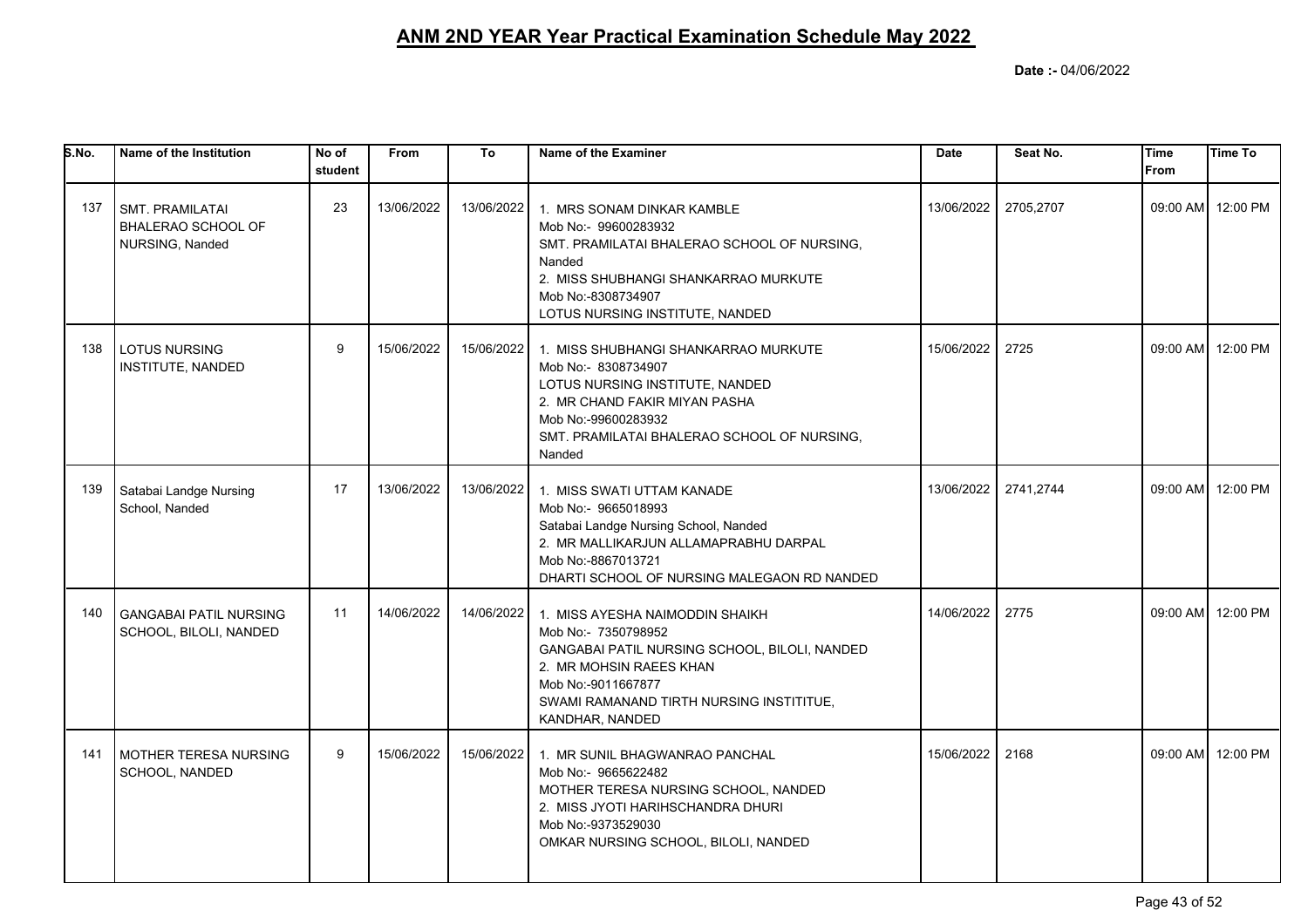| 142 | I NARMADA NURSING<br>INSTITUTE, LOHA, NANDED | 11 | 18/06/2022 | 18/06/2022 | 1. MR VISHAL DASHARATH BHAGAT<br>Mob No:- 9923359777<br>NARMADA NURSING INSTITUTE, LOHA, NANDED<br>2. MISS RAJSHREE SAMBHAJI SIRSE<br>Mob No:-7774063659<br>MOTHER TERESA NURSING INSTITUTE, KANDHAR,<br>NANDED |                 | 18/06/2022 2806,2813 | 09:00 AM  12:00 PM |
|-----|----------------------------------------------|----|------------|------------|-----------------------------------------------------------------------------------------------------------------------------------------------------------------------------------------------------------------|-----------------|----------------------|--------------------|
| 143 | Akshay Nursing School,<br>Nanded             | 6  | 18/06/2022 | 18/06/2022 | 1. MISS MANGAL GANESH DESHMUKH<br>Mob No:- 9960309079<br>Akshay Nursing School, Nanded<br>2. MR ARJUN HUGAR MALLIKA<br>Mob No:-9923359777<br>NARMADA NURSING INSTITUTE, LOHA, NANDED                            | 18/06/2022 2827 |                      | 09:00 AM  12:00 PM |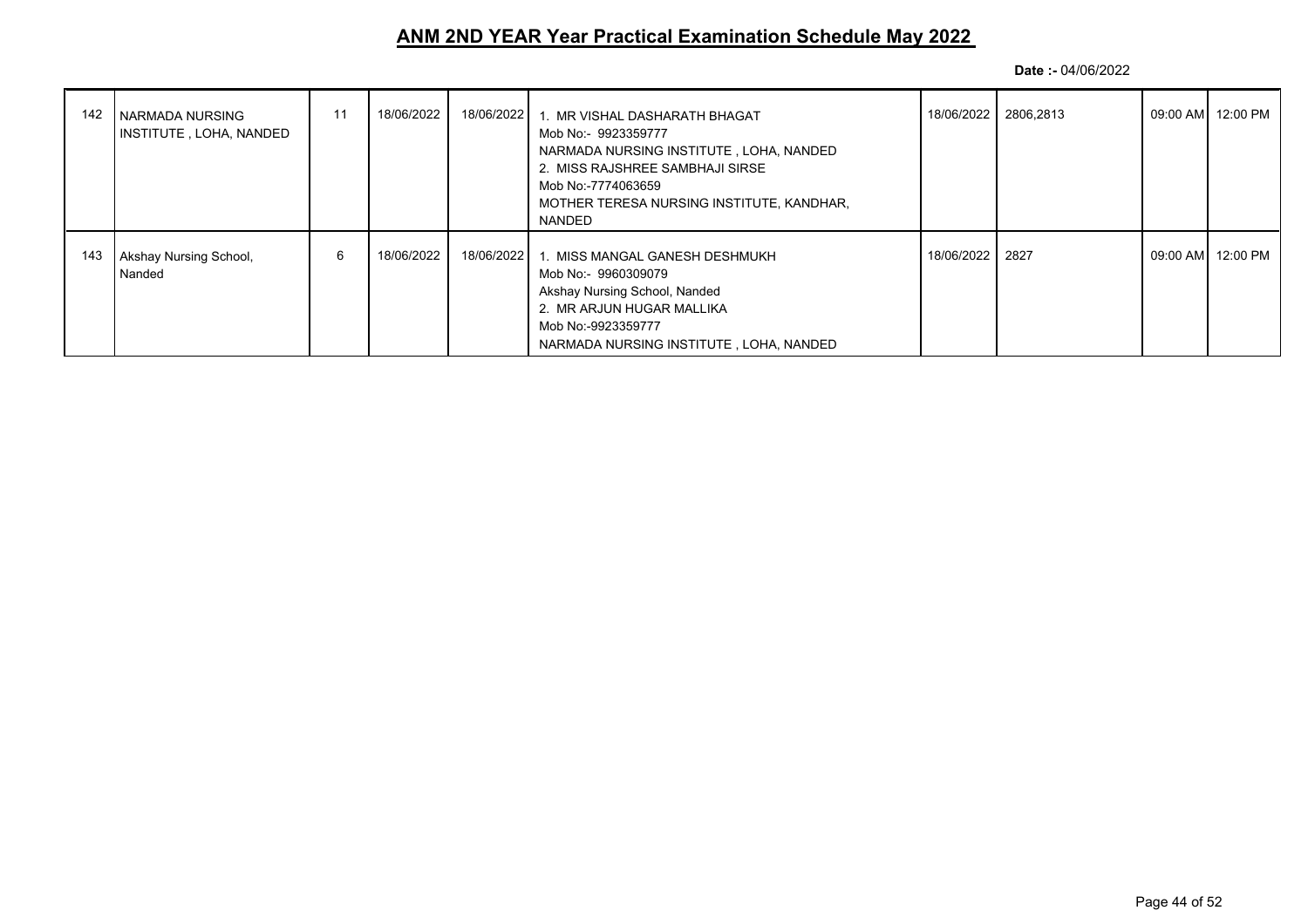| S.No. | Name of the Institution                            | No of<br>student | From       | To         | Name of the Examiner                                                                                                                                                                                      | <b>Date</b> | Seat No.                | <b>Time</b><br><b>From</b> | Time To           |
|-------|----------------------------------------------------|------------------|------------|------------|-----------------------------------------------------------------------------------------------------------------------------------------------------------------------------------------------------------|-------------|-------------------------|----------------------------|-------------------|
| 144   | YASHWANT NURSING<br>SCHOOL, ASHTI, BEED            | 9                | 16/06/2022 | 16/06/2022 | 1. MR SHIVAJI RABHAJI RAUT<br>Mob No:- 9422244244<br>YASHWANT NURSING SCHOOL, ASHTI, BEED<br>2. MISS SONALI PRAKASHRAO ATHAWALE<br>Mob No:-9423167834<br>DR. T. M. DHONDE SCHOOL OF NURSING, ASHTI, BEED  | 16/06/2022  | 2836                    |                            | 09:00 AM 12:00 PM |
| 145   | S.S.P.M. NURSING<br>COLLEGE, ASHTI, BEED           | 6                | 13/06/2022 | 13/06/2022 | 1. MR SALMAN JAHANGIR KHAN<br>Mob No:- 8169317293<br>S.S.P.M. NURSING COLLEGE, ASHTI, BEED<br>2. MRS RUPALI NAGNATHRAO POPALE<br>Mob No:-9503275951<br>MAULI NURSING SCHOOL BARSHI ROAD BEED              | 13/06/2022  | 2840,2841               |                            | 09:00 AM 12:00 PM |
| 146   | DR. T. M. DHONDE SCHOOL<br>OF NURSING, ASHTI, BEED | 18               | 14/06/2022 | 14/06/2022 | 1. MISS VAISHALI VISHNU MHASKE<br>Mob No:- 9423167834<br>DR. T. M. DHONDE SCHOOL OF NURSING, ASHTI, BEED<br>2. MISS AAFRIN CHANDKHA PATHAN<br>Mob No:-9766835794<br>S.S.P.M. NURSING COLLEGE, ASHTI, BEED | 14/06/2022  | 2852,2857               |                            | 09:00 AM 12:00 PM |
| 147   | MAULI NURSING SCHOOL<br><b>BARSHI ROAD BEED</b>    | 14               | 17/06/2022 | 17/06/2022 | 1. MRS RUPALI NAGNATHRAO POPALE<br>Mob No:- 9503275951<br>MAULI NURSING SCHOOL BARSHI ROAD BEED<br>2. MR VINOTHKUMAR N<br>Mob No:-9403169588<br>JIJAMATA SCHOOL OF NURSING, MAJALGAON, BEED               | 17/06/2022  | 2871,2875,2876,28<br>84 |                            | 09:00 AM 12:00 PM |
| 148   | <b>GANDHI NURSING</b><br>SCHOOL, ASHTI, BEED       | 14               | 14/06/2022 | 14/06/2022 | 1. MISS Vidya Ganesh Katwate<br>Mob No:- 9403495477<br>GANDHI NURSING SCHOOL, ASHTI, BEED<br>2. MR SHIVAJI RABHAJI RAUT<br>Mob No:-9422244244<br>YASHWANT NURSING SCHOOL, ASHTI, BEED                     | 14/06/2022  | 2887,2893               |                            | 09:00 AM 12:00 PM |
|       |                                                    |                  |            |            |                                                                                                                                                                                                           |             |                         |                            |                   |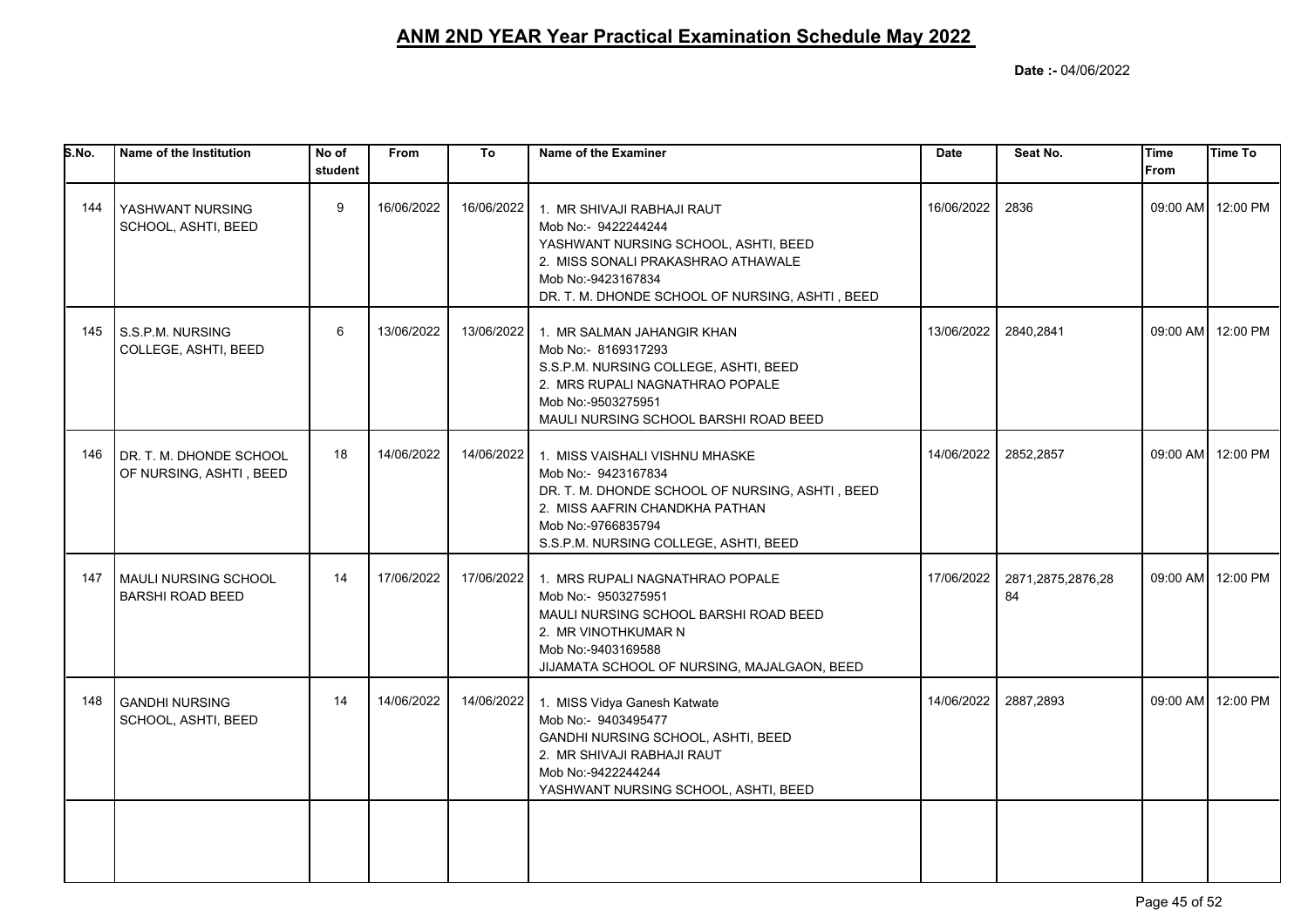| 149 | <b>VISHWAS SAWANT</b><br>NURSING SCHOOL, BEED                  | 10             | 15/06/2022 | 15/06/2022 | 1. MISS Anjali Bhanudas Kambale<br>Mob No:- 9921759393<br>VISHWAS SAWANT NURSING SCHOOL, BEED<br>2. MR GOVIND MADHUKAR MALVE<br>Mob No:-9822994415<br>SAMARTH NURSING SCHOOL, WADVANI, BEED                   | 15/06/2022 | 2908                         | 09:00 AM 12:00 PM |
|-----|----------------------------------------------------------------|----------------|------------|------------|---------------------------------------------------------------------------------------------------------------------------------------------------------------------------------------------------------------|------------|------------------------------|-------------------|
| 150 | SANSKRUTI NURSING<br>SCHOOL, BEED                              | $\overline{7}$ | 15/06/2022 | 15/06/2022 | 1. MISS DEVYANI ASHOK PAWAR<br>Mob No: - 8767265358<br>SANSKRUTI NURSING SCHOOL, BEED<br>2. MISS DAIVASHALA PRABHAKAR SANAP<br>Mob No:-9527815303<br>RAMLING VIGHNE NURSING SCHOOL, BEED                      | 15/06/2022 | 2912,2914                    | 09:00 AM 12:00 PM |
| 151 | <b>RAMLING VIGHNE NURSING</b><br>SCHOOL, BEED                  | 20             | 16/06/2022 | 16/06/2022 | 1. MR JAGDISH BALBHIM KHADE<br>Mob No:- 9823694898<br>RAMLING VIGHNE NURSING SCHOOL, BEED<br>2. MRS AMRUTA ANKUSH SHIRKE<br>Mob No:-8888284061<br>SOU RUKHMINI MANOHAR MACHALE NURSING SCHOOL.<br><b>BEED</b> | 16/06/2022 | 2919.2929                    | 09:00 AM 12:00 PM |
| 152 | SOU RUKHMINI MANOHAR<br><b>MACHALE NURSING</b><br>SCHOOL, BEED | 20             | 18/06/2022 | 18/06/2022 | 1. MRS AMRUTA ANKUSH SHIRKE<br>Mob No:- 8888284061<br>SOU RUKHMINI MANOHAR MACHALE NURSING SCHOOL.<br><b>BEED</b><br>2. MISS DEVYANI ASHOK PAWAR<br>Mob No:-8767265358<br>SANSKRUTI NURSING SCHOOL, BEED      | 18/06/2022 | 2938,2945,2952,29<br>53,2954 | 09:00 AM 12:00 PM |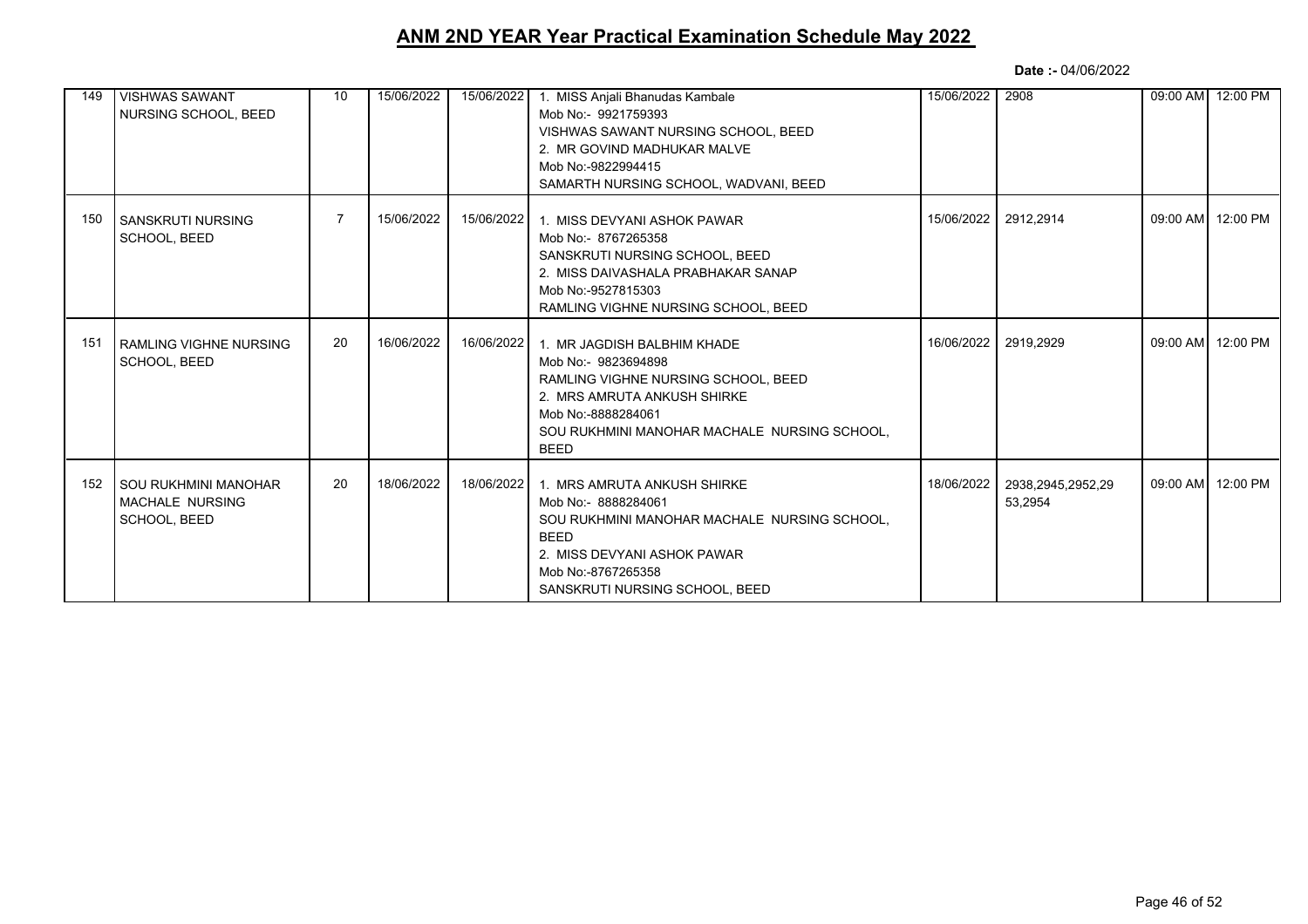| S.No. | Name of the Institution                                                                        | No of<br>student | From       | To         | Name of the Examiner                                                                                                                                                                                                                              | <b>Date</b> | Seat No.                                                                | Time<br>From | <b>Time To</b>    |
|-------|------------------------------------------------------------------------------------------------|------------------|------------|------------|---------------------------------------------------------------------------------------------------------------------------------------------------------------------------------------------------------------------------------------------------|-------------|-------------------------------------------------------------------------|--------------|-------------------|
| 153   | I DR. DAHIPHALE MEDICAL<br><b>FOUNDATION TRUSTS</b><br>SCHOOL OF NURSING,<br><b>AURANGABAD</b> | 26               | 16/06/2022 | 16/06/2022 | 1. MISS PRITI KISAN KAMBLE<br>Mob No:- 9850978140<br>DR. DAHIPHALE MEDICAL FOUNDATION TRUSTS<br>SCHOOL OF NURSING, AURANGABAD<br>2. MISS ASAMA SHADULPASHA SHAIKH<br>Mob No:-7588044944<br>SAVITRIBAI PHULE NURSING SCHOOL, KANNAD,<br>AURANGABAD | 16/06/2022  | 2987                                                                    |              | 09:00 AM 12:00 PM |
| 154   | I SHRI SWAMI SAMARTH<br>NURSING SCHOOL,<br>AURANGABAD                                          | 12               | 13/06/2022 | 13/06/2022 | 1. MISS SAPNA NIKAM<br>Mob No:- 9637018143<br>SHRI SWAMI SAMARTH NURSING SCHOOL,<br>AURANGABAD<br>2. MISS SHIKHA BHISARE<br>Mob No:-7758864060<br>SHEETAL NURSING SCHOOL, AURANGABAD                                                              | 13/06/2022  | 3012,3018                                                               |              | 09:00 AM 12:00 PM |
| 155   | <b>BHARTIYA NURSING</b><br>SCHOOL, AURANGABAD                                                  | 11               | 14/06/2022 |            | 14/06/2022 1. MISS PRIYANKA UMAJI SHELKE<br>Mob No:- 8421492436<br>BHARTIYA NURSING SCHOOL, AURANGABAD<br>2. MISS SHIKHA BHISARE<br>Mob No:-7758864060<br>SHEETAL NURSING SCHOOL, AURANGABAD                                                      | 14/06/2022  | 3024,3025,3028,30<br>29                                                 |              | 09:00 AM 12:00 PM |
| 156   | <b>AURANGABAD NURSING</b><br>SCHOOL, AURANGABAD                                                | 20               | 17/06/2022 | 17/06/2022 | 1. MRS KOMAL DAGADCHAND SONWANE<br>Mob No:- 9028152613<br>AURANGABAD NURSING SCHOOL, AURANGABAD<br>2. MISS RAJSHRI BALASAHEB KOKATE<br>Mob No:-7709711298<br>Aurangabad Training School of Nursing, Shivajinagar,<br>Aurangabad                   | 17/06/2022  | 3035,3036,3038,30<br>42,3044,3045,3048,<br>3049,3050,3051,30<br>53,3054 |              | 09:00 AM 12:00 PM |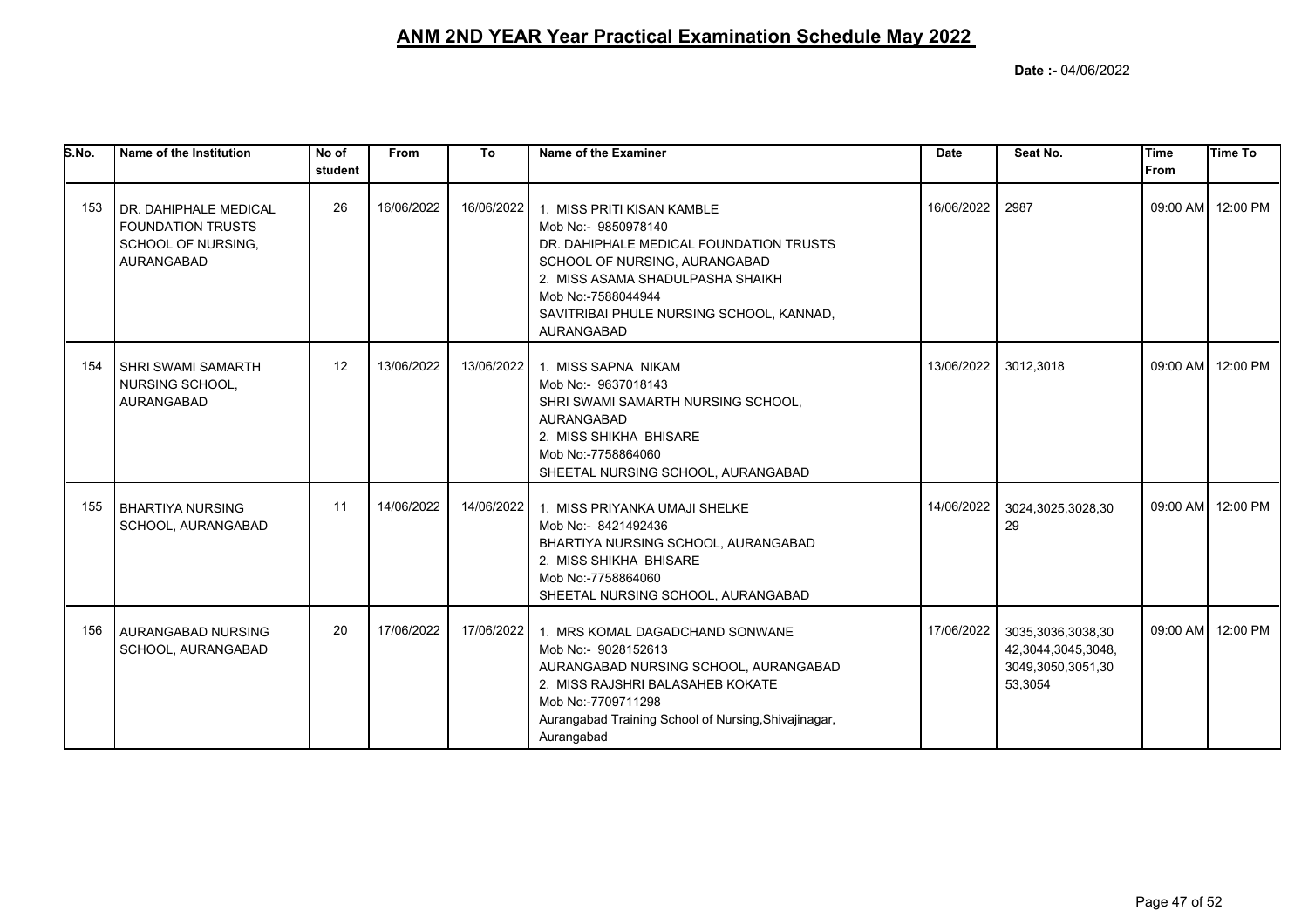| S.No. | Name of the Institution                                               | No of<br>student | <b>From</b> | To         | Name of the Examiner                                                                                                                                                                                                                            | <b>Date</b> | Seat No.                | <b>Time</b><br><b>From</b> | <b>Time To</b>    |
|-------|-----------------------------------------------------------------------|------------------|-------------|------------|-------------------------------------------------------------------------------------------------------------------------------------------------------------------------------------------------------------------------------------------------|-------------|-------------------------|----------------------------|-------------------|
| 157   | NEW NURSING SCHOOL,<br><b>BEED</b>                                    | 6                | 14/06/2022  | 14/06/2022 | 1. MR JAYSING DADARAO MIRPAGAR<br>Mob No:- 9637891227<br>NEW NURSING SCHOOL, BEED<br>2. MRS LEELAVATHI RAMCHANDRA HAKKI<br>Mob No:-9448948214<br>VAIDYANATH NURSING SCHOOL, , PARALIVAIJNATH,<br><b>BEED</b>                                    | 14/06/2022  | 3062                    |                            | 09:00 AM 12:00 PM |
| 158   | RAGHUNATHRAO MUNDHE<br>INSTITUTE OF NURSING,<br>AMBEJOGAI, BEED       | 8                | 16/06/2022  | 16/06/2022 | 1. MR INDI SHRIKANTH<br>Mob No:- 9595785388<br>RAGHUNATHRAO MUNDHE INSTITUTE OF NURSING,<br>AMBEJOGAI, BEED<br>2. MISS BHAKTI VAIJENATH MUNDHE<br>Mob No:-9422225417<br>KAI BABURAO GHULE SCHOOL OF NURSING,<br>AMBAJOGAI, BEED                 | 16/06/2022  | 3068,3069,3071,30<br>72 |                            | 09:00 AM 12:00 PM |
| 159   | <b>VAIDYANATH NURSING</b><br>SCHOOL, , PARALIVAIJNATH,<br><b>BEED</b> | 6                | 13/06/2022  | 13/06/2022 | 1. MR KASHINATH BHIMRAO CHAVAN<br>Mob No:- 8722366308<br>VAIDYANATH NURSING SCHOOL, , PARALIVAIJNATH,<br><b>BEED</b><br>2. MISS NEELAM LATIF SHAIKH<br>Mob No:-7020892098<br>UNIQUE RANM NURSING SCHOOL, PARLI, BEED                            | 13/06/2022  | 3080                    |                            | 09:00 AM 12:00 PM |
| 160   | Late Ranghunathraoji<br>Kendre Nursing School,<br>Vaijnath, Beed      | 6                | 18/06/2022  | 18/06/2022 | 1. MR PHAD BHAGVAT MAHANANDA<br>Mob No:- 7385919245<br>Late Ranghunathraoji Kendre Nursing School, Vaijnath,<br>Beed<br>2. MRS LEELAVATHI RAMCHANDRA HAKKI<br>Mob No:-9448948214<br>VAIDYANATH NURSING SCHOOL, , PARALIVAIJNATH,<br><b>BEED</b> | 18/06/2022  | 3083,3084,3086          |                            | 09:00 AM 12:00 PM |
|       |                                                                       |                  |             |            |                                                                                                                                                                                                                                                 |             |                         |                            |                   |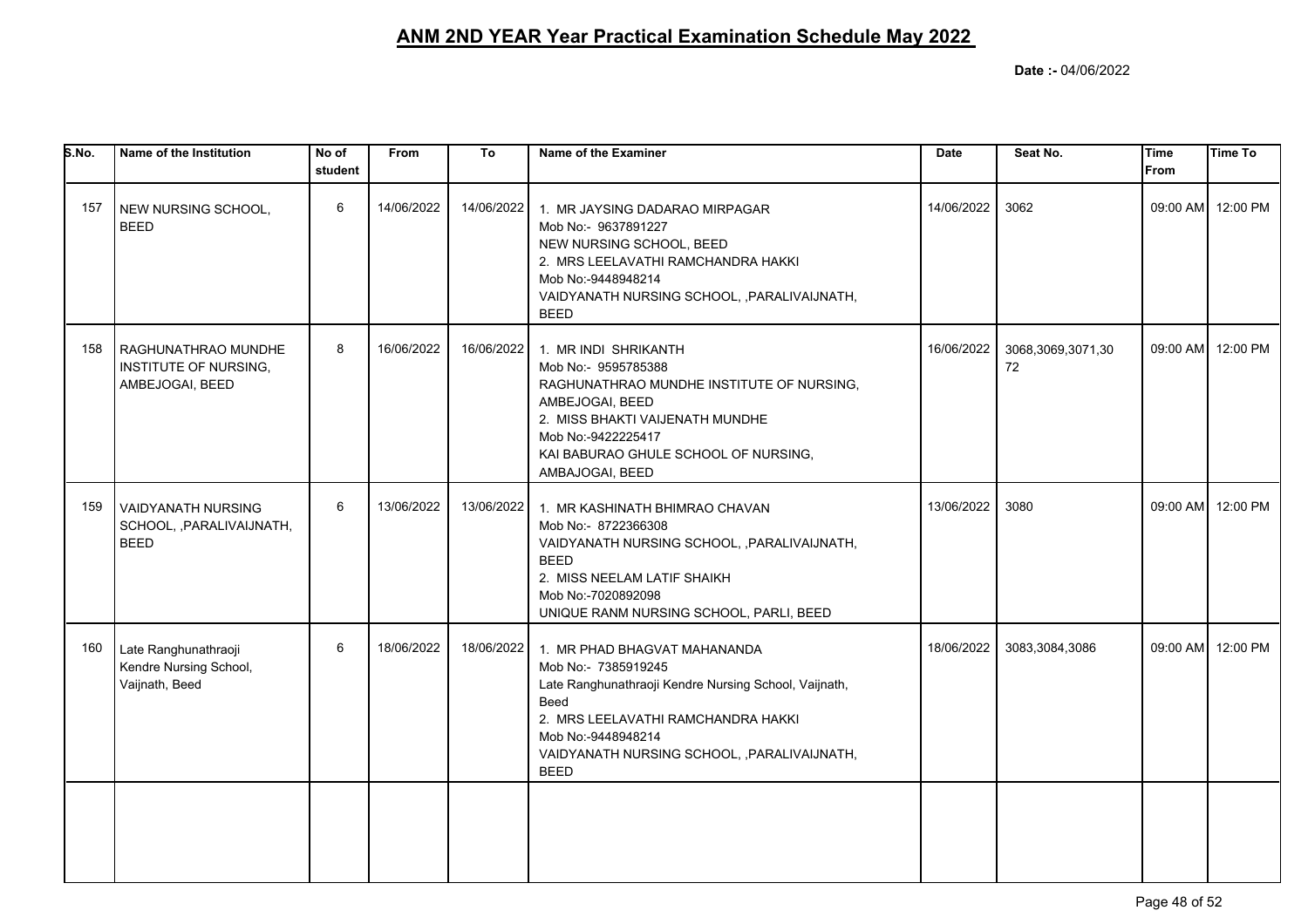| 161 | KAI BABURAO GHULE<br>SCHOOL OF NURSING.<br>AMBAJOGAI, BEED | 15 | 15/06/2022 | 15/06/2022 | 1. MISS BHAKTI VAIJENATH MUNDHE<br>Mob No:- 9422225417<br>KAI BABURAO GHULE SCHOOL OF NURSING,<br>AMBAJOGAI, BEED<br>2. MISS ANAMIKA SUNIL MHASKE<br>Mob No:-9511005200<br>DIPTI AAHER NURSING SCHOOL, AMBAJOGAI, BEED   | 15/06/2022      | 3106,3117                 | 09:00 AM 12:00 PM |
|-----|------------------------------------------------------------|----|------------|------------|--------------------------------------------------------------------------------------------------------------------------------------------------------------------------------------------------------------------------|-----------------|---------------------------|-------------------|
| 162 | <b>DIPTI AAHER NURSING</b><br>SCHOOL, AMBAJOGAI,<br>BEED   | 17 | 18/06/2022 | 18/06/2022 | 1. MISS ANAMIKA SUNIL MHASKE<br>Mob No:- 9511005200<br>DIPTI AAHER NURSING SCHOOL, AMBAJOGAI, BEED<br>2. MR Mohsin Ayub Tahasildar<br>Mob No:-9422330171<br>RAGHUNATHRAO MUNDHE INSTITUTE OF NURSING,<br>AMBEJOGAI, BEED |                 | 18/06/2022 3123,3127,3137 | 09:00 AM 12:00 PM |
| 163 | UNIQUE RANM NURSING<br><b>SCHOOL, PARLI, BEED</b>          | 8  | 13/06/2022 | 13/06/2022 | 1. MISS NEELAM LATIF SHAIKH<br>Mob No:- 7020892098<br>UNIQUE RANM NURSING SCHOOL, PARLI, BEED<br>2. MISS VANDANA BABURAO NIGHULE<br>Mob No:-9011094531<br>SHREE VENKATESHA NURSING SCHOOL, BEED                          | 13/06/2022 3141 |                           | 09:00 AM 12:00 PM |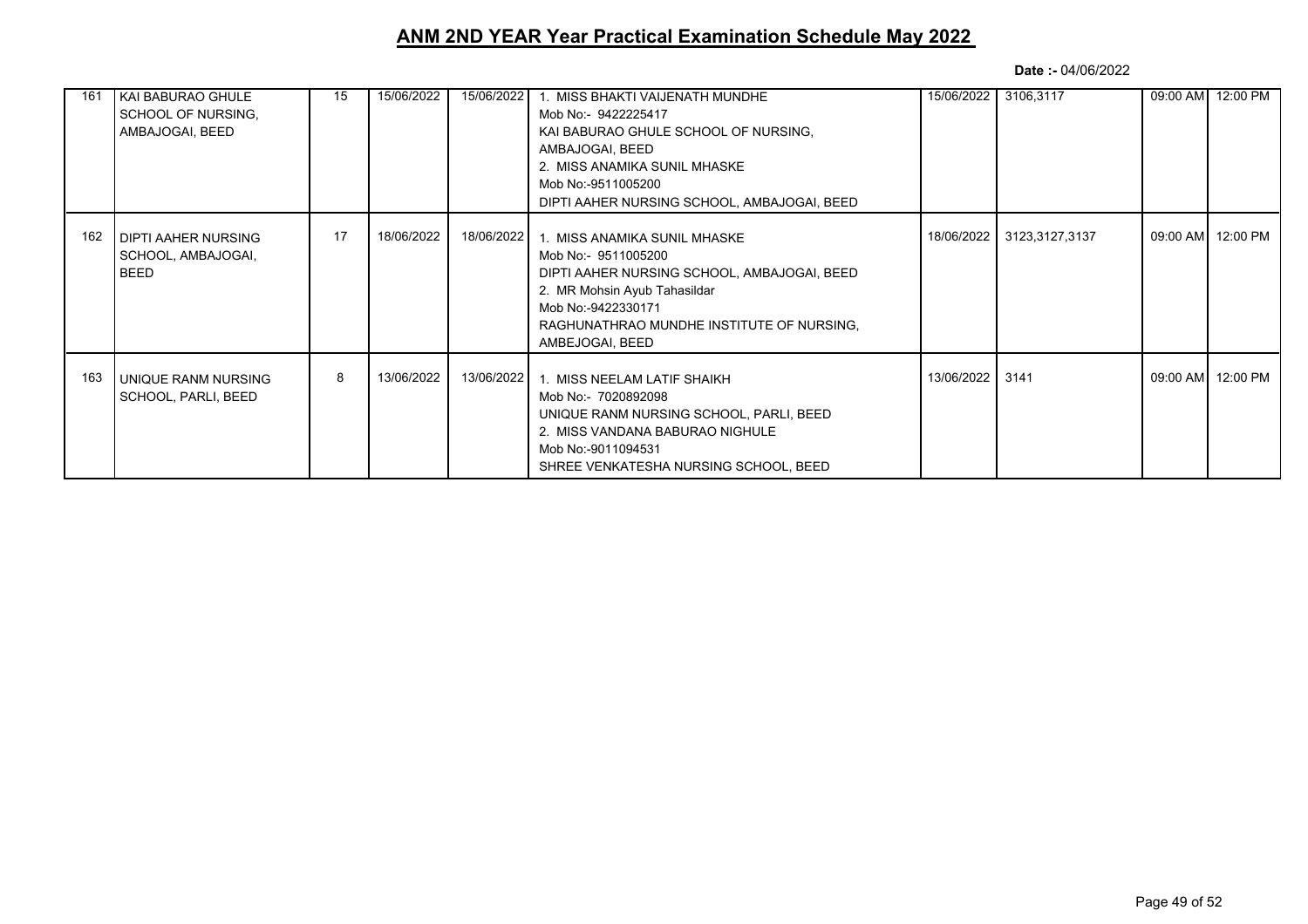| S.No. | Name of the Institution                                      | No of<br>student | <b>From</b> | To         | Name of the Examiner                                                                                                                                                                           | <b>Date</b> | Seat No. | Time<br><b>IFrom</b> | <b>Time To</b>    |
|-------|--------------------------------------------------------------|------------------|-------------|------------|------------------------------------------------------------------------------------------------------------------------------------------------------------------------------------------------|-------------|----------|----------------------|-------------------|
| 164   | L.D.H.T. SCHOOL OF<br>  NURSING, HINGOLI                     | 6                | 14/06/2022  | 14/06/2022 | 1. MISS Anuradha Prakash Paikrao<br>Mob No:- 9422970693<br>L.D.H.T. SCHOOL OF NURSING, HINGOLI<br>2. MISS Shubham Sharad Bhinge<br>Mob No:-9075278670<br>JAI HIND NURSING SCHOOL, HINGOLI      | 14/06/2022  | 3146     |                      | 09:00 AM 12:00 PM |
| 165   | I SHRAVNI INSTISUTE OF<br>NURSING, BASMAT,<br><b>HINGOLI</b> | 6                | 18/06/2022  | 18/06/2022 | 1. MR JOJO THOMAS JOSE<br>Mob No:- 9011224354<br>SHRAVNI INSTISUTE OF NURSING, BASMAT, HINGOLI<br>2. MRS KANCHAN DEVIDAS BAGATE<br>Mob No:-7058505000<br>V.B.N. NURSING SCHOOL, HINGOLI        | 18/06/2022  | 3153     |                      | 09:00 AM 12:00 PM |
| 166   | l LATE S. D. MASKE SCHOOL<br>OF NURSING, HINGOLI             |                  | 16/06/2022  | 16/06/2022 | 1. MR Amol Shivaji Gaikwad<br>Mob No:- 7219441415<br>LATE S. D. MASKE SCHOOL OF NURSING, HINGOLI<br>2. MISS Varsha Prakash Thorat<br>Mob No:-9422970693<br>L.D.H.T. SCHOOL OF NURSING, HINGOLI | 16/06/2022  | 3276     |                      | 09:00 AM 12:00 PM |